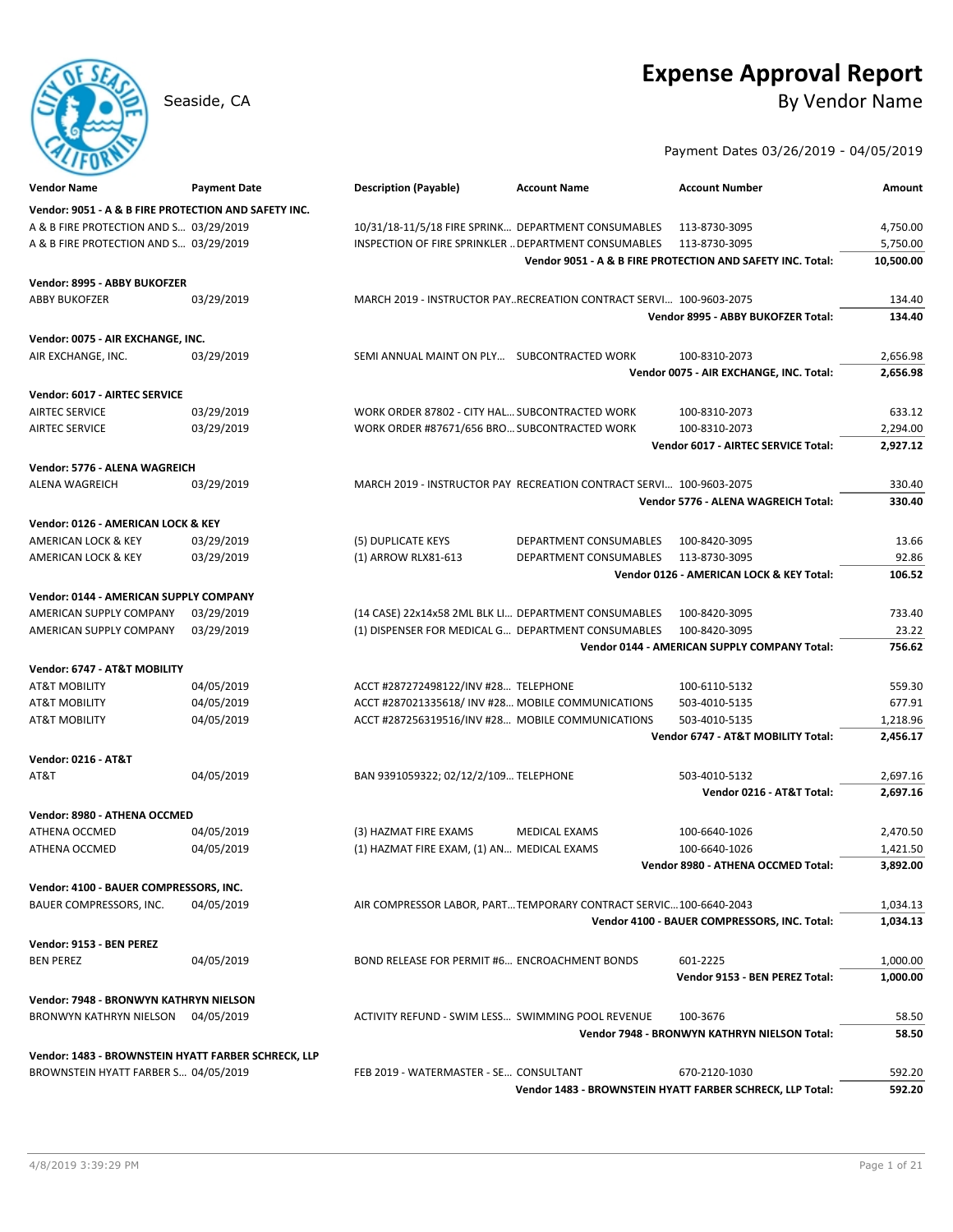| <b>Expense Approval Report</b>                 |                     |                                                                    |                            | Payment Dates: 03/26/2019 - 04/05/2019                |          |
|------------------------------------------------|---------------------|--------------------------------------------------------------------|----------------------------|-------------------------------------------------------|----------|
| <b>Vendor Name</b>                             | <b>Payment Date</b> | <b>Description (Payable)</b>                                       | <b>Account Name</b>        | <b>Account Number</b>                                 | Amount   |
| Vendor: 0530 - CA. STATE DISBURSEMENT UNIT     |                     |                                                                    |                            |                                                       |          |
| CA. STATE DISBURSEMENT UNIT 03/28/2019         |                     | CASE NO.: 0530033626-01                                            | <b>GARNISHMENT PAYABLE</b> | 100-2059                                              | 233.42   |
| CA. STATE DISBURSEMENT UNIT 03/28/2019         |                     | CASE NO.: 200000001441634                                          | <b>GARNISHMENT PAYABLE</b> | 100-2059                                              | 999.91   |
| CA. STATE DISBURSEMENT UNIT 03/28/2019         |                     | CASE NO: 200000000125769                                           | <b>GARNISHMENT PAYABLE</b> | 100-2059                                              | 142.61   |
| CA. STATE DISBURSEMENT UNIT 03/28/2019         |                     | CASE NO.: 200000001549267                                          | <b>GARNISHMENT PAYABLE</b> | 100-2059                                              | 321.69   |
| CA. STATE DISBURSEMENT UNIT 03/28/2019         |                     | CASE NO.: 0530033626-01                                            | <b>GARNISHMENT PAYABLE</b> | 210-2059                                              | 65.65    |
|                                                |                     |                                                                    |                            | Vendor 0530 - CA. STATE DISBURSEMENT UNIT Total:      | 1,763.28 |
|                                                |                     |                                                                    |                            |                                                       |          |
| Vendor: 8512 - CALIFORNIA TOWING & TRANSPORT   |                     |                                                                    |                            |                                                       |          |
| CALIFORNIA TOWING & TRANS 04/05/2019           |                     | INCIDENT #TM1901014; EVIDE INVESTIGATION EXPENDITURE               |                            | 243-6110-4125                                         | 400.00   |
| CALIFORNIA TOWING & TRANS 04/05/2019           |                     | LAGUNA GRANDE PARK 3/25/2 OUTSIDE REPAIRS                          |                            | 501-8520-6148                                         | 250.00   |
|                                                |                     |                                                                    |                            | Vendor 8512 - CALIFORNIA TOWING & TRANSPORT Total:    | 650.00   |
| Vendor: 0501 - CALIFORNIA-AMERICAN WATER       |                     |                                                                    |                            |                                                       |          |
| CALIFORNIA-AMERICAN WATER 03/29/2019           |                     | MISC SEASIDE ACCTS                                                 | <b>WATER</b>               | 100-8310-5133                                         | 42.06    |
| CALIFORNIA-AMERICAN WATER 04/05/2019           |                     | 2/21/19 - 3/25/19 MISC ACCTS                                       | WATER                      | 100-8310-5133                                         | 3,060.92 |
| CALIFORNIA-AMERICAN WATER 03/29/2019           |                     | MISC SEASIDE ACCTS                                                 | <b>WATER</b>               | 100-8440-5133                                         | 136.24   |
| CALIFORNIA-AMERICAN WATER 04/05/2019           |                     | 2/21/19 - 3/25/19 MISC ACCTS                                       | WATER                      | 100-8440-5133                                         | 2,441.33 |
| CALIFORNIA-AMERICAN WATER 04/05/2019           |                     | 2/21/19 - 3/25/19 MISC ACCTS                                       | WATER                      | 103-8710-5133                                         | 214.08   |
| CALIFORNIA-AMERICAN WATER 03/29/2019           |                     | MISC SEASIDE ACCTS                                                 | <b>WATER</b>               | 210-8420-5133                                         | 137.67   |
| CALIFORNIA-AMERICAN WATER 04/05/2019           |                     | 2/21/19 - 3/25/19 MISC ACCTS                                       | WATER                      | 210-8420-5133                                         | 1,278.41 |
| CALIFORNIA-AMERICAN WATER 04/05/2019           |                     | 2/21/19 - 3/25/19 MISC ACCTS                                       | AFFORDABLE HOUSING         | 973-9710-9526                                         | 60.12    |
|                                                |                     |                                                                    |                            | <b>Vendor 0501 - CALIFORNIA-AMERICAN WATER Total:</b> | 7,370.83 |
|                                                |                     |                                                                    |                            |                                                       |          |
| Vendor: 9152 - CATALINA CHANNEL EXPRESS, INC.  |                     |                                                                    |                            |                                                       |          |
| CATALINA CHANNEL EXPRESS, I 04/05/2019         |                     | CITY OF SEASIDE EXCURSION 4/ EXCURSIONS                            |                            | 100-9500-7132                                         | 1,368.00 |
|                                                |                     |                                                                    |                            | Vendor 9152 - CATALINA CHANNEL EXPRESS, INC. Total:   | 1,368.00 |
| Vendor: 0701 - CHEVRON AND TEXACO              |                     |                                                                    |                            |                                                       |          |
| CHEVRON AND TEXACO                             | 03/29/2019          | 2/22/19-3/21/19 - GAS FOR SE VEHICLE FUEL                          |                            | 501-8520-6145                                         | 44.55    |
|                                                |                     |                                                                    |                            | Vendor 0701 - CHEVRON AND TEXACO Total:               | 44.55    |
|                                                |                     |                                                                    |                            |                                                       |          |
| Vendor: 7644 - COMCAST BUSINESS                |                     |                                                                    |                            |                                                       |          |
| <b>COMCAST BUSINESS</b>                        | 04/05/2019          | ACCT #939827683; 3/15/19 - 4/ DATA COMMUNICATION                   |                            | 503-4010-5138                                         | 4,226.02 |
|                                                |                     |                                                                    |                            | Vendor 7644 - COMCAST BUSINESS Total:                 | 4,226.02 |
| Vendor: 6553 - COMCAST                         |                     |                                                                    |                            |                                                       |          |
| COMCAST                                        | 04/05/2019          | ACCT #8155 10 027 0272432; 3 DATA COMMUNICATION                    |                            | 503-4010-5138                                         | 270.88   |
|                                                |                     |                                                                    |                            | Vendor 6553 - COMCAST Total:                          | 270.88   |
| Vendor: 0791 - COMMUNITY PARTNERSHIP FOR YOUTH |                     |                                                                    |                            |                                                       |          |
|                                                |                     | MARCH 2019-CAL VIP GRANT -  COMM PARTNERSHIP FOR YOU 100-2042-7201 |                            |                                                       |          |
| COMMUNITY PARTNERSHIP FOR04/05/2019            |                     |                                                                    |                            |                                                       | 1,438.14 |
|                                                |                     |                                                                    |                            | Vendor 0791 - COMMUNITY PARTNERSHIP FOR YOUTH Total:  | 1,438.14 |
| Vendor: 7173 - CORIX WATER PRODUCTS (US) INC.  |                     |                                                                    |                            |                                                       |          |
| CORIX WATER PRODUCTS (US)  04/05/2019          |                     | SUPPLIES FOR SKYVIEW DR. PIPEDEPARTMENT EQUIPMENT                  |                            | 401-8620-8187                                         | 2,233.11 |
| CORIX WATER PRODUCTS (US)  03/29/2019          |                     | (1) PIPELINE PROD 5/8 MANHO DEPARTMENT CONSUMABLES                 |                            | 951-8820-3095                                         | 64.89    |
|                                                |                     |                                                                    |                            | Vendor 7173 - CORIX WATER PRODUCTS (US) INC. Total:   | 2,298.00 |
| Vendor: 0888 - CRISTANDO HOUSE, INC.           |                     |                                                                    |                            |                                                       |          |
| CRISTANDO HOUSE, INC.                          | 04/05/2019          | JUSTIN PASCONE - POST AND S TRAINING & EDUCATIONS                  |                            | 100-6120-1029                                         | 284.00   |
|                                                |                     |                                                                    |                            | Vendor 0888 - CRISTANDO HOUSE, INC. Total:            | 284.00   |
|                                                |                     |                                                                    |                            |                                                       |          |
| Vendor: 7044 - CSG CONSULTANTS, INC.           |                     |                                                                    |                            |                                                       |          |
| CSG CONSULTANTS, INC.                          | 03/29/2019          | 01/26/2019 - 02/22/2019 - MIC SUBCONTRACTED WORK                   |                            | 100-7210-2073                                         | 2,205.00 |
|                                                |                     |                                                                    |                            | Vendor 7044 - CSG CONSULTANTS, INC. Total:            | 2,205.00 |
| Vendor: 0922 - CYPRESS COAST FORD-LINCOLN      |                     |                                                                    |                            |                                                       |          |
| CYPRESS COAST FORD-LINCOLN 03/29/2019          |                     | TAG #T3276 - 2014 FORD EXPL OUTSIDE REPAIRS                        |                            | 501-8520-6148                                         | 1,361.80 |
| CYPRESS COAST FORD-LINCOLN 03/29/2019          |                     | TAG #T3281 - 2006 FORD CRO OUTSIDE REPAIRS                         |                            | 501-8520-6148                                         | 75.00    |
| CYPRESS COAST FORD-LINCOLN 03/29/2019          |                     | TAG #T7049 - 2017 FORD F550 - OUTSIDE REPAIRS                      |                            | 501-8520-6148                                         | 169.69   |
| CYPRESS COAST FORD-LINCOLN 03/29/2019          |                     | TAG #T3288 - 2007 FORD CRO OUTSIDE REPAIRS                         |                            | 501-8520-6148                                         | 75.00    |
| CYPRESS COAST FORD-LINCOLN 03/29/2019          |                     | TAG #T3301 - 2014 FORD EXPL OUTSIDE REPAIRS                        |                            | 501-8520-6148                                         | 75.00    |
|                                                |                     | TAG #T3316 - 2015 FORD EXPL OUTSIDE REPAIRS                        |                            |                                                       | 75.00    |
| CYPRESS COAST FORD-LINCOLN 03/29/2019          |                     |                                                                    |                            | 501-8520-6148                                         |          |
| CYPRESS COAST FORD-LINCOLN 03/29/2019          |                     | TAG #T3326 - 2015 FORD EXPL OUTSIDE REPAIRS                        |                            | 501-8520-6148                                         | 75.00    |
| CYPRESS COAST FORD-LINCOLN 03/29/2019          |                     | TAG #T3329 - 2006 FORD CRO OUTSIDE REPAIRS                         |                            | 501-8520-6148                                         | 75.00    |
| CYPRESS COAST FORD-LINCOLN 04/05/2019          |                     | TAG #T3337; 2014 FORD EXPLO OUTSIDE REPAIRS                        |                            | 501-8520-6148                                         | 75.00    |
| CYPRESS COAST FORD-LINCOLN 04/05/2019          |                     | TAG #T3343; 2015 FORD EXPLO OUTSIDE REPAIRS                        |                            | 501-8520-6148                                         | 75.00    |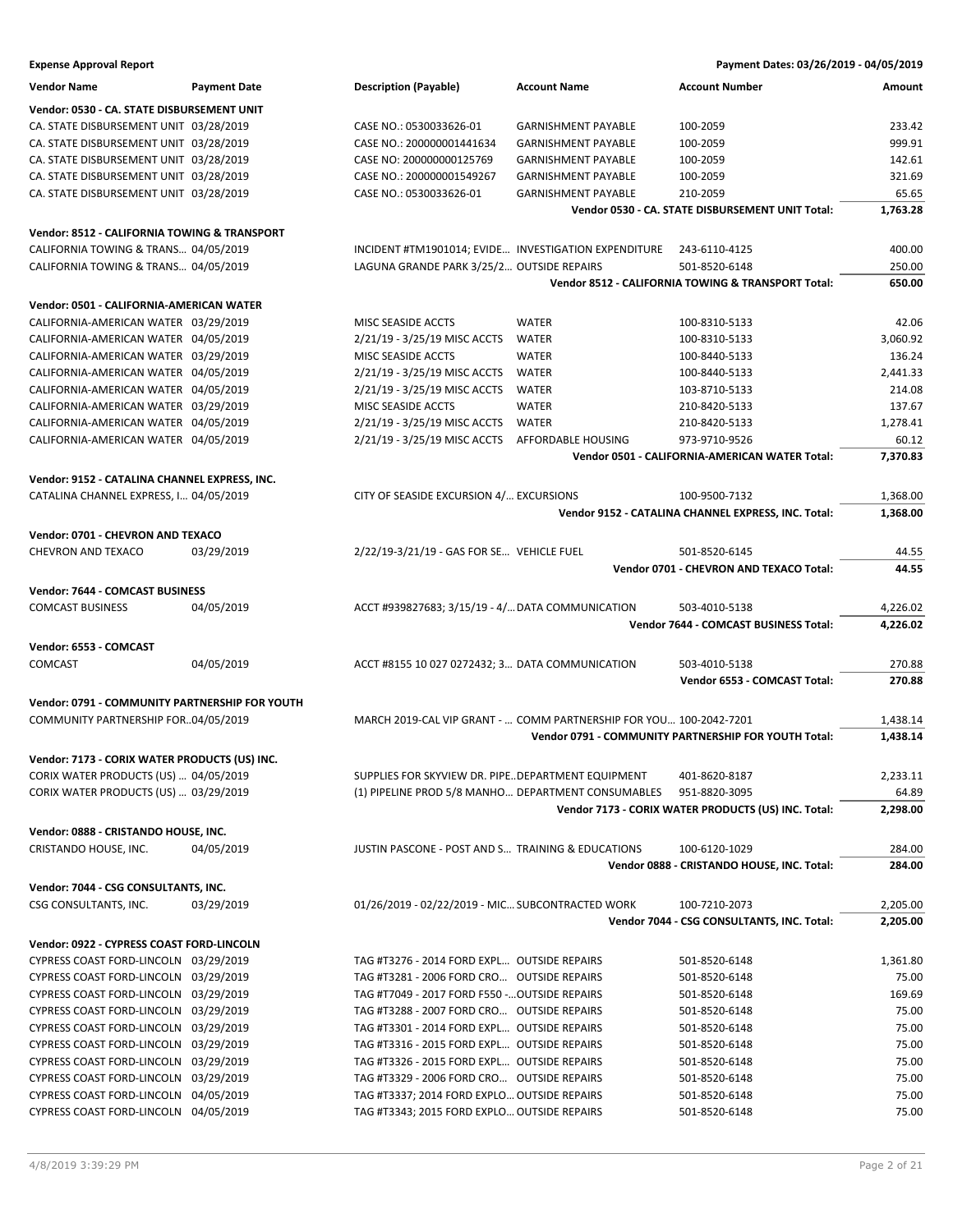| <b>Expense Approval Report</b>                                                                |                          |                                                       |                                                        | Payment Dates: 03/26/2019 - 04/05/2019                      |                  |
|-----------------------------------------------------------------------------------------------|--------------------------|-------------------------------------------------------|--------------------------------------------------------|-------------------------------------------------------------|------------------|
| <b>Vendor Name</b>                                                                            | <b>Payment Date</b>      | <b>Description (Payable)</b>                          | <b>Account Name</b>                                    | <b>Account Number</b>                                       | Amount           |
| CYPRESS COAST FORD-LINCOLN                                                                    | 04/05/2019               | TAG #T3365; 2006 FORD CRO                             | <b>OUTSIDE REPAIRS</b>                                 | 501-8520-6148                                               | 75.00            |
| CYPRESS COAST FORD-LINCOLN 04/05/2019                                                         |                          | TAG #T3382; 2006 FORD E350  OUTSIDE REPAIRS           |                                                        | 501-8520-6148                                               | 1,330.66         |
|                                                                                               |                          |                                                       |                                                        | Vendor 0922 - CYPRESS COAST FORD-LINCOLN Total:             | 3,537.15         |
| Vendor: 0954 - DAVE'S REPAIR SERVICE                                                          |                          |                                                       |                                                        |                                                             |                  |
| DAVE'S REPAIR SERVICE                                                                         | 03/29/2019               | (1) GASBOY DRIVE & REGISTER  OUTSIDE REPAIRS          |                                                        | 501-8520-6148                                               | 822.46           |
|                                                                                               |                          |                                                       |                                                        | Vendor 0954 - DAVE'S REPAIR SERVICE Total:                  | 822.46           |
|                                                                                               |                          |                                                       |                                                        |                                                             |                  |
| Vendor: 2641 - DAVID PACHECO                                                                  |                          |                                                       |                                                        |                                                             |                  |
| DAVID PACHECO                                                                                 | 03/29/2019               | MONTEREY CO. PEACE OFRS AS DEPARTMENT CONSUMABLES     |                                                        | 100-2010-3095                                               | 60.00            |
|                                                                                               |                          |                                                       |                                                        | Vendor 2641 - DAVID PACHECO Total:                          | 60.00            |
| Vendor: 0981 - DEL MAR FRENCH LAUNDRY, INC.                                                   |                          |                                                       |                                                        |                                                             |                  |
| DEL MAR FRENCH LAUNDRY, IN 03/29/2019                                                         |                          | RECREATION DEPT - 24 TABLE C SENIOR ACTIVITIES        |                                                        | 251-9500-7125                                               | 156.00           |
|                                                                                               |                          |                                                       |                                                        | Vendor 0981 - DEL MAR FRENCH LAUNDRY, INC. Total:           | 156.00           |
| Vendor: 5405 - DUKE'S ROOT CONTROL, INC.                                                      |                          |                                                       |                                                        |                                                             |                  |
| DUKE'S ROOT CONTROL, INC.                                                                     | 03/29/2019               | JOB #19-0181 / 6" PIPE SEWER  SUBCONTRACTED WORK      |                                                        | 951-8820-2073                                               | 13,651.82        |
|                                                                                               |                          |                                                       |                                                        | Vendor 5405 - DUKE'S ROOT CONTROL, INC. Total:              | 13,651.82        |
| Vendor: 4892 - EDGES ELECTRICAL GROUP                                                         |                          |                                                       |                                                        |                                                             |                  |
| <b>EDGES ELECTRICAL GROUP</b>                                                                 | 04/05/2019               | (30) PHIL F32T8/TL941/ALTO 3 DEPARTMENT CONSUMABLES   |                                                        | 113-8730-3095                                               | 57.91            |
| <b>EDGES ELECTRICAL GROUP</b>                                                                 | 03/29/2019               | (2) PHIL FB32T8/TL841/6/ALTO  DEPARTMENT CONSUMABLES  |                                                        | 113-8730-3095                                               | 14.96            |
| <b>EDGES ELECTRICAL GROUP</b>                                                                 | 03/29/2019               |                                                       | (20) PHIL FB32T8/TL841/6/ALTO DEPARTMENT CONSUMABLES   | 113-8730-3095                                               | 149.64           |
| <b>EDGES ELECTRICAL GROUP</b>                                                                 | 03/29/2019               |                                                       | (1) 120V KNUCKLE MNT PHOTO DEPARTMENT CONSUMABLES      | 113-8730-3095                                               | 12.46            |
| <b>EDGES ELECTRICAL GROUP</b>                                                                 | 03/29/2019               |                                                       | (30) PHIL F32T8/TL935/ALTO 3 DEPARTMENT CONSUMABLES    | 113-8730-3095                                               | 60.45            |
| <b>EDGES ELECTRICAL GROUP</b>                                                                 | 03/29/2019               | (3) MOTOR STARTER HEATERS                             | DEPARTMENT CONSUMABLES                                 | 113-8730-3095                                               | 104.40           |
| <b>EDGES ELECTRICAL GROUP</b>                                                                 | 03/29/2019               |                                                       | (2) 150W HPS QUAD BLST, (1)  DEPARTMENT CONSUMABLES    | 113-8730-3095                                               | 179.88           |
| <b>EDGES ELECTRICAL GROUP</b>                                                                 | 03/29/2019               |                                                       | (3) SW RNG, (1) 1/2D RING, (4)  DEPARTMENT CONSUMABLES | 113-8730-3095                                               | 10.86            |
| <b>EDGES ELECTRICAL GROUP</b>                                                                 | 03/29/2019               |                                                       | (30) ALTO 30PK, (6) 120-277V E DEPARTMENT CONSUMABLES  | 113-8730-3095                                               | 136.61           |
| <b>EDGES ELECTRICAL GROUP</b>                                                                 | 03/29/2019               |                                                       | (60) PHIL F32T8/TL941/ALTO 3 DEPARTMENT CONSUMABLES    | 113-8730-3095                                               | 120.91           |
| <b>EDGES ELECTRICAL GROUP</b>                                                                 | 04/05/2019               | (1) LITH EPANL-24-40L-35K LED  DEPARTMENT CONSUMABLES |                                                        | 113-8730-3095                                               | 92.68            |
| <b>EDGES ELECTRICAL GROUP</b>                                                                 | 04/05/2019               |                                                       | (1) SQD Q02-4L70S SFC LD-CNTR DEPARTMENT CONSUMABLES   | 113-8730-3095                                               | 38.48            |
| <b>EDGES ELECTRICAL GROUP</b>                                                                 | 04/05/2019               | (1) SQD 9070T50D1 TFMR                                | DEPARTMENT CONSUMABLES                                 | 113-8730-3095                                               | 150.62           |
|                                                                                               |                          |                                                       |                                                        | Vendor 4892 - EDGES ELECTRICAL GROUP Total:                 | 1,129.86         |
| Vendor: 1152 - ENTENMANN-ROVIN COMPANY                                                        |                          |                                                       |                                                        |                                                             |                  |
| ENTENMANN-ROVIN COMPANY 04/05/2019                                                            |                          | (1) SEASIDE PD FLAT BADGE, (1) OTHER EXPENSE          |                                                        | 100-6110-2078                                               | 164.29           |
|                                                                                               |                          |                                                       |                                                        | Vendor 1152 - ENTENMANN-ROVIN COMPANY Total:                | 164.29           |
|                                                                                               |                          |                                                       |                                                        |                                                             |                  |
| Vendor: 8979 - ERROL L. MONTGOMERY & ASSOCIATES, INC.<br>ERROL L. MONTGOMERY & ASS 03/29/2019 |                          | JAN 2019 - GENERAL CONSULTI CONSULTING COSTS          |                                                        | 670-2130-1030                                               | 3,095.00         |
| ERROL L. MONTGOMERY & ASS 04/05/2019                                                          |                          | FEB 2019 - GEN CONSULTING & CONSULTING COSTS          |                                                        | 670-2130-1030                                               | 987.50           |
|                                                                                               |                          |                                                       |                                                        | Vendor 8979 - ERROL L. MONTGOMERY & ASSOCIATES, INC. Total: | 4,082.50         |
|                                                                                               |                          |                                                       |                                                        |                                                             |                  |
| Vendor: 5969 - FASTENAL COMPANY                                                               |                          |                                                       |                                                        |                                                             |                  |
| <b>FASTENAL COMPANY</b>                                                                       | 04/05/2019               | MARCH 2019 VENDING                                    | SUBCONTRACTED WORK                                     | 100-8420-2073                                               | 465.81           |
| <b>FASTENAL COMPANY</b>                                                                       | 03/29/2019               | (1) 10" SJ LOCKINGPLIERS                              | DEPARTMENT CONSUMABLES                                 | 100-8420-3095                                               | 15.55            |
| <b>FASTENAL COMPANY</b>                                                                       | 04/05/2019               | (1) DRILL SET, (1) XL GLV PR                          | DEPARTMENT CONSUMABLES                                 | 113-8730-3095                                               | 159.76           |
| <b>FASTENAL COMPANY</b>                                                                       | 03/29/2019               | (80) 50# HIFLOOR ABSORBANT                            | DEPARTMENT CONSUMABLES                                 | 210-8110-3095                                               | 838.78           |
| <b>FASTENAL COMPANY</b>                                                                       | 04/05/2019<br>04/05/2019 | WIPES, GLOVES, T-ROD, BRUSH                           | DEPARTMENT CONSUMABLES                                 | 210-8110-3095<br>271-8110-3095                              | 130.22           |
| <b>FASTENAL COMPANY</b>                                                                       |                          | $(1)$ $1/2$ x $3/8$ PHOS MP SCKT                      | CONSUMABLES                                            | Vendor 5969 - FASTENAL COMPANY Total:                       | 4.72<br>1,614.84 |
|                                                                                               |                          |                                                       |                                                        |                                                             |                  |
| Vendor: 8338 - FEDEX                                                                          |                          |                                                       |                                                        |                                                             |                  |
| <b>FEDEX</b>                                                                                  | 04/05/2019               | ACCT #1750-2541-3 / SHIPMENTMAIL SERVICES             |                                                        | 100-6110-4124                                               | 53.59            |
|                                                                                               |                          |                                                       |                                                        | Vendor 8338 - FEDEX Total:                                  | 53.59            |
| Vendor: 1188 - FERGUSON ENTERPRISES INC #686                                                  |                          |                                                       |                                                        |                                                             |                  |
| FERGUSON ENTERPRISES INC # 03/29/2019                                                         |                          | (2) BARSTOCK FACE BUSH, (2)  DEPARTMENT CONSUMABLES   |                                                        | 113-8730-3095                                               | 23.20            |
| FERGUSON ENTERPRISES INC # 04/05/2019                                                         |                          | (3) WSO URN 1/2, (3) URN DIA DEPARTMENT CONSUMABLES   |                                                        | 113-8730-3095                                               | 838.87           |
| FERGUSON ENTERPRISES INC # 03/29/2019                                                         |                          | (2) DELTA LEV HDL REP KIT                             | DEPARTMENT CONSUMABLES                                 | 113-8730-3095                                               | 41.23            |
|                                                                                               |                          |                                                       |                                                        | Vendor 1188 - FERGUSON ENTERPRISES INC #686 Total:          | 903.30           |
| Vendor: 1224 - FIRST ALARM                                                                    |                          |                                                       |                                                        |                                                             |                  |
| <b>FIRST ALARM</b>                                                                            | 03/29/2019               | 656 BROADWAY AVE - 4/1/19-6 ALARM SERVICE             |                                                        | 100-8310-2070                                               | 219.00           |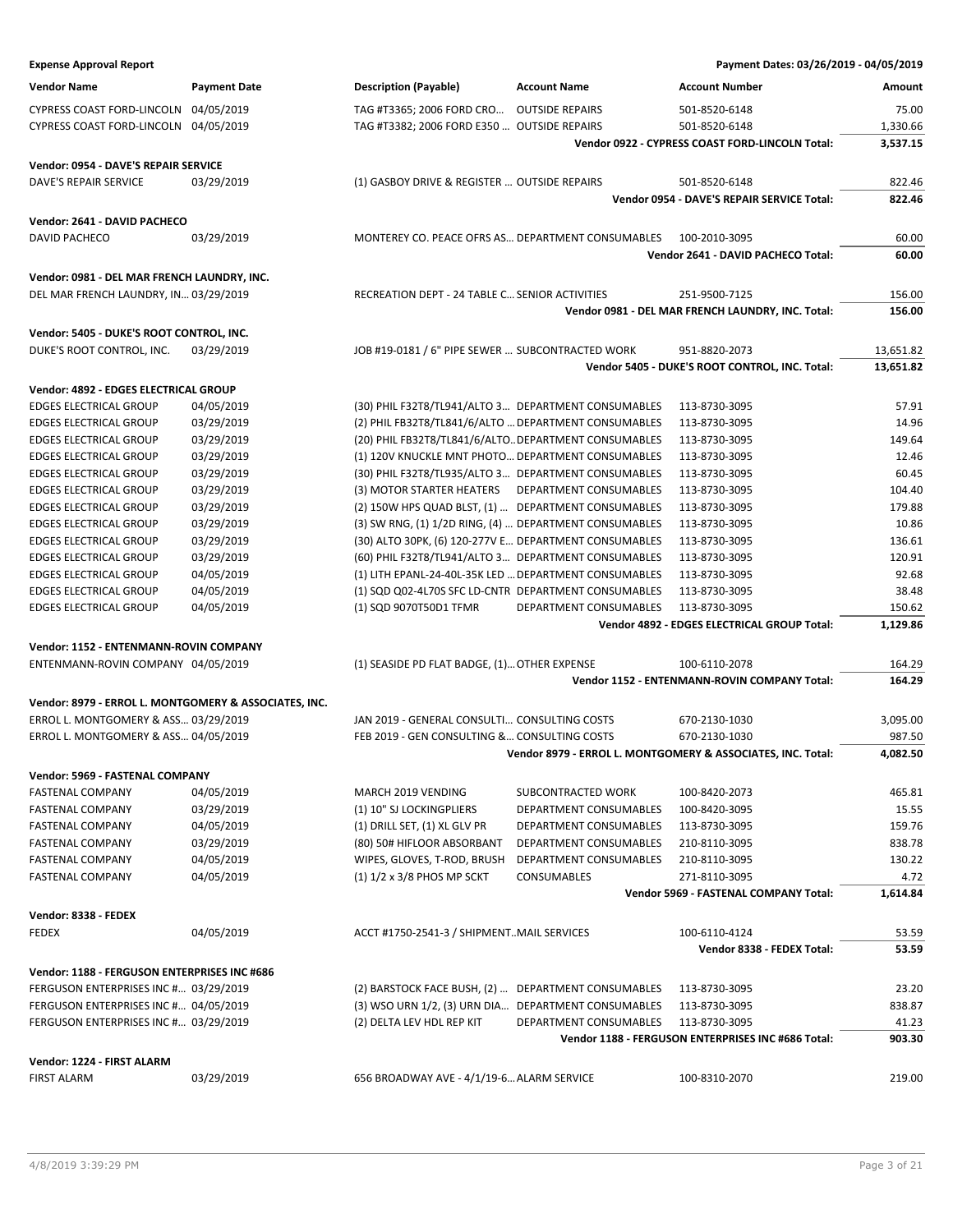| <b>Expense Approval Report</b>                                                               |                     |                                                                         |                        | Payment Dates: 03/26/2019 - 04/05/2019                      |            |
|----------------------------------------------------------------------------------------------|---------------------|-------------------------------------------------------------------------|------------------------|-------------------------------------------------------------|------------|
| <b>Vendor Name</b>                                                                           | <b>Payment Date</b> | <b>Description (Payable)</b>                                            | <b>Account Name</b>    | <b>Account Number</b>                                       | Amount     |
| <b>FIRST ALARM</b>                                                                           | 03/29/2019          | 986 HILBY AVE - 4/1/19-6/30/19 ALARM SERVICE                            |                        | 100-8310-2070                                               | 239.31     |
|                                                                                              |                     |                                                                         |                        | Vendor 1224 - FIRST ALARM Total:                            | 458.31     |
| Vendor: 9080 - FJM TRUCK REPAIR, INC.                                                        |                     |                                                                         |                        |                                                             |            |
| FJM TRUCK REPAIR, INC.                                                                       | 03/29/2019          | 77"x12' SINGLE AXLE UTILITY 3KDEPARTMENT EQUIPMENT                      |                        | 100-8420-8187                                               | 3,243.34   |
|                                                                                              |                     |                                                                         |                        | Vendor 9080 - FJM TRUCK REPAIR, INC. Total:                 | 3,243.34   |
| Vendor: 9096 - FOOD BROKERS INT'L.                                                           |                     |                                                                         |                        |                                                             |            |
| FOOD BROKERS INT'L.                                                                          | 04/05/2019          | (15) HOTEL ROOMS - REMAIND EXCURSIONS                                   |                        | 100-9500-7132                                               | 2,126.88   |
|                                                                                              |                     |                                                                         |                        | Vendor 9096 - FOOD BROKERS INT'L. Total:                    | 2,126.88   |
| Vendor: 9143 - GOLDEN STATE EMERGENCY VEHICLE SERVICE                                        |                     |                                                                         |                        |                                                             |            |
| GOLDEN STATE EMERGENCY V 03/29/2019                                                          |                     | (1) LATCH, SLAM, SOUTHCO SO DEPARTMENT CONSUMABLES                      |                        | 100-6640-3095                                               | 62.91      |
|                                                                                              |                     |                                                                         |                        | Vendor 9143 - GOLDEN STATE EMERGENCY VEHICLE SERVICE Total: | 62.91      |
| Vendor: 1392 - GRANITE ROCK COMPANY                                                          |                     |                                                                         |                        |                                                             |            |
| <b>GRANITE ROCK COMPANY</b>                                                                  | 04/05/2019          | <b>TICKET #639045</b>                                                   | DEPARTMENT CONSUMABLES | 100-8420-3095                                               | 35.13      |
| <b>GRANITE ROCK COMPANY</b>                                                                  | 03/29/2019          | POT HOLE REPAIR - ASPHALT A DEPARTMENT CONSUMABLES                      |                        | 210-8110-3095                                               | 631.17     |
| <b>GRANITE ROCK COMPANY</b>                                                                  | 04/05/2019          | ASPHALT AND AGGREGATE FOR DEPARTMENT CONSUMABLES                        |                        | 210-8110-3095                                               | 425.76     |
| <b>GRANITE ROCK COMPANY</b>                                                                  | 04/05/2019          | <b>TICKET #638986</b>                                                   | DEPARTMENT CONSUMABLES | 210-8110-3095                                               | 65.62      |
| <b>GRANITE ROCK COMPANY</b>                                                                  | 04/05/2019          | APPL 2/DAVID CUTINO PARK PHPARKS IMPROVEMENTS                           |                        | 348-8910-9570                                               | 466,689.70 |
| <b>GRANITE ROCK COMPANY</b>                                                                  | 03/29/2019          | TICKET #638343 - CREDIT MEMO DEPARTMENT CONSUMABLES                     |                        | 401-8620-3095                                               | $-50.26$   |
| <b>GRANITE ROCK COMPANY</b>                                                                  | 03/29/2019          | TICKET #'S 638257 / 638335                                              | DEPARTMENT CONSUMABLES | 401-8620-3095                                               | 70.36      |
|                                                                                              |                     |                                                                         |                        | Vendor 1392 - GRANITE ROCK COMPANY Total:                   | 467,867.48 |
| Vendor: 3154 - GREEN VALLEY LANSCAPE INC.                                                    |                     |                                                                         |                        |                                                             |            |
| GREEN VALLEY LANSCAPE INC.                                                                   | 03/29/2019          | (1) ELVEX HEADGEAR W/ STEEL DEPARTMENT CONSUMABLES                      |                        | 100-8420-3095                                               | 24.57      |
| GREEN VALLEY LANSCAPE INC.                                                                   | 04/05/2019          | (4) ELVEX HEADGEAR W/ VISOR, DEPARTMENT CONSUMABLES                     |                        | 100-8420-3095                                               | 153.30     |
|                                                                                              |                     |                                                                         |                        | Vendor 3154 - GREEN VALLEY LANSCAPE INC. Total:             | 177.87     |
| Vendor: 4222 - HARRIS & ASSOCIATES, INC.                                                     |                     |                                                                         |                        |                                                             |            |
| HARRIS & ASSOCIATES, INC.                                                                    | 04/05/2019          | 11/25/18 - 12/29/18 - LIFT STATDEL MONTE LIFT STATION UPG 953-8820-9201 |                        |                                                             | 2,490.00   |
|                                                                                              |                     |                                                                         |                        | Vendor 4222 - HARRIS & ASSOCIATES, INC. Total:              | 2,490.00   |
| Vendor: 1494 - HD SUPPLY FACILITIES MAINTENANCE                                              |                     |                                                                         |                        |                                                             |            |
| HD SUPPLY FACILITIES MAINTE 04/05/2019                                                       |                     | CREDIT MEMO - A/R CASH                                                  | DEPARTMENT CONSUMABLES | 100-8310-3095                                               | $-6.79$    |
| HD SUPPLY FACILITIES MAINTE 04/05/2019                                                       |                     | MISC SUPPLIES - 3/27/19                                                 | DEPARTMENT CONSUMABLES | 100-8310-3095                                               | 340.39     |
| HD SUPPLY FACILITIES MAINTE 04/05/2019                                                       |                     | (1) CAST IRON SUMP PUMP                                                 | DEPARTMENT CONSUMABLES | 100-8310-3095                                               | 196.15     |
|                                                                                              |                     |                                                                         |                        | Vendor 1494 - HD SUPPLY FACILITIES MAINTENANCE Total:       | 529.75     |
| Vendor: 8192 - HEATHER HARDEE                                                                |                     |                                                                         |                        |                                                             |            |
| <b>HEATHER HARDEE</b>                                                                        | 04/05/2019          | 1/31/19 - 2/19/19 PRE-EMPLY BACKGROUND INVESTIGATION  100-6110-1027     |                        |                                                             | 885.00     |
|                                                                                              |                     |                                                                         |                        | Vendor 8192 - HEATHER HARDEE Total:                         | 885.00     |
|                                                                                              |                     |                                                                         |                        |                                                             |            |
| Vendor: 5753 - HEIHACHIRO TAKARABE<br><b>HEIHACHIRO TAKARABE</b>                             | 03/29/2019          | MARCH 2019 - INSTRUCTOR PAYRECREATION CONTRACT SERVI 100-9603-2075      |                        |                                                             | 305.06     |
|                                                                                              |                     |                                                                         |                        | Vendor 5753 - HEIHACHIRO TAKARABE Total:                    | 305.06     |
|                                                                                              |                     |                                                                         |                        |                                                             |            |
| Vendor: 5875 - HINDERLITER, de LLAMAS & ASSOCIATES<br>HINDERLITER, de LLAMAS & AS 03/29/2019 |                     | CONTRCT SALES-1ST Q / AUDIT CONSULTANT                                  |                        | 100-5110-1030                                               | 1,787.11   |
|                                                                                              |                     |                                                                         |                        | Vendor 5875 - HINDERLITER, de LLAMAS & ASSOCIATES Total:    | 1,787.11   |
|                                                                                              |                     |                                                                         |                        |                                                             |            |
| Vendor: 1561 - HOME DEPOT CREDIT SERVICES                                                    |                     |                                                                         |                        |                                                             |            |
| HOME DEPOT CREDIT SERVICES 03/29/2019                                                        |                     | <b>SEASIDELIB SUPPLIES</b>                                              | DEPARTMENT CONSUMABLES | 100-8310-3095                                               | 8.46       |
| HOME DEPOT CREDIT SERVICES 03/29/2019                                                        |                     | <b>GOVT BUILDING SUPPLIES</b>                                           | DEPARTMENT CONSUMABLES | 100-8310-3095                                               | 47.21      |
| HOME DEPOT CREDIT SERVICES 03/29/2019                                                        |                     | LAGUNAGRANDEROOM (PARKS)DEPARTMENT CONSUMABLES                          |                        | 100-8420-3095                                               | 167.63     |
| HOME DEPOT CREDIT SERVICES 03/29/2019                                                        |                     | TOOLSROOM (PARKS) SUPPLIES                                              | DEPARTMENT CONSUMABLES | 100-8420-3095                                               | 15.25      |
| HOME DEPOT CREDIT SERVICES 03/29/2019                                                        |                     | POMA SUPPLIES                                                           | DEPARTMENT CONSUMABLES | 113-8730-3095                                               | 31.66      |
| HOME DEPOT CREDIT SERVICES 03/29/2019                                                        |                     | POMA SUPPLIES                                                           | DEPARTMENT CONSUMABLES | 113-8730-3095                                               | 65.52      |
| HOME DEPOT CREDIT SERVICES 03/29/2019                                                        |                     | POMA SUPPLIES                                                           | DEPARTMENT CONSUMABLES | 113-8730-3095                                               | 6.36       |
| HOME DEPOT CREDIT SERVICES 03/29/2019                                                        |                     | POMA SUPPLIES                                                           | DEPARTMENT CONSUMABLES | 113-8730-3095                                               | 35.25      |
| HOME DEPOT CREDIT SERVICES 03/29/2019                                                        |                     | POMA SUPPLIES                                                           | DEPARTMENT CONSUMABLES | 113-8730-3095                                               | 268.04     |
| HOME DEPOT CREDIT SERVICES 03/29/2019                                                        |                     | POMA SUPPLIES                                                           | DEPARTMENT CONSUMABLES | 113-8730-3095                                               | 18.60      |
| HOME DEPOT CREDIT SERVICES 03/29/2019                                                        |                     | POMA SUPPLIES                                                           | DEPARTMENT CONSUMABLES | 113-8730-3095                                               | 46.40      |
| HOME DEPOT CREDIT SERVICES 03/29/2019                                                        |                     | POMA SUPPLIES                                                           | DEPARTMENT CONSUMABLES | 113-8730-3095                                               | 58.68      |
| HOME DEPOT CREDIT SERVICES 03/29/2019                                                        |                     | POMA SUPPLIES                                                           | DEPARTMENT CONSUMABLES | 113-8730-3095                                               | 50.18      |
| HOME DEPOT CREDIT SERVICES 03/29/2019                                                        |                     | POMA SUPPLIES                                                           | DEPARTMENT CONSUMABLES | 113-8730-3095                                               | 26.58      |
| HOME DEPOT CREDIT SERVICES 03/29/2019                                                        |                     | POMA SUPPLIES                                                           | DEPARTMENT CONSUMABLES | 113-8730-3095                                               | 24.14      |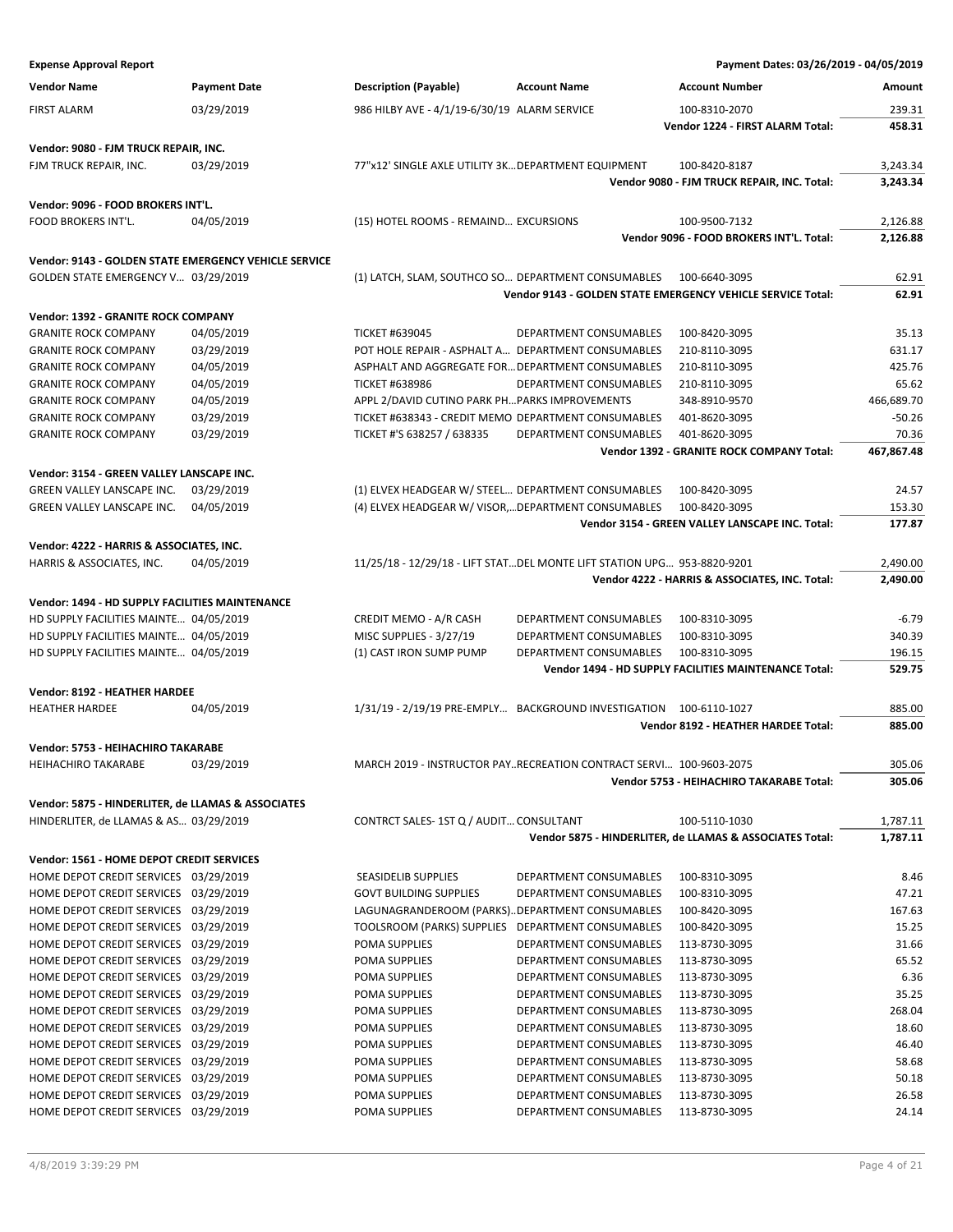**Expense Approval Report Payment Dates: 03/26/2019 - 04/05/2019**

| Vendor Name                              | <b>Payment Date</b> | <b>Description (Payable)</b>                          | <b>Account Name</b>                                                 | <b>Account Number</b>                           | Amount   |
|------------------------------------------|---------------------|-------------------------------------------------------|---------------------------------------------------------------------|-------------------------------------------------|----------|
| HOME DEPOT CREDIT SERVICES 03/29/2019    |                     | POMA SUPPLIES                                         | DEPARTMENT CONSUMABLES                                              | 113-8730-3095                                   | 12.99    |
| HOME DEPOT CREDIT SERVICES 03/29/2019    |                     | POMA SUPPLIES                                         | DEPARTMENT CONSUMABLES                                              | 113-8730-3095                                   | 26.18    |
| HOME DEPOT CREDIT SERVICES 03/29/2019    |                     | <b>STREETS SUPPLIES</b>                               | DEPARTMENT CONSUMABLES                                              | 210-8110-3095                                   | 36.03    |
| HOME DEPOT CREDIT SERVICES 03/29/2019    |                     | TRUCK619 SUPPLIES (STORM D CONSUMABLES                |                                                                     | 271-8110-3095                                   | 14.04    |
| HOME DEPOT CREDIT SERVICES 03/29/2019    |                     | <b>COSTA ST SUPPLIES (WATER)</b>                      | DEPARTMENT CONSUMABLES                                              | 401-8620-3095                                   | 4.95     |
| HOME DEPOT CREDIT SERVICES 03/29/2019    |                     | <b>COSTA ST SUPPLIES (WATER)</b>                      | DEPARTMENT CONSUMABLES                                              | 401-8620-3095                                   | 32.13    |
| HOME DEPOT CREDIT SERVICES 03/29/2019    |                     | SANITATION SUPPLIES                                   | DEPARTMENT CONSUMABLES                                              | 951-8820-3095                                   | 9.81     |
|                                          |                     |                                                       |                                                                     | Vendor 1561 - HOME DEPOT CREDIT SERVICES Total: | 1,006.09 |
|                                          |                     |                                                       |                                                                     |                                                 |          |
| Vendor: 1569 - HOPE SERVICES             |                     |                                                       |                                                                     |                                                 |          |
| <b>HOPE SERVICES</b>                     | 04/05/2019          | MARCH 2019 - SEASIDE MAINT SUBCONTRACTED WORK         |                                                                     | 100-8420-2073                                   | 5,500.00 |
| <b>HOPE SERVICES</b>                     | 04/05/2019          | MARCH 2019 - SEASIDE MAINT SUBCONTRACTED WORK         |                                                                     | 103-8710-2073                                   | 1,009.10 |
|                                          |                     |                                                       |                                                                     | Vendor 1569 - HOPE SERVICES Total:              | 6,509.10 |
|                                          |                     |                                                       |                                                                     |                                                 |          |
| Vendor: 9144 - J. T. MASON               |                     |                                                       |                                                                     |                                                 |          |
| J. T. MASON                              | 03/29/2019          | DEPOSIT REFUND FOR 986 HILB CENTER RENTAL             |                                                                     | 100-3672                                        | 150.00   |
|                                          |                     |                                                       |                                                                     | Vendor 9144 - J. T. MASON Total:                | 150.00   |
| Vendor: 8022 - JEFF K. BILLS             |                     |                                                       |                                                                     |                                                 |          |
| JEFF K. BILLS                            | 04/05/2019          |                                                       | (2) SUREHIRE ASSESSMENTS 3/ BACKGROUND INVESTIGATION 100-9310-1027  |                                                 | 800.00   |
|                                          |                     |                                                       |                                                                     | Vendor 8022 - JEFF K. BILLS Total:              | 800.00   |
|                                          |                     |                                                       |                                                                     |                                                 |          |
| Vendor: 1334 - JOHN C GEMMA              |                     |                                                       |                                                                     |                                                 |          |
| JOHN C GEMMA                             | 04/05/2019          |                                                       | (11) VMware Horizon, (1) VMw COMPUTER SUPPLIES/SOFTWA 503-4010-3102 |                                                 | 8,208.00 |
|                                          |                     |                                                       |                                                                     | Vendor 1334 - JOHN C GEMMA Total:               | 8,208.00 |
| Vendor: 6284 - JOHNSON ELECTRONICS       |                     |                                                       |                                                                     |                                                 |          |
| JOHNSON ELECTRONICS                      | 04/05/2019          |                                                       | QUARTRLY FIRE ALARM MONIT TEMPORARY CONTRACT SERVIC100-6640-2043    |                                                 | 84.00    |
| JOHNSON ELECTRONICS                      | 03/29/2019          | 986 HILBY AVE - WORK ORDER  SUBCONTRACTED WORK        |                                                                     | 100-8310-2073                                   | 245.16   |
|                                          |                     |                                                       |                                                                     | Vendor 6284 - JOHNSON ELECTRONICS Total:        | 329.16   |
|                                          |                     |                                                       |                                                                     |                                                 |          |
| Vendor: 1743 - JOHNSTONE SUPPLY FRESNO   |                     |                                                       |                                                                     |                                                 |          |
| JOHNSTONE SUPPLY FRESNO                  | 03/29/2019          | (1) GAS VALVE, (2) POCKET THE DEPARTMENT CONSUMABLES  |                                                                     | 113-8730-3095                                   | 335.53   |
| JOHNSTONE SUPPLY FRESNO                  | 03/29/2019          | (1) B & G CAST PUMP COUPLER DEPARTMENT CONSUMABLES    |                                                                     | 113-8730-3095                                   | 24.04    |
| JOHNSTONE SUPPLY FRESNO                  | 04/05/2019          | (2) B&G CAST PUMP COUPLER DEPARTMENT CONSUMABLES      |                                                                     | 113-8730-3095                                   | 48.07    |
|                                          |                     |                                                       |                                                                     | Vendor 1743 - JOHNSTONE SUPPLY FRESNO Total:    | 407.64   |
| Vendor: 9046 - JONATHAN GABRIEL WIZARD   |                     |                                                       |                                                                     |                                                 |          |
| JONATHAN GABRIEL WIZARD                  | 03/29/2019          | TRAVEL REIMBURSEMENT FOR  TRAINING & EDUCATION        |                                                                     | 100-2010-1029                                   | 128.55   |
|                                          |                     |                                                       |                                                                     | Vendor 9046 - JONATHAN GABRIEL WIZARD Total:    | 128.55   |
|                                          |                     |                                                       |                                                                     |                                                 |          |
| Vendor: 4018 - KATHY BEST LLC            |                     |                                                       |                                                                     |                                                 |          |
| <b>KATHY BEST LLC</b>                    | 04/05/2019          | BLINDS FOR SEASIDE CITY HALL SUBCONTRACTED WORK       |                                                                     | 100-8310-2073                                   | 317.50   |
|                                          |                     |                                                       |                                                                     | Vendor 4018 - KATHY BEST LLC Total:             | 317.50   |
| Vendor: 1798 - KELLY-MOORE PAINT COMPANY |                     |                                                       |                                                                     |                                                 |          |
| KELLY-MOORE PAINT COMPANY 03/29/2019     |                     |                                                       |                                                                     |                                                 | 20.11    |
|                                          |                     | (2) SAMPLE LS 1Q, (1) ARROW  DEPARTMENT CONSUMABLES   |                                                                     | 100-8420-3095                                   |          |
| KELLY-MOORE PAINT COMPANY 03/29/2019     |                     | (1) ACRYSHIELD LS 1G, STATE PK DEPARTMENT CONSUMABLES |                                                                     | 100-8420-3095                                   | 45.87    |
| KELLY-MOORE PAINT COMPANY 03/29/2019     |                     | (1) RLLR CVR, BRUSHES, TRIM B DEPARTMENT CONSUMABLES  |                                                                     | 100-8420-3095                                   | 90.61    |
| KELLY-MOORE PAINT COMPANY 04/05/2019     |                     | (1) WORKT HANDLE ONLY 13"                             | DEPARTMENT CONSUMABLES                                              | 100-8420-3095                                   | 5.01     |
| KELLY-MOORE PAINT COMPANY 04/05/2019     |                     | (1) ACRYSHIELD LS 5G                                  | DEPARTMENT CONSUMABLES                                              | 100-8420-3095                                   | 221.55   |
| KELLY-MOORE PAINT COMPANY 04/05/2019     |                     | (2) WORKT HANDLE ONLY 13"                             | DEPARTMENT CONSUMABLES                                              | 100-8420-3095                                   | 10.03    |
| KELLY-MOORE PAINT COMPANY 03/29/2019     |                     | (1) ACRYSHIELD SG 1G, TEAL BL DEPARTMENT CONSUMABLES  |                                                                     | 113-8730-3095                                   | 48.99    |
| KELLY-MOORE PAINT COMPANY 03/29/2019     |                     | (1) PREM PROF FLAT 5G, ALUM DEPARTMENT CONSUMABLES    |                                                                     | 210-8110-3095                                   | 180.04   |
| KELLY-MOORE PAINT COMPANY 03/29/2019     |                     | (13) ARROW BIG GREEN ECON  DEPARTMENT CONSUMABLES     |                                                                     | 210-8110-3095                                   | 16.90    |
| KELLY-MOORE PAINT COMPANY 03/29/2019     |                     | (2) PREM PROF FLAT 1G, (1) PO DEPARTMENT CONSUMABLES  |                                                                     | 210-8110-3095                                   | 95.77    |
|                                          |                     |                                                       |                                                                     | Vendor 1798 - KELLY-MOORE PAINT COMPANY Total:  | 734.88   |
| Vendor: 3996 - KEVIN LAIRSON             |                     |                                                       |                                                                     |                                                 |          |
|                                          |                     |                                                       |                                                                     |                                                 |          |
| <b>KEVIN LAIRSON</b>                     | 03/29/2019          | (1) NEW MAHIE STRT & SOL                              | <b>OUTSIDE REPAIRS</b>                                              | 501-8520-6148                                   | 701.44   |
|                                          |                     |                                                       |                                                                     | Vendor 3996 - KEVIN LAIRSON Total:              | 701.44   |
| Vendor: 6162 - KNORR SYSTEMS, INC.       |                     |                                                       |                                                                     |                                                 |          |
| KNORR SYSTEMS, INC.                      | 03/29/2019          | (1) NEW ROTARY FLOWSWITCH CHEMICALS                   |                                                                     | 100-8310-3099                                   | 207.83   |
|                                          |                     |                                                       |                                                                     | Vendor 6162 - KNORR SYSTEMS, INC. Total:        | 207.83   |
|                                          |                     |                                                       |                                                                     |                                                 |          |
| Vendor: 8368 - KOSMONT COMPANIES         |                     |                                                       |                                                                     |                                                 |          |
| <b>KOSMONT COMPANIES</b>                 | 04/05/2019          | AUGUST 2018 - PROJECT 1702.7CONSULTANT                |                                                                     | 100-7410-1030                                   | 1,586.00 |
|                                          |                     |                                                       |                                                                     |                                                 |          |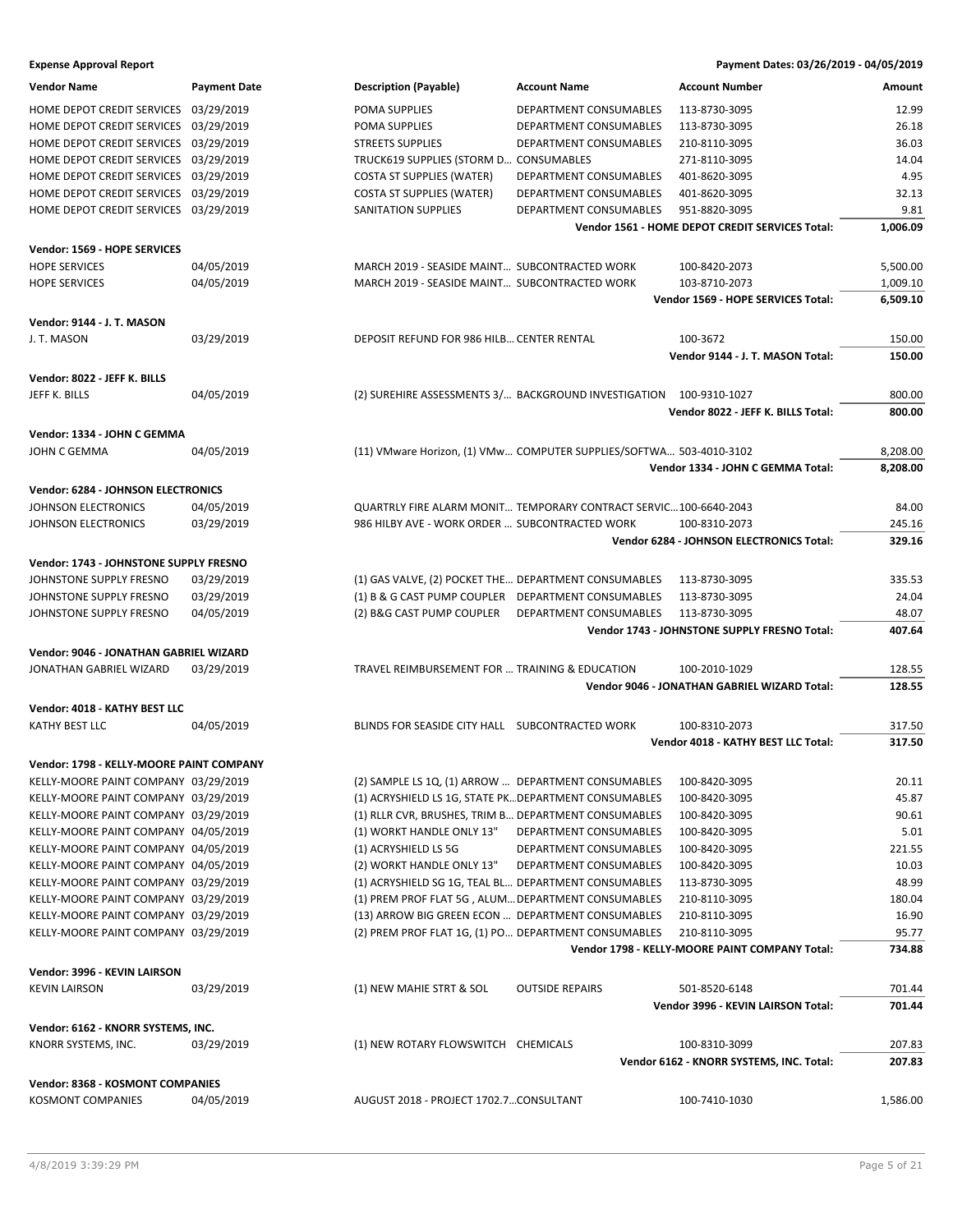| <b>Expense Approval Report</b>             |                     |                                                          |                                                                    | Payment Dates: 03/26/2019 - 04/05/2019           |          |
|--------------------------------------------|---------------------|----------------------------------------------------------|--------------------------------------------------------------------|--------------------------------------------------|----------|
| <b>Vendor Name</b>                         | <b>Payment Date</b> | <b>Description (Payable)</b>                             | <b>Account Name</b>                                                | <b>Account Number</b>                            | Amount   |
| <b>KOSMONT COMPANIES</b>                   | 04/05/2019          | NOV 2018 - PROJECT 1702.7 - EICONSULTANT                 |                                                                    | 100-7410-1030                                    | 3,330.60 |
| <b>KOSMONT COMPANIES</b>                   | 03/29/2019          | FEB 2019 - PROJECT 1702.7 - EI CONSULTANT                |                                                                    | 100-7410-1030                                    | 1,030.90 |
|                                            |                     |                                                          |                                                                    | Vendor 8368 - KOSMONT COMPANIES Total:           | 5,947.50 |
|                                            |                     |                                                          |                                                                    |                                                  |          |
| Vendor: 1873 - LACAL EQUIPMENT, INC.       |                     |                                                          |                                                                    |                                                  |          |
| LACAL EQUIPMENT, INC.                      | 03/29/2019          | (4) 5 SEGMENT GUTTER BROOM VEHICLE PARTS                 |                                                                    | 501-8520-6144                                    | 766.80   |
|                                            |                     |                                                          |                                                                    | Vendor 1873 - LACAL EQUIPMENT, INC. Total:       | 766.80   |
| Vendor: 7554 - LADIES FIRST                |                     |                                                          |                                                                    |                                                  |          |
| <b>LADIES FIRST</b>                        | 03/29/2019          | MAYOR YOUTH FUND APPROV MAYOR'S YOUTH PROGRAM            |                                                                    | 601-2106                                         | 2,500.00 |
|                                            |                     |                                                          |                                                                    | Vendor 7554 - LADIES FIRST Total:                | 2,500.00 |
| Vendor: 2045 - M & S BUILDING SUPPLY INC   |                     |                                                          |                                                                    |                                                  |          |
| M & S BUILDING SUPPLY INC                  | 03/29/2019          | (2) STEEL STUD/25 GA, (2) STEEL DEPARTMENT CONSUMABLES   |                                                                    | 100-8310-3095                                    | 39.77    |
| M & S BUILDING SUPPLY INC                  | 04/05/2019          | (5) CEILING GRIDS, (8) PANELS                            | DEPARTMENT CONSUMABLES                                             | 113-8730-3095                                    | 72.66    |
|                                            |                     |                                                          |                                                                    | Vendor 2045 - M & S BUILDING SUPPLY INC Total:   | 112.43   |
| Vendor: 6379 - MARINA COAST WATER DISTRICT |                     |                                                          |                                                                    |                                                  |          |
| MARINA COAST WATER DISTRI 03/29/2019       |                     | MISC ACCTS - CITY OF SEASIDE                             | <b>WATER</b>                                                       | 100-8310-5133                                    | 219.71   |
| MARINA COAST WATER DISTRI 03/29/2019       |                     | MISC ACCTS - CITY OF SEASIDE                             | <b>WATER</b>                                                       | 100-8440-5133                                    | 91.68    |
| MARINA COAST WATER DISTRI 03/29/2019       |                     | MISC ACCTS - CITY OF SEASIDE                             | <b>WATER</b>                                                       | 100-8440-5133                                    | 162.96   |
| MARINA COAST WATER DISTRI 03/29/2019       |                     | MISC ACCTS - CITY OF SEASIDE                             | <b>WATER</b>                                                       | 210-8420-5133                                    | 149.61   |
| MARINA COAST WATER DISTRI 03/29/2019       |                     | MISC ACCTS - CITY OF SEASIDE                             | <b>WATER</b>                                                       | 210-8420-5133                                    | 149.61   |
| MARINA COAST WATER DISTRI 03/29/2019       |                     | MISC ACCTS - CITY OF SEASIDE                             | <b>WATER</b>                                                       | 210-8420-5133                                    | 158.59   |
| MARINA COAST WATER DISTRI 03/29/2019       |                     | MISC ACCTS - CITY OF SEASIDE                             | <b>WATER</b>                                                       | 210-8420-5133                                    | 158.59   |
| MARINA COAST WATER DISTRI 03/29/2019       |                     | MISC ACCTS - CITY OF SEASIDE                             | <b>WATER</b>                                                       | 210-8420-5133                                    | 158.59   |
| MARINA COAST WATER DISTRI 03/29/2019       |                     | MISC ACCTS - CITY OF SEASIDE                             | <b>WATER</b>                                                       | 210-8420-5133                                    | 149.61   |
|                                            |                     |                                                          |                                                                    | Vendor 6379 - MARINA COAST WATER DISTRICT Total: | 1,398.95 |
| Vendor: 9151 - MARY DOUGHTY                |                     |                                                          |                                                                    |                                                  |          |
| <b>MARY DOUGHTY</b>                        | 04/05/2019          | 2015 FORD EXPLORER - TOWED OUTSIDE REPAIRS               |                                                                    | 501-8520-6148                                    | 327.50   |
|                                            |                     |                                                          |                                                                    | Vendor 9151 - MARY DOUGHTY Total:                | 327.50   |
|                                            |                     |                                                          |                                                                    |                                                  |          |
| Vendor: 2236 - MBS BUSINESS SYSTEMS        |                     |                                                          |                                                                    |                                                  |          |
| MBS BUSINESS SYSTEMS                       | 04/05/2019          |                                                          | FIRE DEPT / KONICA MINOLTA/ TEMPORARY CONTRACT SERVIC100-6610-2043 |                                                  | 256.86   |
| MBS BUSINESS SYSTEMS                       | 03/29/2019          | 610 OLYMPIA AVE COPIER - KONCOPIER SERVICES              |                                                                    | 100-8310-2044                                    | 101.74   |
| MBS BUSINESS SYSTEMS                       | 04/05/2019          | 610 OLYMPIA AVE - KONICA MI COPIER SERVICES              |                                                                    | 100-8310-2044                                    | 107.36   |
|                                            |                     |                                                          |                                                                    | Vendor 2236 - MBS BUSINESS SYSTEMS Total:        | 465.96   |
| Vendor: 2426 - McDONALD REFRIGERATION INC  |                     |                                                          |                                                                    |                                                  |          |
| McDONALD REFRIGERATION INC 03/29/2019      |                     | CHILD DEV CTR - PREVENTATIVE DEPARTMENT CONSUMABLES      |                                                                    | 113-8730-3095                                    | 172.15   |
|                                            |                     |                                                          |                                                                    | Vendor 2426 - McDONALD REFRIGERATION INC Total:  | 172.15   |
| Vendor: 2184 - MISSION LINEN SERVICE       |                     |                                                          |                                                                    |                                                  |          |
| <b>MISSION LINEN SERVICE</b>               | 03/29/2019          | SEASIDE FIRE DEPT - 3/21/19                              | UNIFORM SERVICE/LAUNDRY                                            | 100-6640-2049                                    | 82.21    |
| <b>MISSION LINEN SERVICE</b>               | 04/05/2019          | SEASIDE FIRE DEPT - 03/28/2019 UNIFORM SERVICE/LAUNDRY   |                                                                    | 100-6640-2049                                    | 82.21    |
|                                            |                     |                                                          |                                                                    | Vendor 2184 - MISSION LINEN SERVICE Total:       | 164.42   |
| Vendor: 2186 - MISSION UNIFORM SERVICE     |                     |                                                          |                                                                    |                                                  |          |
| MISSION UNIFORM SERVICE                    | 03/29/2019          | SEASIDE MAIN & UTILITIES - 3/4 UNIFORM SERVICE / LAUNDRY |                                                                    | 100-8310-2049                                    | 42.04    |
| MISSION UNIFORM SERVICE                    | 03/29/2019          | SEASIDE MAIN & UTILITIES - 11/ UNIFORM SERVICE / LAUNDRY |                                                                    | 100-8310-2049                                    | 42.04    |
| MISSION UNIFORM SERVICE                    | 03/29/2019          | SEASIDE MAIN & UTILITIES - 11/ UNIFORM SERVICE / LAUNDRY |                                                                    | 100-8310-2049                                    | 42.04    |
| <b>MISSION UNIFORM SERVICE</b>             | 03/29/2019          | SEASIDE MAIN & UTILITIES - 11/ UNIFORM SERVICE / LAUNDRY |                                                                    | 100-8310-2049                                    | 8.64     |
| MISSION UNIFORM SERVICE                    | 03/29/2019          | SEASIDE MAIN & UTILITIES - 11/ UNIFORM SERVICE / LAUNDRY |                                                                    | 100-8310-2049                                    | 42.04    |
| MISSION UNIFORM SERVICE                    | 03/29/2019          | SEASIDE MAIN & UTILITIES - 11/ UNIFORM SERVICE / LAUNDRY |                                                                    | 100-8310-2049                                    | 23.76    |
| MISSION UNIFORM SERVICE                    | 03/29/2019          | SEASIDE MAIN & UTILITIES - 3/4 UNIFORM SERVICE/LAUNDRY   |                                                                    | 100-8410-2049                                    | 13.46    |
| MISSION UNIFORM SERVICE                    | 03/29/2019          | SEASIDE MAIN & UTILITIES - 11/ UNIFORM SERVICE/LAUNDRY   |                                                                    | 100-8410-2049                                    | 13.46    |
| MISSION UNIFORM SERVICE                    | 03/29/2019          | SEASIDE MAIN & UTILITIES - 11/ UNIFORM SERVICE/LAUNDRY   |                                                                    | 100-8410-2049                                    | 13.46    |
| MISSION UNIFORM SERVICE                    | 03/29/2019          | SEASIDE MAIN & UTILITIES - 11/ UNIFORM SERVICE/LAUNDRY   |                                                                    | 100-8410-2049                                    | 2.77     |
| MISSION UNIFORM SERVICE                    | 03/29/2019          | SEASIDE MAIN & UTILITIES - 11/ UNIFORM SERVICE/LAUNDRY   |                                                                    | 100-8410-2049                                    | 13.46    |
| MISSION UNIFORM SERVICE                    | 03/29/2019          | SEASIDE MAIN & UTILITIES - 11/ UNIFORM SERVICE/LAUNDRY   |                                                                    | 100-8410-2049                                    | 7.60     |
| MISSION UNIFORM SERVICE                    | 03/29/2019          | SEASIDE MAIN & UTILITIES - 3/4 UNIFORM SERVICE/LAUNDRY   |                                                                    | 100-8420-2049                                    | 42.04    |
| <b>MISSION UNIFORM SERVICE</b>             | 03/29/2019          | SEASIDE MAIN & UTILITIES - 11/ UNIFORM SERVICE/LAUNDRY   |                                                                    | 100-8420-2049                                    | 42.04    |
| MISSION UNIFORM SERVICE                    | 03/29/2019          | SEASIDE MAIN & UTILITIES - 11/ UNIFORM SERVICE/LAUNDRY   |                                                                    | 100-8420-2049                                    | 42.04    |
| MISSION UNIFORM SERVICE                    | 03/29/2019          | SEASIDE MAIN & UTILITIES - 11/ UNIFORM SERVICE/LAUNDRY   |                                                                    | 100-8420-2049                                    | 8.64     |
| MISSION UNIFORM SERVICE                    | 03/29/2019          | SEASIDE MAIN & UTILITIES - 11/ UNIFORM SERVICE/LAUNDRY   |                                                                    | 100-8420-2049                                    | 42.04    |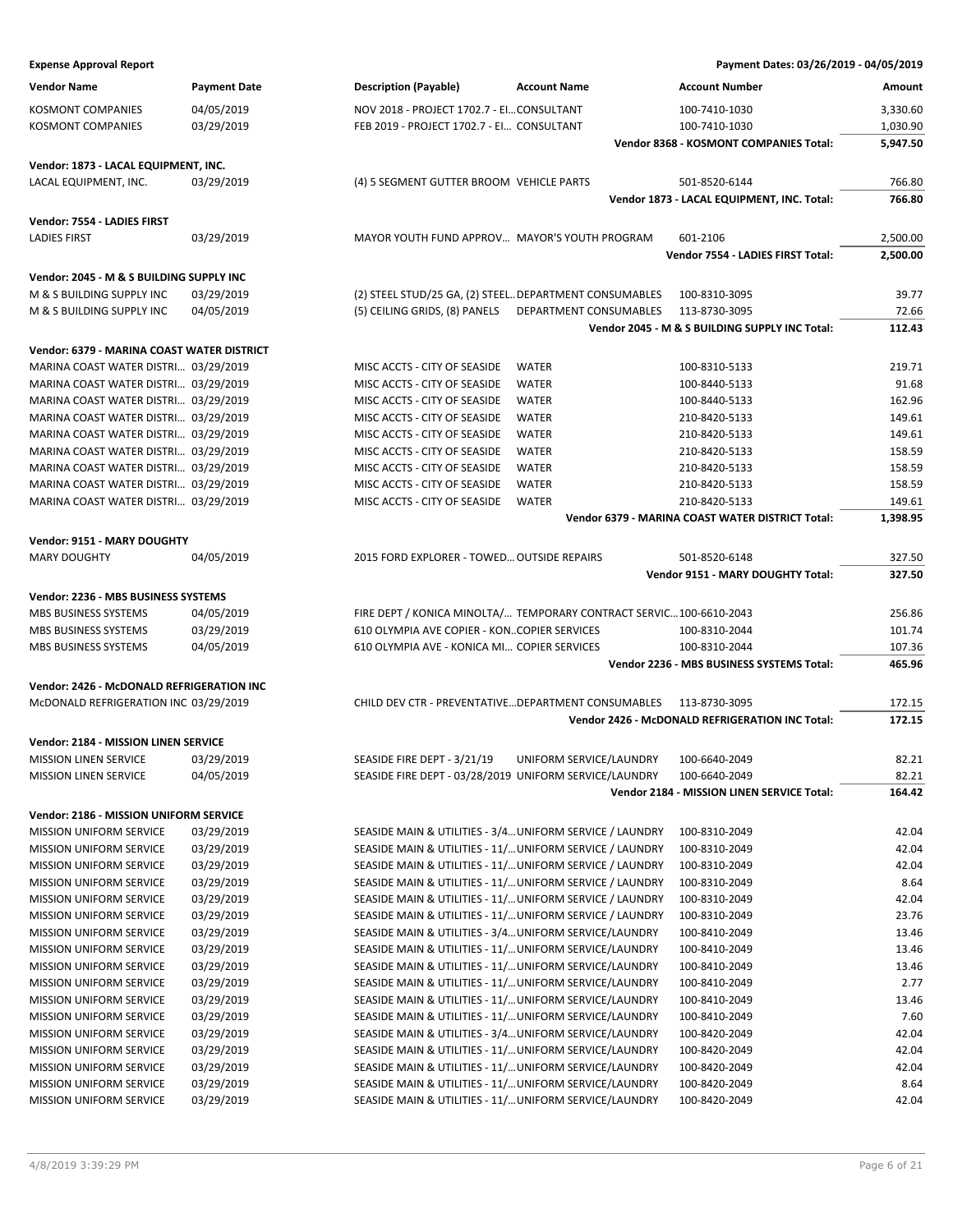| Payment Dates: 03/26/2019 - 04/05/2019 |
|----------------------------------------|
|                                        |

| <b>Vendor Name</b>             | <b>Payment Date</b> | <b>Description (Payable)</b>                             | <b>Account Name</b>       | <b>Account Number</b> | Amount |
|--------------------------------|---------------------|----------------------------------------------------------|---------------------------|-----------------------|--------|
| <b>MISSION UNIFORM SERVICE</b> | 03/29/2019          | SEASIDE MAIN & UTILITIES - 11/ UNIFORM SERVICE/LAUNDRY   |                           | 100-8420-2049         | 23.76  |
| MISSION UNIFORM SERVICE        | 03/29/2019          | SEASIDE MAIN & UTILITIES - 3/4 UNIFORM SERVICE / LAUNDRY |                           | 100-8440-2049         | 25.21  |
| <b>MISSION UNIFORM SERVICE</b> | 03/29/2019          | SEASIDE MAIN & UTILITIES - 11/ UNIFORM SERVICE / LAUNDRY |                           | 100-8440-2049         | 25.21  |
| MISSION UNIFORM SERVICE        | 03/29/2019          | SEASIDE MAIN & UTILITIES - 11/ UNIFORM SERVICE / LAUNDRY |                           | 100-8440-2049         | 25.21  |
| <b>MISSION UNIFORM SERVICE</b> | 03/29/2019          | SEASIDE MAIN & UTILITIES - 11/ UNIFORM SERVICE / LAUNDRY |                           | 100-8440-2049         | 5.18   |
| MISSION UNIFORM SERVICE        | 03/29/2019          | SEASIDE MAIN & UTILITIES - 11/ UNIFORM SERVICE / LAUNDRY |                           | 100-8440-2049         | 25.21  |
| MISSION UNIFORM SERVICE        | 03/29/2019          | SEASIDE MAIN & UTILITIES - 11/ UNIFORM SERVICE / LAUNDRY |                           | 100-8440-2049         | 14.25  |
| MISSION UNIFORM SERVICE        | 03/29/2019          | SEASIDE MAIN & UTILITIES - 3/4 UNIFORM SERVICE / LAUNDRY |                           | 100-8450-2049         | 13.46  |
| MISSION UNIFORM SERVICE        | 03/29/2019          | SEASIDE MAIN & UTILITIES - 11/ UNIFORM SERVICE / LAUNDRY |                           | 100-8450-2049         | 13.46  |
| <b>MISSION UNIFORM SERVICE</b> | 03/29/2019          | SEASIDE MAIN & UTILITIES - 11/ UNIFORM SERVICE / LAUNDRY |                           | 100-8450-2049         | 13.46  |
| MISSION UNIFORM SERVICE        | 03/29/2019          | SEASIDE MAIN & UTILITIES - 11/ UNIFORM SERVICE / LAUNDRY |                           | 100-8450-2049         | 2.77   |
| MISSION UNIFORM SERVICE        | 03/29/2019          | SEASIDE MAIN & UTILITIES - 11/ UNIFORM SERVICE / LAUNDRY |                           | 100-8450-2049         | 13.46  |
| MISSION UNIFORM SERVICE        | 03/29/2019          | SEASIDE MAIN & UTILITIES - 11/ UNIFORM SERVICE / LAUNDRY |                           | 100-8450-2049         | 7.60   |
| MISSION UNIFORM SERVICE        | 03/29/2019          | RECREATION - UNIFORM SVC 3 UNIFORM SERVICE/LAUNDRY       |                           | 100-9105-2049         | 113.60 |
| MISSION UNIFORM SERVICE        | 04/05/2019          | RECREATION DEPT - UNIFORM  UNIFORM SERVICE/LAUNDRY       |                           | 100-9105-2049         | 113.60 |
| MISSION UNIFORM SERVICE        | 03/29/2019          | SEASIDE MAIN & UTILITIES - 3/4 UNIFORM SERVICE/LAUNDRY   |                           | 103-8710-2049         | 8.41   |
| MISSION UNIFORM SERVICE        | 03/29/2019          | SEASIDE MAIN & UTILITIES - 11/ UNIFORM SERVICE/LAUNDRY   |                           | 103-8710-2049         | 8.41   |
| MISSION UNIFORM SERVICE        | 03/29/2019          | SEASIDE MAIN & UTILITIES - 11/ UNIFORM SERVICE/LAUNDRY   |                           | 103-8710-2049         | 8.41   |
| MISSION UNIFORM SERVICE        | 03/29/2019          | SEASIDE MAIN & UTILITIES - 11/ UNIFORM SERVICE/LAUNDRY   |                           | 103-8710-2049         | 1.73   |
| <b>MISSION UNIFORM SERVICE</b> | 03/29/2019          | SEASIDE MAIN & UTILITIES - 11/ UNIFORM SERVICE/LAUNDRY   |                           | 103-8710-2049         | 8.41   |
| MISSION UNIFORM SERVICE        | 03/29/2019          | SEASIDE MAIN & UTILITIES - 11/ UNIFORM SERVICE/LAUNDRY   |                           | 103-8710-2049         | 4.76   |
| MISSION UNIFORM SERVICE        | 03/29/2019          | SEASIDE - POMA 3/4/19                                    | UNIFORM SERVICE / LAUNDRY | 113-8730-2049         | 85.94  |
| MISSION UNIFORM SERVICE        | 03/29/2019          | SEASIDE - POMA 3/4/19                                    | UNIFORM SERVICE / LAUNDRY | 113-8730-2049         | 27.00  |
| MISSION UNIFORM SERVICE        | 03/29/2019          | SEASIDE - POMA 3/11/19                                   | UNIFORM SERVICE / LAUNDRY | 113-8730-2049         | 85.94  |
| <b>MISSION UNIFORM SERVICE</b> | 03/29/2019          | SEASIDE POMA - 3/18/19                                   | UNIFORM SERVICE / LAUNDRY | 113-8730-2049         | 85.94  |
| MISSION UNIFORM SERVICE        | 03/29/2019          | SEASIDE - POMA 3/25/19                                   | UNIFORM SERVICE / LAUNDRY | 113-8730-2049         | 85.94  |
| MISSION UNIFORM SERVICE        | 03/29/2019          | SEASIDE MAIN & UTILITIES - 3/4 UNIFORM SERVICE/LAUNDRY   |                           | 210-8110-2049         | 33.62  |
| MISSION UNIFORM SERVICE        | 03/29/2019          | SEASIDE MAIN & UTILITIES - 11/ UNIFORM SERVICE/LAUNDRY   |                           | 210-8110-2049         | 33.62  |
| MISSION UNIFORM SERVICE        | 03/29/2019          | SEASIDE MAIN & UTILITIES - 11/ UNIFORM SERVICE/LAUNDRY   |                           | 210-8110-2049         | 33.62  |
| <b>MISSION UNIFORM SERVICE</b> | 03/29/2019          | SEASIDE MAIN & UTILITIES - 11/ UNIFORM SERVICE/LAUNDRY   |                           | 210-8110-2049         | 6.91   |
| MISSION UNIFORM SERVICE        | 03/29/2019          | SEASIDE MAIN & UTILITIES - 11/ UNIFORM SERVICE/LAUNDRY   |                           | 210-8110-2049         | 33.62  |
| MISSION UNIFORM SERVICE        | 03/29/2019          | SEASIDE MAIN & UTILITIES - 11/ UNIFORM SERVICE/LAUNDRY   |                           | 210-8110-2049         | 19.00  |
| MISSION UNIFORM SERVICE        | 03/29/2019          | SEASIDE MAIN & UTILITIES - 3/4 UNIFORM SERVICE/LAUNDRY   |                           | 210-8420-2049         | 8.42   |
| MISSION UNIFORM SERVICE        | 03/29/2019          | SEASIDE MAIN & UTILITIES - 11/ UNIFORM SERVICE/LAUNDRY   |                           | 210-8420-2049         | 8.42   |
| <b>MISSION UNIFORM SERVICE</b> | 03/29/2019          | SEASIDE MAIN & UTILITIES - 11/ UNIFORM SERVICE/LAUNDRY   |                           | 210-8420-2049         | 8.42   |
| MISSION UNIFORM SERVICE        | 03/29/2019          | SEASIDE MAIN & UTILITIES - 11/ UNIFORM SERVICE/LAUNDRY   |                           | 210-8420-2049         | 1.72   |
| MISSION UNIFORM SERVICE        | 03/29/2019          | SEASIDE MAIN & UTILITIES - 11/ UNIFORM SERVICE/LAUNDRY   |                           | 210-8420-2049         | 8.42   |
| MISSION UNIFORM SERVICE        | 03/29/2019          | SEASIDE MAIN & UTILITIES - 11/ UNIFORM SERVICE/LAUNDRY   |                           | 210-8420-2049         | 4.77   |
| MISSION UNIFORM SERVICE        | 03/29/2019          | SEASIDE MAIN & UTILITIES - 3/4 UNIFORM SERVICE/LAUNDRY   |                           | 271-8110-2049         | 33.62  |
| <b>MISSION UNIFORM SERVICE</b> | 03/29/2019          | SEASIDE MAIN & UTILITIES - 11/ UNIFORM SERVICE/LAUNDRY   |                           | 271-8110-2049         | 33.62  |
| MISSION UNIFORM SERVICE        | 03/29/2019          | SEASIDE MAIN & UTILITIES - 11/ UNIFORM SERVICE/LAUNDRY   |                           | 271-8110-2049         | 33.62  |
| MISSION UNIFORM SERVICE        | 03/29/2019          | SEASIDE MAIN & UTILITIES - 11/ UNIFORM SERVICE/LAUNDRY   |                           | 271-8110-2049         | 6.91   |
| <b>MISSION UNIFORM SERVICE</b> | 03/29/2019          | SEASIDE MAIN & UTILITIES - 11/ UNIFORM SERVICE/LAUNDRY   |                           | 271-8110-2049         | 33.62  |
| MISSION UNIFORM SERVICE        | 03/29/2019          | SEASIDE MAIN & UTILITIES - 11/ UNIFORM SERVICE/LAUNDRY   |                           | 271-8110-2049         | 19.00  |
| MISSION UNIFORM SERVICE        | 03/29/2019          | SEASIDE MAIN & UTILITIES - 3/4 UNIFORM SERVICE/LAUNDRY   |                           | 401-8620-2049         | 33.62  |
| <b>MISSION UNIFORM SERVICE</b> | 03/29/2019          | SEASIDE MAIN & UTILITIES - 11/ UNIFORM SERVICE/LAUNDRY   |                           | 401-8620-2049         | 33.62  |
| MISSION UNIFORM SERVICE        | 03/29/2019          | SEASIDE MAIN & UTILITIES - 11/ UNIFORM SERVICE/LAUNDRY   |                           | 401-8620-2049         | 33.62  |
| MISSION UNIFORM SERVICE        | 03/29/2019          | SEASIDE MAIN & UTILITIES - 11/ UNIFORM SERVICE/LAUNDRY   |                           | 401-8620-2049         | 6.91   |
| MISSION UNIFORM SERVICE        | 03/29/2019          | SEASIDE MAIN & UTILITIES - 11/ UNIFORM SERVICE/LAUNDRY   |                           | 401-8620-2049         | 33.62  |
| MISSION UNIFORM SERVICE        | 03/29/2019          | SEASIDE MAIN & UTILITIES - 11/ UNIFORM SERVICE/LAUNDRY   |                           | 401-8620-2049         | 19.00  |
| MISSION UNIFORM SERVICE        | 03/29/2019          | SEASIDE MAIN & UTILITIES - 3/4 UNIFORM SERVICE/LAUNDRY   |                           | 501-8520-2049         | 33.62  |
| MISSION UNIFORM SERVICE        | 03/29/2019          | SEASIDE MAIN & UTILITIES - 11/ UNIFORM SERVICE/LAUNDRY   |                           | 501-8520-2049         | 33.62  |
| MISSION UNIFORM SERVICE        | 03/29/2019          | SEASIDE MAIN & UTILITIES - 11/ UNIFORM SERVICE/LAUNDRY   |                           | 501-8520-2049         | 33.62  |
| MISSION UNIFORM SERVICE        | 03/29/2019          | SEASIDE MAIN & UTILITIES - 11/ UNIFORM SERVICE/LAUNDRY   |                           | 501-8520-2049         | 6.91   |
| MISSION UNIFORM SERVICE        | 03/29/2019          | SEASIDE MAIN & UTILITIES - 11/ UNIFORM SERVICE/LAUNDRY   |                           | 501-8520-2049         | 33.62  |
| MISSION UNIFORM SERVICE        | 03/29/2019          | SEASIDE MAIN & UTILITIES - 11/ UNIFORM SERVICE/LAUNDRY   |                           | 501-8520-2049         | 19.00  |
| MISSION UNIFORM SERVICE        | 03/29/2019          | SEASIDE MAIN & UTILITIES - 3/4 UNIFORM SERVICE / LAUNDRY |                           | 951-8820-2049         | 33.62  |
| MISSION UNIFORM SERVICE        | 03/29/2019          | SEASIDE MAIN & UTILITIES - 11/ UNIFORM SERVICE / LAUNDRY |                           | 951-8820-2049         | 33.62  |
| MISSION UNIFORM SERVICE        | 03/29/2019          | SEASIDE MAIN & UTILITIES - 11/ UNIFORM SERVICE / LAUNDRY |                           | 951-8820-2049         | 33.62  |
| MISSION UNIFORM SERVICE        | 03/29/2019          | SEASIDE MAIN & UTILITIES - 11/ UNIFORM SERVICE / LAUNDRY |                           | 951-8820-2049         | 6.91   |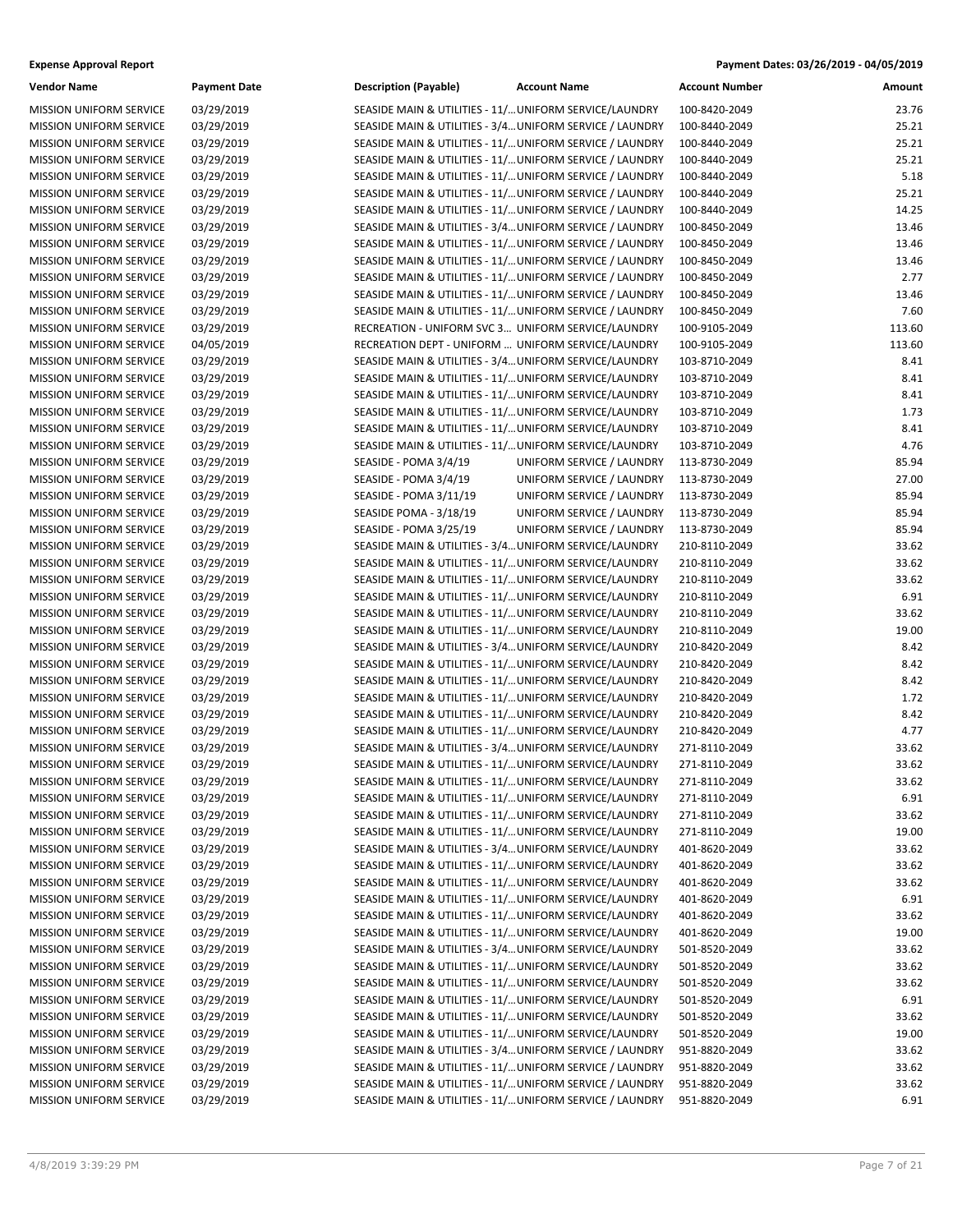| <b>Expense Approval Report</b>                             |                          |                                                                      |                      | Payment Dates: 03/26/2019 - 04/05/2019             |                 |
|------------------------------------------------------------|--------------------------|----------------------------------------------------------------------|----------------------|----------------------------------------------------|-----------------|
| <b>Vendor Name</b>                                         | <b>Payment Date</b>      | <b>Description (Payable)</b>                                         | <b>Account Name</b>  | <b>Account Number</b>                              | Amount          |
| <b>MISSION UNIFORM SERVICE</b>                             | 03/29/2019               | SEASIDE MAIN & UTILITIES - 11/ UNIFORM SERVICE / LAUNDRY             |                      | 951-8820-2049                                      | 33.62           |
| MISSION UNIFORM SERVICE                                    | 03/29/2019               | SEASIDE MAIN & UTILITIES - 11/ UNIFORM SERVICE / LAUNDRY             |                      | 951-8820-2049                                      | 19.00           |
|                                                            |                          |                                                                      |                      | Vendor 2186 - MISSION UNIFORM SERVICE Total:       | 2,130.02        |
| Vendor: 8941 - MISTY BRADSHAW                              |                          |                                                                      |                      |                                                    |                 |
| <b>MISTY BRADSHAW</b>                                      | 04/05/2019               | REIMBURSEMENT FOR FINGER PERSONNEL RECRUITMENT                       |                      | 100-2031-2064                                      | 30.55           |
|                                                            |                          |                                                                      |                      | Vendor 8941 - MISTY BRADSHAW Total:                | 30.55           |
| Vendor: 4425 - MONTEREY AUTO SUPPLY                        |                          |                                                                      |                      |                                                    |                 |
| <b>MONTEREY AUTO SUPPLY</b>                                | 03/29/2019               | (1) POSI-FLO FUEL PUMP                                               | <b>VEHICLE PARTS</b> | 501-8520-6144                                      | 74.46           |
| <b>MONTEREY AUTO SUPPLY</b>                                | 03/29/2019               | (25) MULTI-DUTY HOSE, (25) PL VEHICLE PARTS                          |                      | 501-8520-6144                                      | 331.85          |
| MONTEREY AUTO SUPPLY                                       | 03/29/2019               | (1) SWITCH - NEUTRAL BACKUP VEHICLE PARTS                            |                      | 501-8520-6144                                      | 22.20           |
| <b>MONTEREY AUTO SUPPLY</b>                                | 03/29/2019               | BATTERY - 2002 FORD CROWN  VEHICLE PARTS                             |                      | 501-8520-6144                                      | 149.67          |
| <b>MONTEREY AUTO SUPPLY</b>                                | 03/29/2019               | (12) LUCAS OIL STABL 32 OZ                                           | <b>VEHICLE PARTS</b> | 501-8520-6144                                      | 130.37          |
| <b>MONTEREY AUTO SUPPLY</b>                                | 03/29/2019               | ALTERNATOR - 2002 FORD CR                                            | <b>VEHICLE PARTS</b> | 501-8520-6144                                      | 189.28          |
| <b>MONTEREY AUTO SUPPLY</b>                                | 03/29/2019               | CREDIT MEMO FOR INV #70677 VEHICLE PARTS                             |                      | 501-8520-6144                                      | $-10.93$        |
| <b>MONTEREY AUTO SUPPLY</b>                                | 03/29/2019               | SWITCH - COMBONATION FOR  VEHICLE PARTS                              |                      | 501-8520-6144                                      | 103.86          |
| MONTEREY AUTO SUPPLY                                       | 03/29/2019               | (1) NAPAGOLD OIL FILTER, (1) D VEHICLE PARTS                         |                      | 501-8520-6144                                      | 10.65           |
| <b>MONTEREY AUTO SUPPLY</b>                                | 03/29/2019               | RADIATOR - 1988 GMC C2500 3 VEHICLE PARTS                            |                      | 501-8520-6144                                      | 158.52          |
| MONTEREY AUTO SUPPLY                                       | 03/29/2019               | (6) NAPA ANTIFREEZE GAL                                              | <b>VEHICLE PARTS</b> | 501-8520-6144                                      | 90.26           |
| <b>MONTEREY AUTO SUPPLY</b>                                | 03/29/2019               | (1) NAPAGOLD OIL FILTER                                              | <b>VEHICLE PARTS</b> | 501-8520-6144                                      | 50.88           |
| <b>MONTEREY AUTO SUPPLY</b>                                | 03/29/2019               | (2) NAPAGOLD FUEL FILTERS                                            | <b>VEHICLE PARTS</b> | 501-8520-6144                                      | 60.04           |
| <b>MONTEREY AUTO SUPPLY</b>                                | 03/29/2019               | (1) COMPRESSION TESTER                                               | <b>VEHICLE PARTS</b> | 501-8520-6144                                      | 45.87           |
| <b>MONTEREY AUTO SUPPLY</b>                                | 03/29/2019               | (20) LUCAS RED-TACKY GRS                                             | <b>VEHICLE PARTS</b> | 501-8520-6144                                      | 98.11           |
| <b>MONTEREY AUTO SUPPLY</b>                                | 03/29/2019               | (1) NAPAGOLD OIL FILTER, (2)  VEHICLE PARTS                          |                      | 501-8520-6144                                      | 75.45           |
| <b>MONTEREY AUTO SUPPLY</b>                                | 03/29/2019               | (19) GASKETS, (5) NAPAGOLD O VEHICLE PARTS                           |                      | 501-8520-6144                                      | 76.33           |
| MONTEREY AUTO SUPPLY                                       | 03/29/2019               | (1) 5W20SYNOIL                                                       | <b>VEHICLE PARTS</b> | 501-8520-6144                                      | 688.26          |
| <b>MONTEREY AUTO SUPPLY</b>                                | 03/29/2019               | (1) WINDOW REGULATOR                                                 | <b>VEHICLE PARTS</b> | 501-8520-6144                                      | 98.54           |
| MONTEREY AUTO SUPPLY                                       | 03/29/2019               | (1) GRSE GUN, (2) FITTING                                            | <b>VEHICLE PARTS</b> | 501-8520-6144                                      | 38.64           |
| MONTEREY AUTO SUPPLY                                       | 03/29/2019<br>03/29/2019 | (2) DOOR HANDLES - 1989 GMC VEHICLE PARTS<br>(1) DOOR LATCH ASSEMBLY | <b>VEHICLE PARTS</b> | 501-8520-6144                                      | 60.94<br>149.34 |
| <b>MONTEREY AUTO SUPPLY</b><br><b>MONTEREY AUTO SUPPLY</b> | 03/29/2019               | (1) HEADLIGHT SWITCH - 2000  VEHICLE PARTS                           |                      | 501-8520-6144<br>501-8520-6144                     | 98.16           |
| <b>MONTEREY AUTO SUPPLY</b>                                | 03/29/2019               | NAPA RADIATOR - 1989 GMC 3 VEHICLE PARTS                             |                      | 501-8520-6144                                      | 193.71          |
| <b>MONTEREY AUTO SUPPLY</b>                                | 03/29/2019               | (1) SPARE TIRE HOIST                                                 | <b>VEHICLE PARTS</b> | 501-8520-6144                                      | 173.73          |
| <b>MONTEREY AUTO SUPPLY</b>                                | 03/29/2019               | $(1)$ CAM                                                            | <b>VEHICLE PARTS</b> | 501-8520-6144                                      | 7.41            |
| <b>MONTEREY AUTO SUPPLY</b>                                | 03/29/2019               | (2) WIPER SWITCH - 1989 GMC  VEHICLE PARTS                           |                      | 501-8520-6144                                      | 153.04          |
| MONTEREY AUTO SUPPLY                                       | 03/29/2019               | (1) WIPER SWITCH                                                     | <b>VEHICLE PARTS</b> | 501-8520-6144                                      | 101.65          |
| MONTEREY AUTO SUPPLY                                       | 03/29/2019               | CREDIT MEMO FOR INV #606295 VEHICLE PARTS                            |                      | 501-8520-6144                                      | $-153.04$       |
| <b>MONTEREY AUTO SUPPLY</b>                                | 03/29/2019               | CREDIT MEMO FOR INV #606171 VEHICLE PARTS                            |                      | 501-8520-6144                                      | $-146.25$       |
| <b>MONTEREY AUTO SUPPLY</b>                                | 03/29/2019               | (1) SOLENOID                                                         | <b>VEHICLE PARTS</b> | 501-8520-6144                                      | 20.75           |
| MONTEREY AUTO SUPPLY                                       | 03/29/2019               | (1) REMAN STARTER                                                    | <b>VEHICLE PARTS</b> | 501-8520-6144                                      | 87.51           |
| <b>MONTEREY AUTO SUPPLY</b>                                | 03/29/2019               | (1) SUPER K WASH CONCNTRT                                            | <b>VEHICLE PARTS</b> | 501-8520-6144                                      | 36.04           |
| <b>MONTEREY AUTO SUPPLY</b>                                | 03/29/2019               | (2) NEW PIG ABS MAT BG 5                                             | <b>VEHICLE PARTS</b> | 501-8520-6144                                      | 25.11           |
| MONTEREY AUTO SUPPLY                                       | 03/29/2019               | CREDIT MEMO FOR INV #606627 VEHICLE PARTS                            |                      | 501-8520-6144                                      | $-20.66$        |
| MONTEREY AUTO SUPPLY                                       | 03/29/2019               | CREDIT MEMO FOR INV #606341 VEHICLE PARTS                            |                      | 501-8520-6144                                      | $-101.39$       |
|                                                            |                          |                                                                      |                      | Vendor 4425 - MONTEREY AUTO SUPPLY Total:          | 3,168.36        |
| Vendor: 7505 - MONTEREY BAY ANALYTICAL SVCS.               |                          |                                                                      |                      |                                                    |                 |
| MONTEREY BAY ANALYTICAL S 04/05/2019                       |                          | SEASIDE MWS SAMPLES RCVD  WATER SAMPLING                             |                      | 401-8620-2072                                      | 26.00           |
|                                                            |                          |                                                                      |                      | Vendor 7505 - MONTEREY BAY ANALYTICAL SVCS. Total: | 26.00           |
| Vendor: 2238 - MONTEREY BAY PEST CONTROL                   |                          |                                                                      |                      |                                                    |                 |
| MONTEREY BAY PEST CONTROL 04/05/2019                       |                          | SEASIDE POLICE DEPT - MONTH PEST CONTROL                             |                      | 100-6110-2057                                      | 85.00           |
| MONTEREY BAY PEST CONTROL 04/05/2019                       |                          | 440 HARCOURT - STORAGE SHE PEST CONTROL                              |                      | 100-6110-2057                                      | 55.00           |
| MONTEREY BAY PEST CONTROL 03/29/2019                       |                          | 440 HARCOURT - TRAILER #A -  PEST CONTROL                            |                      | 100-8310-2057                                      | 58.00           |
| MONTEREY BAY PEST CONTROL 03/29/2019                       |                          | 440 HARCOURT - POLICE DEPT - PEST CONTROL                            |                      | 100-8310-2057                                      | 100.00          |
| MONTEREY BAY PEST CONTROL 03/29/2019                       |                          | 610 OLYMPIA AVE - MONTHLY  PEST CONTROL                              |                      | 100-8310-2057                                      | 60.00           |
|                                                            |                          |                                                                      |                      | Vendor 2238 - MONTEREY BAY PEST CONTROL Total:     | 358.00          |
| Vendor: 5543 - MONTEREY BAY URGENT                         |                          |                                                                      |                      |                                                    |                 |
| <b>MONTEREY BAY URGENT</b>                                 | 04/05/2019               | PRE-EMPLOYMENT TESTING - R SUBCONTRACTED WORK                        |                      | 100-9100-2073                                      | 25.00           |
| MONTEREY BAY URGENT                                        | 04/05/2019               | PRE-EMPLOYMENT TESTING - R SUBCONTRACTED WORK                        |                      | 100-9100-2073                                      | 25.00           |
| MONTEREY BAY URGENT                                        | 04/05/2019               | PRE-EMPLOYMENT TESTING - R SUBCONTRACTED WORK                        |                      | 100-9100-2073                                      | 25.00           |
|                                                            |                          |                                                                      |                      |                                                    |                 |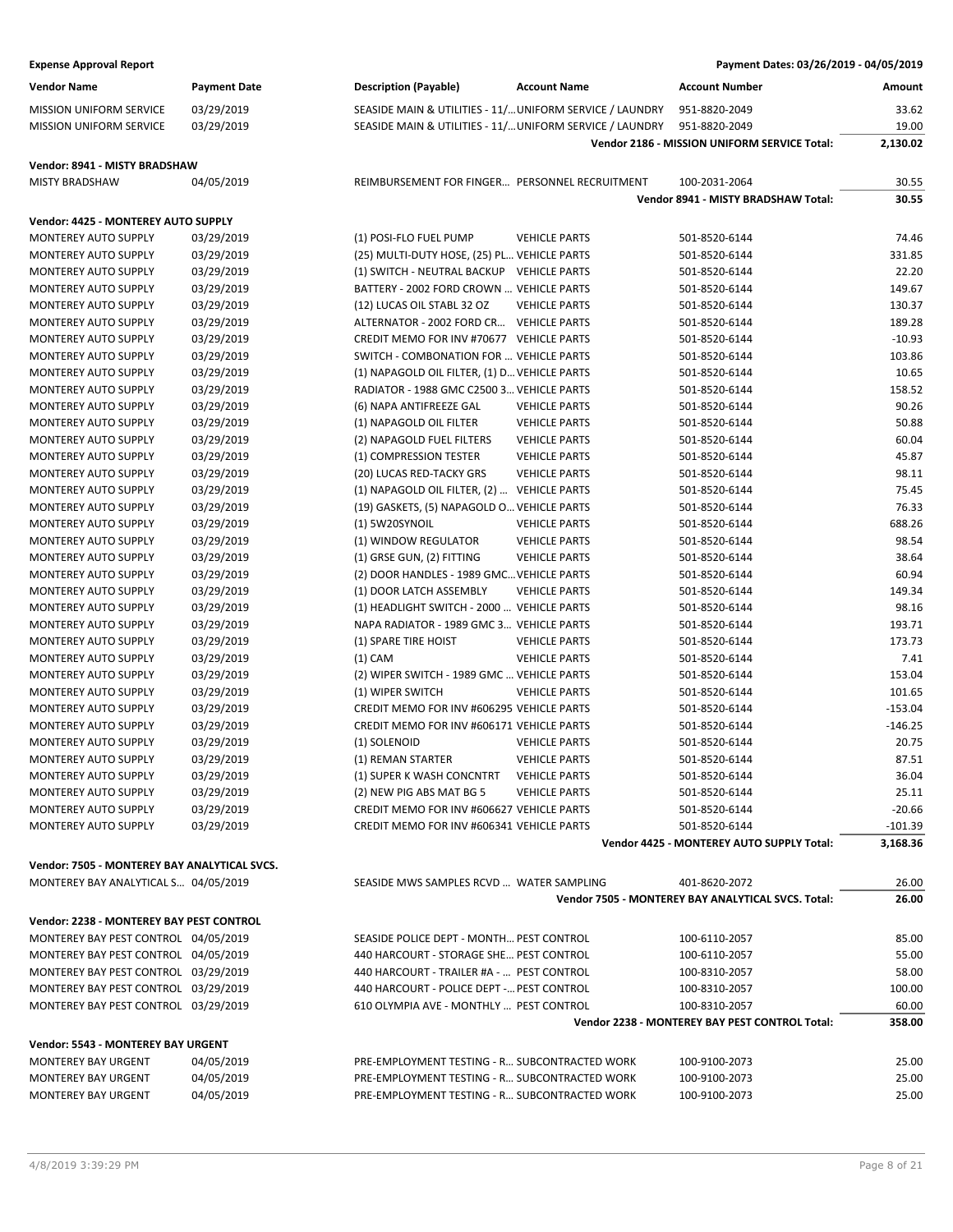| <b>Expense Approval Report</b>                             |                          |                                                                          |                                                                        | Payment Dates: 03/26/2019 - 04/05/2019                    |                |
|------------------------------------------------------------|--------------------------|--------------------------------------------------------------------------|------------------------------------------------------------------------|-----------------------------------------------------------|----------------|
| <b>Vendor Name</b>                                         | <b>Payment Date</b>      | <b>Description (Payable)</b>                                             | <b>Account Name</b>                                                    | <b>Account Number</b>                                     | Amount         |
| <b>MONTEREY BAY URGENT</b>                                 | 04/05/2019               | PRE-EMPLOYMENT TESTING - R SUBCONTRACTED WORK                            |                                                                        | 100-9100-2073                                             | 25.00          |
|                                                            |                          |                                                                          |                                                                        | Vendor 5543 - MONTEREY BAY URGENT Total:                  | 100.00         |
| Vendor: 0759 - MONTEREY CO. WEEKLY CLASSIFIEDS             |                          |                                                                          |                                                                        |                                                           |                |
| MONTEREY CO. WEEKLY CLASSI 04/05/2019                      |                          |                                                                          | REMAINING BALANCE DUE FOR  COMMUNITY EVENT SUPPORT 100-1010-7165       |                                                           | 266.00         |
| MONTEREY CO. WEEKLY CLASSI 03/29/2019                      |                          |                                                                          | PUBLIC HEARING NOTICE UP-18 PUBLISHING & LEGAL ADVERTIS 100-7310-2063  |                                                           | 146.03         |
| MONTEREY CO. WEEKLY CLASSI 03/29/2019                      |                          | LEGAL NOTICE - MINOR USE PE PUBLISHING & LEGAL ADVERTIS 100-7310-2063    |                                                                        |                                                           | 95.03          |
| MONTEREY CO. WEEKLY CLASSI 03/29/2019                      |                          | USE PERMIT 18-08                                                         | PUBLISHING & LEGAL ADVERTIS 100-7310-2063                              |                                                           | 108.60         |
| MONTEREY CO. WEEKLY CLASSI 03/29/2019                      |                          | LEGAL NOTICE UP-19-01 / UP-1 PUBLISHING & LEGAL ADVERTIS 100-7310-2063   |                                                                        |                                                           | 108.68         |
| MONTEREY CO. WEEKLY CLASSI 04/05/2019                      |                          | WEDDING GUIDE MAGAZINE                                                   | PUBLISHING & LEGAL ADVERTIS 100-9200-2063                              |                                                           | 768.00         |
| MONTEREY CO. WEEKLY CLASSI 03/29/2019                      |                          |                                                                          | NOTICE OF ANNUAL PLANNING PUBLISHING & LEGAL ADVERTIS 200-5410-2063    |                                                           | 318.60         |
| MONTEREY CO. WEEKLY CLASSI 04/05/2019                      |                          |                                                                          | NOTICE OF PUB. RVW - 2019-20 PUBLISHING & LEGAL ADVERTIS 200-5410-2063 |                                                           | 407.25         |
| MONTEREY CO. WEEKLY CLASSI 04/05/2019                      |                          |                                                                          | NOTICE OF PUB. RVW - FAIR H PUBLISHING & LEGAL ADVERTIS 200-5410-2063  |                                                           | 149.33         |
| MONTEREY CO. WEEKLY CLASSI 04/05/2019                      |                          |                                                                          | NOTICE OF PUB. RVW FAIR HO PUBLISHING & LEGAL ADVERTIS 200-5410-2063   |                                                           | 162.90         |
| MONTEREY CO. WEEKLY CLASSI 04/05/2019                      |                          | NOTICE INVITING BIDS - STORM SUBCONTRACTED WORK                          |                                                                        | 210-8110-2073                                             | 230.78         |
|                                                            |                          |                                                                          |                                                                        | Vendor 0759 - MONTEREY CO. WEEKLY CLASSIFIEDS Total:      | 2,761.20       |
| Vendor: 9145 - MONTEREY CONDORS CLUB                       |                          |                                                                          |                                                                        |                                                           |                |
| MONTEREY CONDORS CLUB                                      | 03/29/2019               | MAYOR'S YOUTH FUND APPRO MAYOR'S YOUTH PROGRAM                           |                                                                        | 601-2106                                                  | 3,000.00       |
|                                                            |                          |                                                                          |                                                                        | Vendor 9145 - MONTEREY CONDORS CLUB Total:                | 3,000.00       |
|                                                            |                          |                                                                          |                                                                        |                                                           |                |
| Vendor: 2205 - MONTEREY COUNTY CONVENTION                  |                          |                                                                          |                                                                        |                                                           |                |
| MONTEREY COUNTY CONVENT 04/05/2019                         |                          | FEBRUARY, 2019 SEASIDE TID R TID ASSESSMENT                              |                                                                        | 100-2010                                                  | 17,203.23      |
|                                                            |                          |                                                                          |                                                                        | Vendor 2205 - MONTEREY COUNTY CONVENTION Total:           | 17,203.23      |
| <b>Vendor: 6099 - MONTEREY COUNTY ELECTIONS DEPARTMENT</b> |                          |                                                                          |                                                                        |                                                           |                |
| MONTEREY COUNTY ELECTIONS03/29/2019                        |                          |                                                                          | CHARGES FOR 11/6/2018 ELECTTEMPORARY CONTRACT SERVIC100-2022-2043      |                                                           | 44,199.82      |
|                                                            |                          |                                                                          |                                                                        | Vendor 6099 - MONTEREY COUNTY ELECTIONS DEPARTMENT Total: | 44,199.82      |
| Vendor: 2273 - MONTEREY COUNTY HEALTH DEPT                 |                          |                                                                          |                                                                        |                                                           |                |
| MONTEREY COUNTY HEALTH D 04/05/2019                        |                          | LIQUID WASTE HAULERS-EACH  OUTSIDE REPAIRS                               |                                                                        | 501-8520-6148                                             | 99.50          |
|                                                            |                          |                                                                          |                                                                        | Vendor 2273 - MONTEREY COUNTY HEALTH DEPT Total:          | 99.50          |
|                                                            |                          |                                                                          |                                                                        |                                                           |                |
| Vendor: 2295 - MONTEREY COUNTY PETROLEUM                   |                          |                                                                          |                                                                        |                                                           |                |
| MONTEREY COUNTY PETROLE 04/05/2019                         |                          | 740 GALLONS DIESEL NO. 2                                                 | <b>VEHICLE FUEL</b>                                                    | 501-8520-6145                                             | 2,535.51       |
| MONTEREY COUNTY PETROLE 04/05/2019                         |                          | 1,500 GALLONS UNLEADED REG VEHICLE FUEL                                  |                                                                        | 501-8520-6145                                             | 4,962.40       |
|                                                            |                          |                                                                          |                                                                        | Vendor 2295 - MONTEREY COUNTY PETROLEUM Total:            | 7,497.91       |
| Vendor: 8791 - MONTEREY ONE WATER                          |                          |                                                                          |                                                                        |                                                           |                |
| <b>MONTEREY ONE WATER</b>                                  | 03/29/2019               | ACCT #22-000082- FEB 2019 0 BREFUSE DISPOSAL                             |                                                                        | 951-8820-2068                                             | 473.14         |
|                                                            |                          |                                                                          |                                                                        | <b>Vendor 8791 - MONTEREY ONE WATER Total:</b>            | 473.14         |
| Vendor: 2338 - MONTEREY PENINSULA WATER                    |                          |                                                                          |                                                                        |                                                           |                |
| MONTEREY PENINSULA WATER 04/05/2019                        |                          | MPWMD SURCHG - BILLING PER A/P MPWMD SURCHARGE                           |                                                                        | 401-2002                                                  | 3.398.86       |
| MONTEREY PENINSULA WATER 03/29/2019                        |                          | 7/1/18 - 12/31/18 WATERMAS CONSULTING COSTS                              |                                                                        | 670-2130-1030                                             | 13,684.00      |
| MONTEREY PENINSULA WATER 03/29/2019                        |                          | 7/1/2018 - 12/31/2018 GROUN CONSULTING COSTS                             |                                                                        | 670-2130-1030                                             | 1,486.00       |
|                                                            |                          |                                                                          |                                                                        | Vendor 2338 - MONTEREY PENINSULA WATER Total:             | 18,568.86      |
| Vendor: 7135 - MONTEREY SANITARY SUPPLY, INC.              |                          |                                                                          |                                                                        |                                                           |                |
| MONTEREY SANITARY SUPPLY,  04/05/2019                      |                          |                                                                          | MONTHLY MEDICAL WASTE SVCCSA74 APPROVED MEDICAL SU 100-6120-3096       |                                                           | 99.00          |
| MONTEREY SANITARY SUPPLY,  04/05/2019                      |                          |                                                                          | MONTHLY MEDICAL WASTE SVCCSA74 APPROVED MEDICAL SU 100-6120-3096       |                                                           | 144.83         |
|                                                            |                          |                                                                          |                                                                        | Vendor 7135 - MONTEREY SANITARY SUPPLY, INC. Total:       | 243.83         |
|                                                            |                          |                                                                          |                                                                        |                                                           |                |
| Vendor: 2351 - MONTEREY TIRE SERVICE                       |                          |                                                                          |                                                                        |                                                           |                |
| MONTEREY TIRE SERVICE                                      | 03/29/2019               | (1) TPMS SENSOR, (1) INSTALL                                             | <b>TIRES</b>                                                           | 501-8520-6147                                             | 74.03          |
| MONTEREY TIRE SERVICE                                      | 03/29/2019               | (4) GOODYEAR TIRES, (4) RUBB TIRES                                       |                                                                        | 501-8520-6147                                             | 3,488.12       |
| MONTEREY TIRE SERVICE                                      | 03/29/2019               | (1) PARTS BOOT#, (1) LFP FLAT  TIRES                                     |                                                                        | 501-8520-6147                                             | 21.73          |
| MONTEREY TIRE SERVICE                                      | 03/29/2019               | (2) TRANSFORCE H/T2 10PLY                                                | <b>TIRES</b>                                                           | 501-8520-6147                                             | 258.69         |
| MONTEREY TIRE SERVICE                                      | 03/29/2019               | (2) LBLT COMPUTER BALANCE LT TIRES                                       |                                                                        | 501-8520-6147                                             | 31.00          |
| MONTEREY TIRE SERVICE                                      | 03/29/2019               | (1) PARATS BOOT#, (1) LFP FLATTIRES                                      |                                                                        | 501-8520-6147                                             | 21.73          |
| MONTEREY TIRE SERVICE<br>MONTEREY TIRE SERVICE             | 04/05/2019<br>04/05/2019 | (1) PARTS BOOT#, (1) LFLT FLAT TIRES<br>(1) FEALT FRONT END ALIGNM TIRES |                                                                        | 501-8520-6147<br>501-8520-6147                            | 24.73<br>79.95 |
| MONTEREY TIRE SERVICE                                      | 04/05/2019               | (5) TRANSFORCE H/T2 10 PLY                                               | <b>TIRES</b>                                                           | 501-8520-6147                                             | 878.84         |
|                                                            |                          |                                                                          |                                                                        |                                                           |                |

**Vendor 2351 - MONTEREY TIRE SERVICE Total: 4,878.82**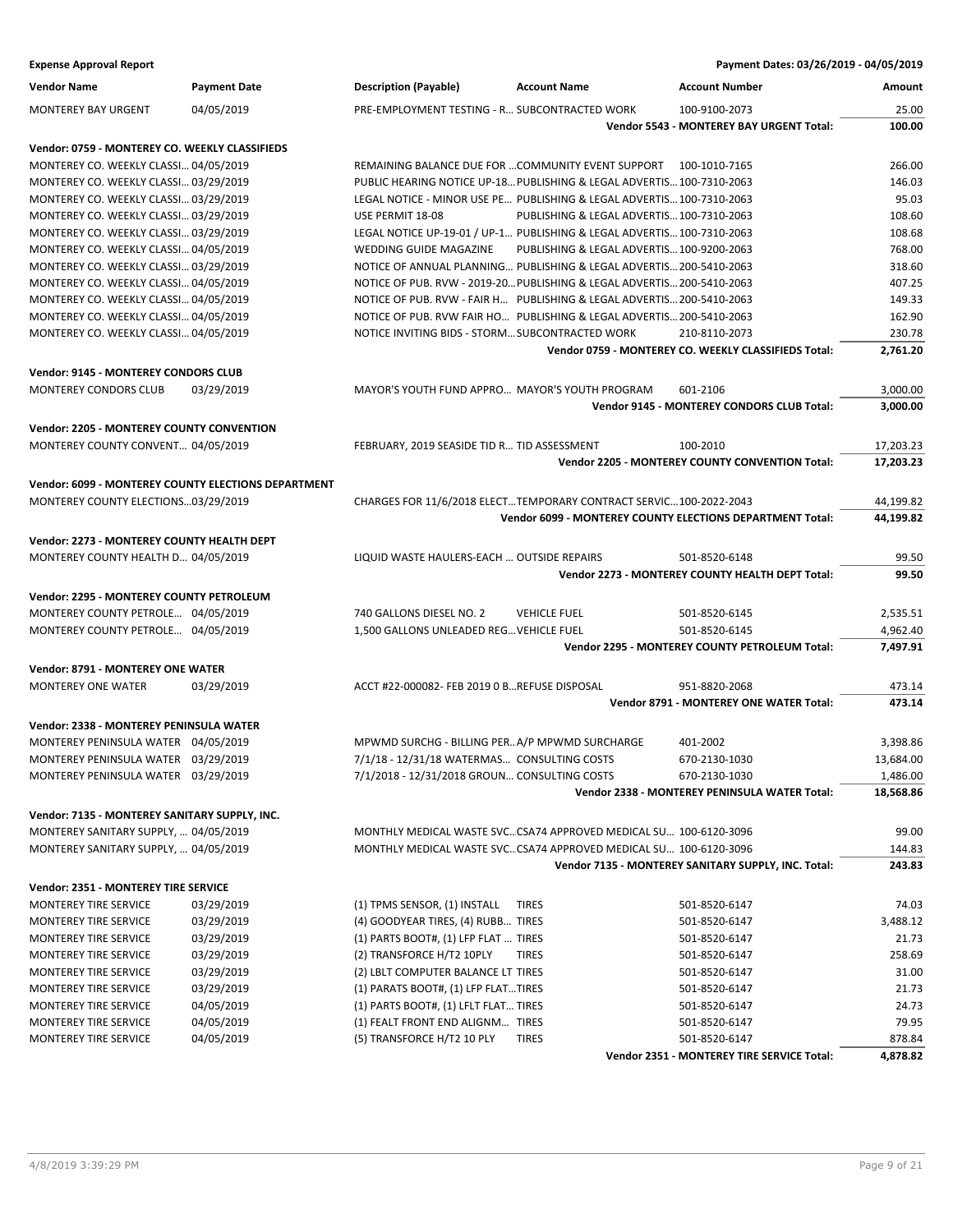### **Expense Approval Report Payment Dates: 03/26/2019 - 04/05/2019 Vendor Name Payment Date Description (Payable) Account Name Account Number Amount Vendor: 6602 - NANCY MELTON** NANCY MELTON 03/29/2019 MARCH 2019 - INSTRUCTOR PAY..RECREATION CONTRACT SERVI... 100-9603-2075 145.60 **Vendor 6602 - NANCY MELTON Total: 145.60 Vendor: 8892 - NCI AFFILIATES, INC.** NCI AFFILIATES, INC. 03/29/2019 FEB 2019 - CREW PROVIDED G... SUBCONTRACTED WORK (MEA... 210-8420-2093 1,042.00 **Vendor 8892 - NCI AFFILIATES, INC. Total: 1,042.00 Vendor: 9146 - NECOLE OLIVIO** NECOLE OLIVIO **12/29/2019** REFUND FOR YOUTH AFTERNO... SWIMMING POOL REVENUE 100-3676 107.00 **Vendor 9146 - NECOLE OLIVIO Total: 107.00 Vendor: 2485 - NFPA** NFPA 03/29/2019 PAUL BLAHA - 1 YR MEMBERSH… BOOKS & PERIODICALS 100-6620-4123 175.00 **Vendor 2485 - NFPA Total: 175.00 Vendor: 5582 - O'REILLY AUTO PARTS** O'REILLY AUTO PARTS 04/05/2019 (4) 1 GAL ANTIFREEZE DEPARTMENT CONSUMABLES 501-8520-3095 72.89 O'REILLY AUTO PARTS 04/05/2019 (12) OIL FILTERS, (10) WIPER BL… DEPARTMENT CONSUMABLES 501-8520-3095 70.72 O'REILLY AUTO PARTS 03/29/2019 (1) WIPER SWITCH VEHICLE PARTS 501-8520-6144 53.25 O'REILLY AUTO PARTS 03/29/2019 CREDIT MEMO FOR INV #3503-... VEHICLE PARTS 501-8520-6144 - 53.25 O'REILLY AUTO PARTS 03/29/2019 (1) SEPARATOR VEHICLE PARTS 501-8520-6144 18.22 O'REILLY AUTO PARTS 04/05/2019 (1) STOP LEAK KT VEHICLE PARTS 501-8520-6144 30.02 **Vendor 5582 - O'REILLY AUTO PARTS Total: 191.85 Vendor: 8953 - PACIFIC ENGINEERING GROUP, INC.** PACIFIC ENGINEERING GROUP, ... 03/29/2019 18-139 PARK SIGN FOR CITY OF ... CONSULTANT 100-8910-1030 77.50 **Vendor 8953 - PACIFIC ENGINEERING GROUP, INC. Total: 77.50 Vendor: 2652 - PACIFIC GAS & ELECTRIC** PACIFIC GAS & ELECTRIC 03/29/2019 PGE COLLECTIVE 3/06/2019 GAS & ELECTRIC 100-8310-5131 4,991.74 PACIFIC GAS & ELECTRIC 03/29/2019 PGE COLLECTIVE 3/06/2019 GAS & ELECTRIC 100-8310-5131 14,067.31 PACIFIC GAS & ELECTRIC 03/29/2019 PGE COLLECTIVE 3/06/2019 GAS & ELECTRIC 100-8310-5131 2,305.65 PACIFIC GAS & ELECTRIC 03/29/2019 PGE COLLECTIVE 3/06/2019 GAS & ELECTRIC 100-8310-5131 386.29 PACIFIC GAS & ELECTRIC 03/29/2019 PGE COLLECTIVE 3/06/2019 GAS & ELECTRIC 100-8310-5131 9,239.55 PACIFIC GAS & ELECTRIC 03/29/2019 PGE INDIVIDUAL 3/15/19 GAS & ELECTRIC 100-8310-5131 1,119.40 PACIFIC GAS & ELECTRIC 03/29/2019 PGE COLLECTIVE 3/06/2019 GAS & ELECTRIC 100-8420-5131 200.77 PACIFIC GAS & ELECTRIC 03/29/2019 PGE INDIVIDUAL 3/15/19 GAS & ELECTRIC 100-8420-5131 312.40 PACIFIC GAS & ELECTRIC 03/29/2019 PGE COLLECTIVE 3/06/2019 GAS & ELECTRIC 103-8710-5131 2,881.61 PACIFIC GAS & ELECTRIC 03/29/2019 PGE COLLECTIVE 3/06/2019 GAS & ELECTRIC 210-8110-5131 26.91 PACIFIC GAS & ELECTRIC 03/29/2019 PGE COLLECTIVE 3/06/2019 STREET LIGHTINGS 210-8210-2059 16,917.82 PACIFIC GAS & ELECTRIC 03/29/2019 PGE INDIVIDUAL 3/15/19 STREET LIGHTINGS 210-8210-2059 3,794.39 PACIFIC GAS & ELECTRIC 03/29/2019 PGE COLLECTIVE 3/06/2019 GAS & ELECTRIC 210-8420-5131 111.19 PACIFIC GAS & ELECTRIC 03/29/2019 PGE INDIVIDUAL 3/15/19 GAS & ELECTRIC 210-8420-5131 215.55 PACIFIC GAS & ELECTRIC 03/29/2019 PGE COLLECTIVE 3/06/2019 GAS & ELECTRIC 401-8620-5131 -306.92 PACIFIC GAS & ELECTRIC 03/29/2019 PGE COLLECTIVE 3/06/2019 GAS & ELECTRIC 501-8510-5131 498.45 PACIFIC GAS & ELECTRIC 03/29/2019 PGE INDIVIDUAL 3/15/19 RENTAL PROPERTY EXP & MAINT 971-9710-9599 16.03 **Vendor 2652 - PACIFIC GAS & ELECTRIC Total: 56,718.14 Vendor: 2663 - PACIFIC SMOG** PACIFIC SMOG **12/05/2019** SMOG - 2002 FORD TAURUS OUTSIDE REPAIRS 501-8520-6148 39.75 PACIFIC SMOG **12/05/2019** SMOG - 2008 DODGE CHARGER OUTSIDE REPAIRS 501-8520-6148 39.75 PACIFIC SMOG **CHOROG 2006 SMOG - 2006 FORD CROWN VI...** OUTSIDE REPAIRS 501-8520-6148 39.75 PACIFIC SMOG 03/29/2019 (13) SMOG INSPECTIONS - JAN... OUTSIDE REPAIRS 501-8520-6148 501-8520 FOLDS 516.75 PACIFIC SMOG 03/29/2019 (3) SMOG INSPECTIONS - FEBR... OUTSIDE REPAIRS 501-8520-6148 119.25 **Vendor 2663 - PACIFIC SMOG Total: 755.25 Vendor: 4487 - PACIFIC TELEMANAGEMENT SERVICES** PACIFIC TELEMANAGEMENT SE... 04/05/2019 APRIL 2019 - PAY PHONES AT CI... TELEPHONE 503-4010-5132 503-4010-5132 PACIFIC TELEMANAGEMENT SE... 04/05/2019 APRIL 2019 - PAY PHONE AT OL... TELEPHONE AT OL... TELEPHONE 503-4010-5132 **Vendor 4487 - PACIFIC TELEMANAGEMENT SERVICES Total: 131.00 Vendor: 1090 - PARTSMASTER** PARTSMASTER 04/05/2019 (1) POWER JAW MINI MASTER VEHICLE PARTS 501-8520-6144 61.47

**Vendor 1090 - PARTSMASTER Total: 61.47**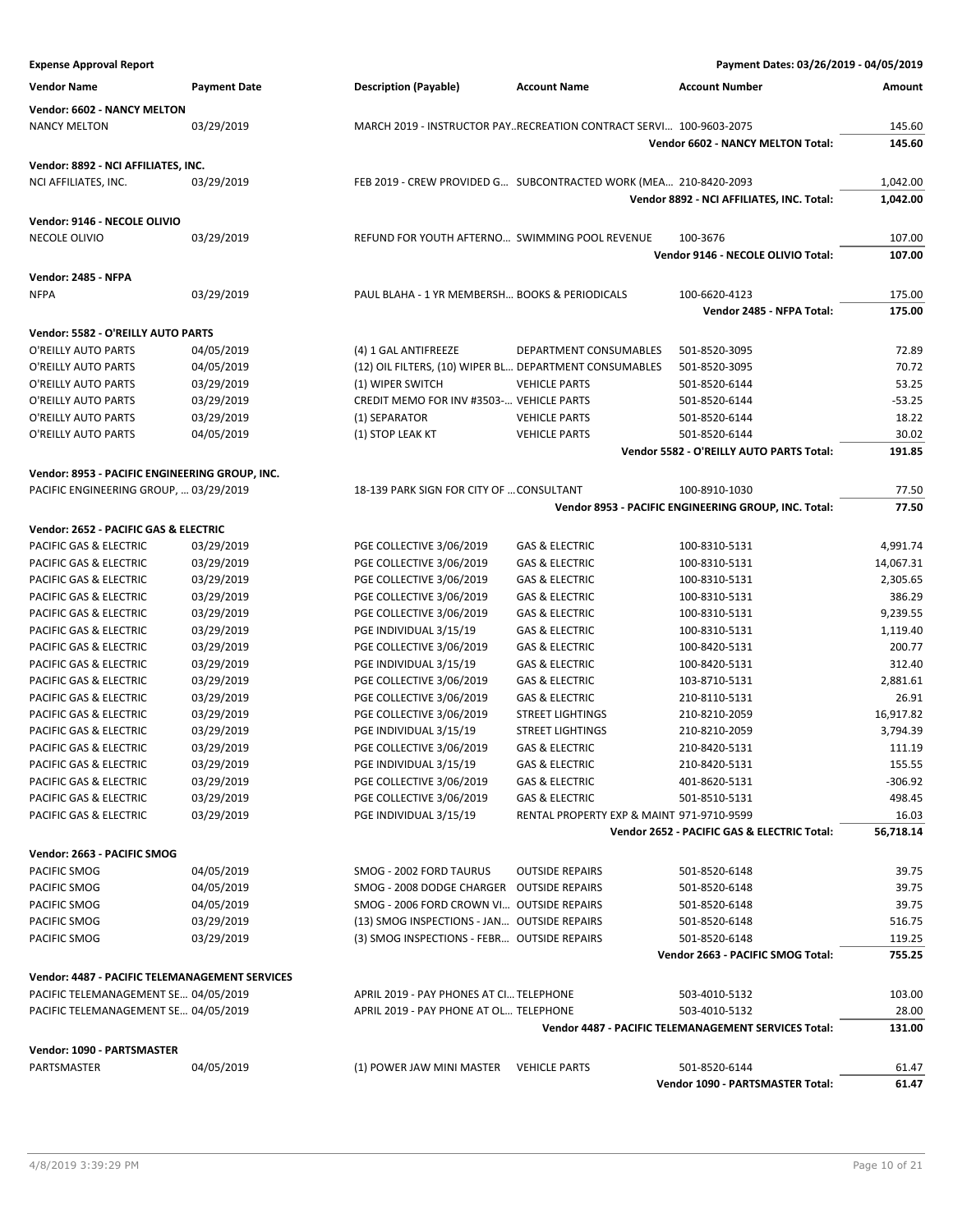| <b>Expense Approval Report</b>               |                     |                                                       |                        | Payment Dates: 03/26/2019 - 04/05/2019             |           |
|----------------------------------------------|---------------------|-------------------------------------------------------|------------------------|----------------------------------------------------|-----------|
| <b>Vendor Name</b>                           | <b>Payment Date</b> | <b>Description (Payable)</b>                          | <b>Account Name</b>    | <b>Account Number</b>                              | Amount    |
| Vendor: 0360 - PAUL BLAHA                    |                     |                                                       |                        |                                                    |           |
| PAUL BLAHA                                   | 04/05/2019          | TUITION REIMBRSMNT - RED H TUITION REIMBURSEMENT      |                        | 100-6610-0099                                      | 900.00    |
|                                              |                     |                                                       |                        | Vendor 0360 - PAUL BLAHA Total:                    | 900.00    |
| Vendor: 8014 - PAXTON ASSOCIATES             |                     |                                                       |                        |                                                    |           |
| PAXTON ASSOCIATES                            | 04/05/2019          | 02/26/19-03/25/19 WATERMA CONSULTANT                  |                        | 670-2120-1030                                      | 2,875.00  |
| PAXTON ASSOCIATES                            | 03/29/2019          | 12/26/18-01/25/19 WATERMA CONSULTING COSTS            |                        | 670-2130-1030                                      | 3,300.00  |
|                                              |                     |                                                       |                        | <b>Vendor 8014 - PAXTON ASSOCIATES Total:</b>      | 6,175.00  |
| Vendor: 9148 - PAYNE, THEODORE & LIND        |                     |                                                       |                        |                                                    |           |
| PAYNE, THEODORE & LIND                       | 04/05/2019          | WATER DEPOSIT REFUND FOR 1 CURRENT REFUNDS PAYABLE    |                        | 401-2102                                           | 25.00     |
|                                              |                     |                                                       |                        | Vendor 9148 - PAYNE, THEODORE & LIND Total:        | 25.00     |
| Vendor: 7557 - PENINSULA CADILLAC/CHEVROLET  |                     |                                                       |                        |                                                    |           |
| PENINSULA CADILLAC/CHEVRO 04/05/2019         |                     | TAG #791; 2005 CHEVY TRUCK / OUTSIDE REPAIRS          |                        | 501-8520-6148                                      | 160.00    |
| PENINSULA CADILLAC/CHEVRO 04/05/2019         |                     | TAG #678; 2017 CHEVY TRUCK/ OUTSIDE REPAIRS           |                        | 501-8520-6148                                      | 160.00    |
|                                              |                     |                                                       |                        | Vendor 7557 - PENINSULA CADILLAC/CHEVROLET Total:  | 320.00    |
| Vendor: 2742 - PENINSULA MESSENGER LLC       |                     |                                                       |                        |                                                    |           |
| PENINSULA MESSENGER LLC                      | 04/05/2019          | MONTHLY COURIER SVC - SEAS OTHER EXPENSE              |                        | 100-6110-2078                                      | 206.67    |
|                                              |                     |                                                       |                        | Vendor 2742 - PENINSULA MESSENGER LLC Total:       | 206.67    |
| Vendor: 2746 - PENINSULA POOL SERVICE        |                     |                                                       |                        |                                                    |           |
| PENINSULA POOL SERVICE                       | 04/05/2019          | (4) 4 GAL CASE SANI-CHLOR                             | DEPARTMENT CONSUMABLES | 401-8620-3095                                      | 88.84     |
|                                              |                     |                                                       |                        | Vendor 2746 - PENINSULA POOL SERVICE Total:        | 88.84     |
| Vendor: 2752 - PENINSULA WELDING             |                     |                                                       |                        |                                                    |           |
| PENINSULA WELDING                            | 04/05/2019          | (1) SPARK LIGHTER, (1) FLINT R DEPARTMENT CONSUMABLES |                        | 210-8110-3095                                      | 7.19      |
|                                              |                     |                                                       |                        | Vendor 2752 - PENINSULA WELDING Total:             | 7.19      |
| Vendor: 2816 - PLUG & PAY TECHNOLOGIES, INC. |                     |                                                       |                        |                                                    |           |
| PLUG & PAY TECHNOLOGIES, INC. 04/05/2019     |                     | MARCH 2019 - INV #201904012 DEPARTMENT CONSUMABLES    |                        | 100-9100-3095                                      | 15.00     |
| PLUG & PAY TECHNOLOGIES, INC. 04/05/2019     |                     | MARCH 2019 - INV #201904012 DEPARTMENT CONSUMABLES    |                        | 100-9100-3095                                      | 15.00     |
|                                              |                     |                                                       |                        | Vendor 2816 - PLUG & PAY TECHNOLOGIES, INC. Total: | 30.00     |
| Vendor: 2849 - PREMIUM AUTO PARTS, INC.      |                     |                                                       |                        |                                                    |           |
| PREMIUM AUTO PARTS, INC.                     | 03/29/2019          | (1) HEADLIGHT - HALOGEN                               | <b>VEHICLE PARTS</b>   | 501-8520-6144                                      | 58.30     |
| PREMIUM AUTO PARTS, INC.                     | 03/29/2019          | (1) MEGATRON 60 MO.                                   | <b>VEHICLE PARTS</b>   | 501-8520-6144                                      | 124.40    |
| PREMIUM AUTO PARTS, INC.                     | 03/29/2019          | (1) THERMOSTAT-SUPERSTAT, ( VEHICLE PARTS             |                        | 501-8520-6144                                      | 11.55     |
| PREMIUM AUTO PARTS, INC.                     | 03/29/2019          | (1) COMPRESSION FITTING                               | <b>VEHICLE PARTS</b>   | 501-8520-6144                                      | 4.59      |
| PREMIUM AUTO PARTS, INC.                     | 03/29/2019          | (1) BATTERY-SILVER                                    | <b>VEHICLE PARTS</b>   | 501-8520-6144                                      | 119.14    |
| PREMIUM AUTO PARTS, INC.                     | 03/29/2019          | (1) 168420 COMPRESSION F                              | <b>VEHICLE PARTS</b>   | 501-8520-6144                                      | 2.39      |
| PREMIUM AUTO PARTS, INC.                     | 03/29/2019          | (7) OIL DRN PLUG, (26) 22 XTRA VEHICLE PARTS          |                        | 501-8520-6144                                      | 154.07    |
| PREMIUM AUTO PARTS, INC.                     | 03/29/2019          | (1) BRK PAD PLAT CERAMIC                              | <b>VEHICLE PARTS</b>   | 501-8520-6144                                      | 48.29     |
| PREMIUM AUTO PARTS, INC.                     | 03/29/2019          | (1) BATTERY-SILVER                                    | <b>VEHICLE PARTS</b>   | 501-8520-6144                                      | 119.14    |
| PREMIUM AUTO PARTS, INC.                     | 03/29/2019          | (1) DOOR LOCK KNOB ASST                               | <b>VEHICLE PARTS</b>   | 501-8520-6144                                      | 6.16      |
| PREMIUM AUTO PARTS, INC.                     | 03/29/2019          | (1) DEFOGGER REPAIR KIT                               | <b>VEHICLE PARTS</b>   | 501-8520-6144                                      | 17.22     |
| PREMIUM AUTO PARTS, INC.                     | 03/29/2019          | (1) RADIATOR STOP LEAK BARC VEHICLE PARTS             |                        | 501-8520-6144                                      | 5.23      |
|                                              |                     |                                                       |                        | Vendor 2849 - PREMIUM AUTO PARTS, INC. Total:      | 670.48    |
| Vendor: 9011 - PROJECT DIMENSIONS, INC.      |                     |                                                       |                        |                                                    |           |
| PROJECT DIMENSIONS, INC.                     | 03/29/2019          | FEB 2019 - CUTINO PARK PROJE PARKS IMPROVEMENTS       |                        | 348-8910-9570                                      | 39,699.60 |
|                                              |                     |                                                       |                        | Vendor 9011 - PROJECT DIMENSIONS, INC. Total:      | 39,699.60 |
| Vendor: 2888 - PURE H20 INC.                 |                     |                                                       |                        |                                                    |           |
| PURE H20 INC.                                | 04/05/2019          | APRIL 2019 - MONTHLY POU C DEPARTMENT CONSUMABLES     |                        | 100-6110-3095                                      | 65.54     |
|                                              |                     |                                                       |                        | Vendor 2888 - PURE H20 INC. Total:                 | 65.54     |
| Vendor: 6114 - R.D. OFFUTT COMPANY           |                     |                                                       |                        |                                                    |           |
| R.D. OFFUTT COMPANY                          | 04/05/2019          | (1) WINDOWPANE, (2) LATCH                             | <b>VEHICLE PARTS</b>   | 501-8520-6144                                      | 399.65    |
| R.D. OFFUTT COMPANY                          | 04/05/2019          | (2) TIE ROD ASSEMBLY                                  | <b>VEHICLE PARTS</b>   | 501-8520-6144                                      | 164.87    |
|                                              |                     |                                                       |                        | Vendor 6114 - R.D. OFFUTT COMPANY Total:           | 564.52    |
| Vendor: 5264 - RABOBANK, N.A.                |                     |                                                       |                        |                                                    |           |
| RABOBANK, N.A.                               | 03/29/2019          | <b>FIT PAYABLE</b>                                    | FEDERAL TAX PAYABLE    | 100-2052                                           | 58,842.34 |
| RABOBANK, N.A.                               | 03/29/2019          | <b>MEDICARE PAYABLE</b>                               | EE HEALTHCARE PAYABLE  | 100-2057                                           | 15,660.88 |
| RABOBANK, N.A.                               | 03/29/2019          | FIT PAYABLE                                           | FEDERAL TAX PAYABLE    | 103-2052                                           | 43.89     |
| RABOBANK, N.A.                               | 03/29/2019          | MEDICARE PAYABLE                                      | EE HEALTHCARE PAYABLE  | 103-2057                                           | 13.68     |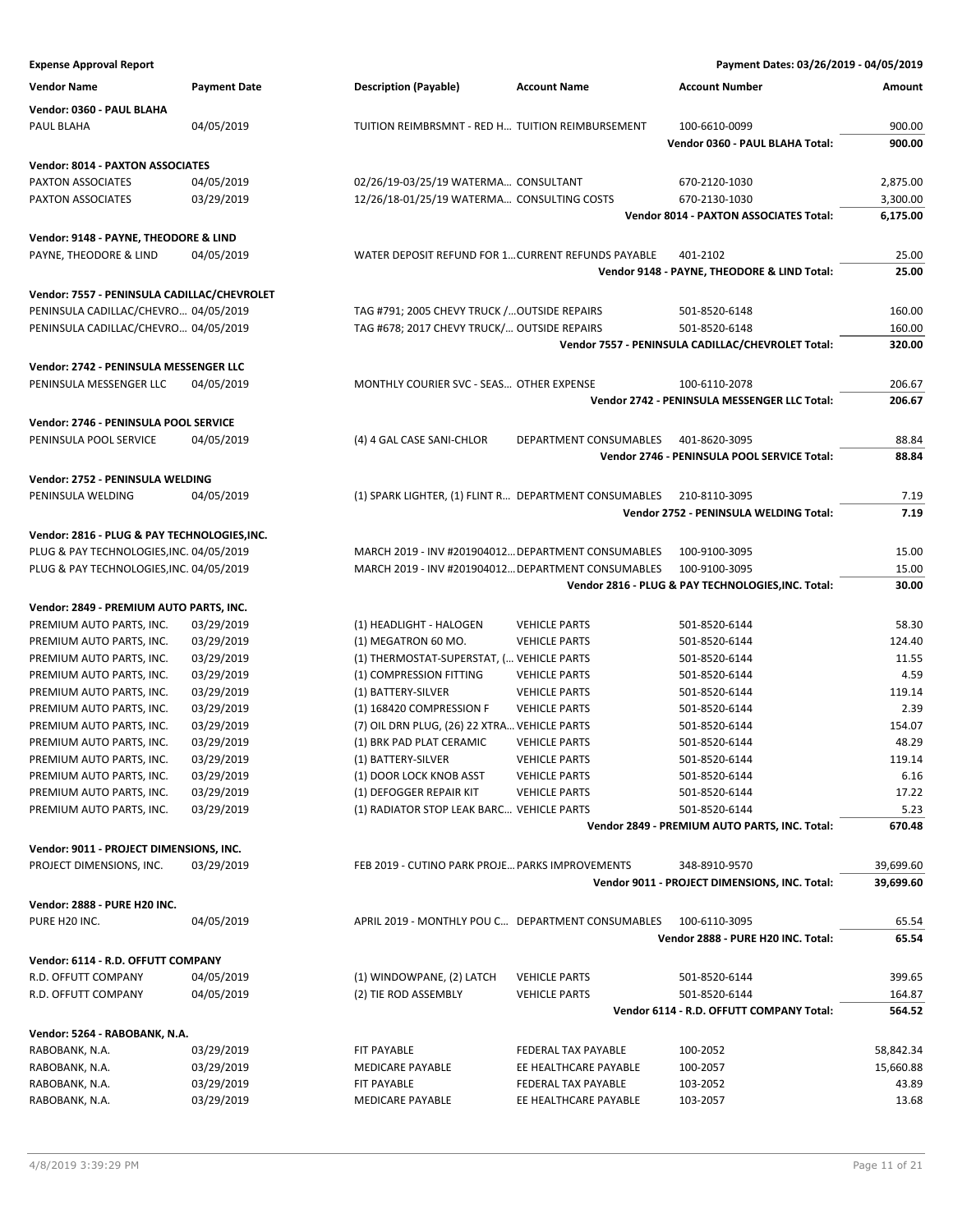### **Expense Approval Report Payment Dates: 03/26/2019 - 04/05/2019**

| <b>Vendor Name</b>                                     | <b>Payment Date</b>                                       | <b>Description (Payable)</b>                        | <b>Account Name</b>                                                 | <b>Account Number</b>                                           | Amount    |
|--------------------------------------------------------|-----------------------------------------------------------|-----------------------------------------------------|---------------------------------------------------------------------|-----------------------------------------------------------------|-----------|
| RABOBANK, N.A.                                         | 03/29/2019                                                | FIT PAYABLE                                         | FEDERAL TAX PAYABLE                                                 | 113-2052                                                        | 905.17    |
| RABOBANK, N.A.                                         | 03/29/2019                                                | MEDICARE PAYABLE                                    | EE HEALTHCARE PAYABLE                                               | 113-2057                                                        | 346.62    |
| RABOBANK, N.A.                                         | 03/29/2019                                                | <b>FIT PAYABLE</b>                                  | FEDERAL TAX PAYABLE                                                 | 200-2052                                                        | 137.52    |
| RABOBANK, N.A.                                         | 03/29/2019                                                | <b>MEDICARE PAYABLE</b>                             | EE HEALTHCARE PAYABLE                                               | 200-2057                                                        | 48.70     |
| RABOBANK, N.A.                                         | 03/29/2019                                                | <b>FIT PAYABLE</b>                                  | FEDERAL TAX PAYABLE                                                 | 210-2052                                                        | 635.13    |
| RABOBANK, N.A.                                         | 03/29/2019                                                | MEDICARE PAYABLE                                    | EE HEALTHCARE PAYABLE                                               | 210-2057                                                        | 222.04    |
| RABOBANK, N.A.                                         | 03/29/2019                                                | FIT PAYABLE                                         | FEDERAL TAX PAYABLE                                                 | 271-2052                                                        | 404.13    |
| RABOBANK, N.A.                                         | 03/29/2019                                                | <b>MEDICARE PAYABLE</b>                             | EE HEALTHCARE PAYABLE                                               | 271-2057                                                        | 172.20    |
| RABOBANK, N.A.                                         | 03/29/2019                                                | <b>FIT PAYABLE</b>                                  | FEDERAL TAX PAYABLE                                                 | 401-2052                                                        | 634.66    |
| RABOBANK, N.A.                                         | 03/29/2019                                                | <b>MEDICARE PAYABLE</b>                             | EE HEALTHCARE PAYABLE                                               | 401-2057                                                        | 248.20    |
| RABOBANK, N.A.                                         | 03/29/2019                                                | FIT PAYABLE                                         | FEDERAL TAX PAYABLE                                                 | 501-2052                                                        | 426.96    |
| RABOBANK, N.A.                                         | 03/29/2019                                                | MEDICARE PAYABLE                                    | EE HEALTHCARE PAYABLE                                               | 501-2057                                                        | 168.40    |
| RABOBANK, N.A.                                         | 03/29/2019                                                | <b>FIT PAYABLE</b>                                  | FEDERAL TAX PAYABLE                                                 | 503-2052                                                        | 1,348.25  |
| RABOBANK, N.A.                                         | 03/29/2019                                                | <b>MEDICARE PAYABLE</b>                             | EE HEALTHCARE PAYABLE                                               | 503-2057                                                        | 219.50    |
| RABOBANK, N.A.                                         | 03/29/2019                                                | FIT PAYABLE                                         | FEDERAL TAX PAYABLE                                                 | 951-2052                                                        | 574.29    |
| RABOBANK, N.A.                                         | 03/29/2019                                                | MEDICARE PAYABLE                                    | EE HEALTHCARE PAYABLE                                               | 951-2057                                                        | 194.46    |
| RABOBANK, N.A.                                         | 03/29/2019                                                | FIT PAYABLE                                         | FEDERAL TAX PAYABLE                                                 | 953-2052                                                        | 34.47     |
| RABOBANK, N.A.                                         | 03/29/2019                                                | <b>MEDICARE PAYABLE</b>                             | EE HEALTHCARE PAYABLE                                               | 953-2057                                                        | 12.84     |
|                                                        |                                                           |                                                     |                                                                     | Vendor 5264 - RABOBANK, N.A. Total:                             | 81,294.33 |
|                                                        |                                                           |                                                     |                                                                     |                                                                 |           |
| Vendor: 9149 - REMICK, KARA                            |                                                           |                                                     |                                                                     |                                                                 |           |
| REMICK, KARA                                           | 04/05/2019                                                | WATER ACCT REFUND FOR 1781 CURRENT REFUNDS PAYABLE  |                                                                     | 401-2102                                                        | 20.96     |
|                                                        |                                                           |                                                     |                                                                     | Vendor 9149 - REMICK, KARA Total:                               | 20.96     |
| Vendor: 6477 - ROBERT S. JAQUES                        |                                                           |                                                     |                                                                     |                                                                 |           |
| <b>ROBERT S. JAQUES</b>                                | 03/29/2019                                                | 01/02/19-02/01/19 WATERMA CONSULTING COSTS          |                                                                     | 670-2130-1030                                                   | 5,250.00  |
| ROBERT S. JAQUES                                       | 04/05/2019                                                | 03/02/19-03/29/19 WATERMA CONSULTING COSTS          |                                                                     | 670-2130-1030                                                   | 7,200.00  |
|                                                        |                                                           |                                                     |                                                                     | Vendor 6477 - ROBERT S. JAQUES Total:                           | 12,450.00 |
| Vendor: 7924 - ROSA JONG                               |                                                           |                                                     |                                                                     |                                                                 |           |
| ROSA JONG                                              | 03/29/2019                                                |                                                     | FEB 2019 (REMAINDER) INSTRU RECREATION CONTRACT SERVI 100-9603-2075 |                                                                 | 16.80     |
| ROSA JONG                                              | 03/29/2019                                                |                                                     | MARCH 2019 - INSTRUCTOR PAYRECREATION CONTRACT SERVI 100-9603-2075  |                                                                 | 84.00     |
|                                                        |                                                           |                                                     |                                                                     | Vendor 7924 - ROSA JONG Total:                                  | 100.80    |
| Vendor: 3016 - ROSS RECREATION EQUIPMENT INC.          |                                                           |                                                     |                                                                     |                                                                 |           |
| ROSS RECREATION EQUIPMENT  04/05/2019                  |                                                           | (1) 6' BACKLESS RECYCLED PLAS DEPARTMENT EQUIPMENT  |                                                                     | 100-8420-8187                                                   | 836.40    |
|                                                        |                                                           |                                                     |                                                                     | Vendor 3016 - ROSS RECREATION EQUIPMENT INC. Total:             | 836.40    |
| Vendor: 4452 - RYAN L. RIDER                           |                                                           |                                                     |                                                                     |                                                                 |           |
| RYAN L. RIDER                                          | 04/05/2019                                                | <b>RUBIO SIGN WORK 3/27/2019</b>                    | SUBCONTRACTED WORK                                                  | 100-8420-2073                                                   | 6,500.00  |
|                                                        |                                                           |                                                     |                                                                     | Vendor 4452 - RYAN L. RIDER Total:                              | 6,500.00  |
| Vendor: 8498 - S&S WORLDWIDE                           |                                                           |                                                     |                                                                     |                                                                 |           |
| <b>S&amp;S WORLDWIDE</b>                               | 03/29/2019                                                | (2) TEAM TRANSPORT CHALLE DEPARTMENT CONSUMABLES    |                                                                     | 100-9330-3095                                                   | 194.05    |
|                                                        |                                                           |                                                     |                                                                     | Vendor 8498 - S&S WORLDWIDE Total:                              | 194.05    |
|                                                        |                                                           |                                                     |                                                                     |                                                                 |           |
| Vendor: 3307 - SAME DAY SHRED<br><b>SAME DAY SHRED</b> |                                                           |                                                     |                                                                     |                                                                 | 32.50     |
|                                                        | 04/05/2019                                                | 1/30/19 (1) 64 GALLON BIN SV OTHER EXPENSE          |                                                                     | 100-6110-2078<br>Vendor 3307 - SAME DAY SHRED Total:            | 32.50     |
|                                                        |                                                           |                                                     |                                                                     |                                                                 |           |
| Vendor: 5373 - SCOTT K. BROWN                          |                                                           |                                                     |                                                                     |                                                                 |           |
| <b>SCOTT K. BROWN</b>                                  | 03/29/2019                                                | MUSIC FOR CANDLE LIGHT LUN SENIOR ACTIVITIES        |                                                                     | 251-9500-7125                                                   | 75.00     |
|                                                        |                                                           |                                                     |                                                                     | Vendor 5373 - SCOTT K. BROWN Total:                             | 75.00     |
|                                                        | Vendor: 9124 - SEASIDE HIGH SCHOOL BLACK STUDENT ALLIANCE |                                                     |                                                                     |                                                                 |           |
| SEASIDE HIGH SCHOOL BLACK S 03/29/2019                 |                                                           | MAYOR'S YOUTH FUND APPRO MAYOR'S YOUTH PROGRAM      |                                                                     | 601-2106                                                        | 3,000.00  |
|                                                        |                                                           |                                                     |                                                                     | Vendor 9124 - SEASIDE HIGH SCHOOL BLACK STUDENT ALLIANCE Total: | 3,000.00  |
| Vendor: 3211 - SHERWIN-WILLIAMS CO.                    |                                                           |                                                     |                                                                     |                                                                 |           |
| SHERWIN-WILLIAMS CO.                                   | 04/05/2019                                                | (1) QUART AED OIL GL DEEP BS DEPARTMENT CONSUMABLES |                                                                     | 113-8730-3095                                                   | 23.30     |
|                                                        |                                                           |                                                     |                                                                     | Vendor 3211 - SHERWIN-WILLIAMS CO. Total:                       | 23.30     |
| Vendor: 3249 - SMART & FINAL                           |                                                           |                                                     |                                                                     |                                                                 |           |
| SMART & FINAL                                          | 04/05/2019                                                | STORE #455 / REF #56933                             | DEPARTMENT CONSUMABLES                                              | 100-1320-3095                                                   | 113.68    |
| SMART & FINAL                                          | 04/05/2019                                                | STORE #455 / REF #056376                            | SENIOR ACTIVITIES                                                   | 251-9500-7125                                                   | 134.73    |
|                                                        |                                                           |                                                     |                                                                     | Vendor 3249 - SMART & FINAL Total:                              | 248.41    |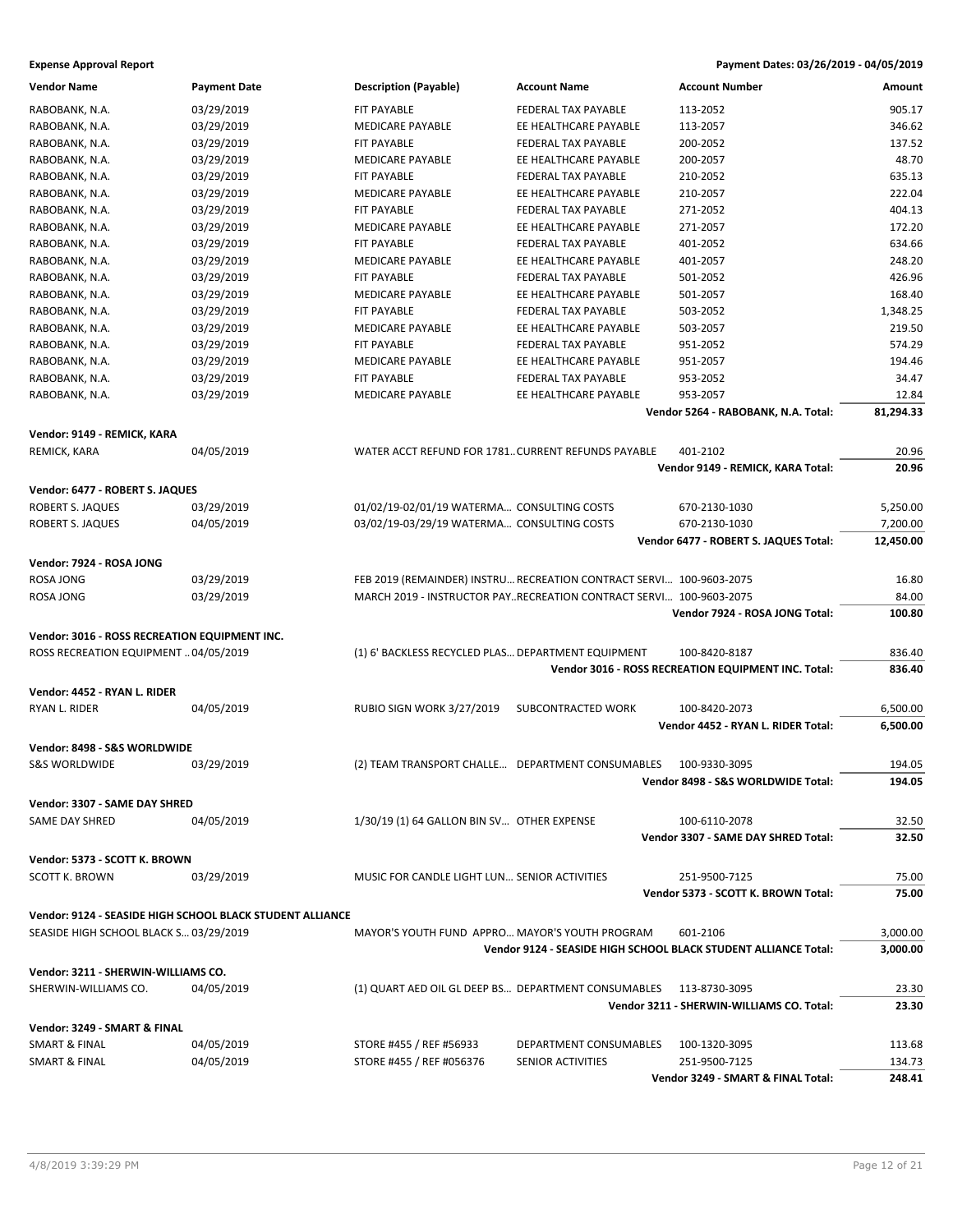| <b>Expense Approval Report</b>                |                          |                                                    |                                                                     | Payment Dates: 03/26/2019 - 04/05/2019                  |                  |
|-----------------------------------------------|--------------------------|----------------------------------------------------|---------------------------------------------------------------------|---------------------------------------------------------|------------------|
| <b>Vendor Name</b>                            | <b>Payment Date</b>      | <b>Description (Payable)</b>                       | <b>Account Name</b>                                                 | <b>Account Number</b>                                   | Amount           |
| Vendor: 8273 - SMILE BUSINESS PRODUCTS, INC.  |                          |                                                    |                                                                     |                                                         |                  |
| SMILE BUSINESS PRODUCTS, IN 04/05/2019        |                          | 440 HARCOURT / SHARP/MX-M COPIER SERVICES          |                                                                     | 100-5110-2044                                           | 130.87           |
| SMILE BUSINESS PRODUCTS, IN 03/29/2019        |                          | ENG COPIER - SHARP / MX-307 COPIER SERVICES        |                                                                     | 100-8910-2044                                           | 177.15           |
|                                               |                          |                                                    |                                                                     | Vendor 8273 - SMILE BUSINESS PRODUCTS, INC. Total:      | 308.02           |
| Vendor: 8380 - SOUTHEASTERN SECURITY          |                          |                                                    |                                                                     |                                                         |                  |
| SOUTHEASTERN SECURITY                         | 04/05/2019               |                                                    | MARCH 2019 - (6) APPLICANT P BACKGROUND INVESTIGATION 100-9310-1027 |                                                         | 111.00           |
|                                               |                          |                                                    |                                                                     | Vendor 8380 - SOUTHEASTERN SECURITY Total:              | 111.00           |
| Vendor: 8361 - SPEAKWRITE LLC                 |                          |                                                    |                                                                     |                                                         |                  |
| SPEAKWRITE LLC                                | 04/05/2019               | FEB/MAR 2019 - BILLING ACCT GCONSULTANT            |                                                                     | 100-6110-1030                                           | 1,389.76         |
|                                               |                          |                                                    |                                                                     | Vendor 8361 - SPEAKWRITE LLC Total:                     | 1,389.76         |
|                                               |                          |                                                    |                                                                     |                                                         |                  |
| Vendor: 3319 - STAPLES ADVANTAGE              |                          |                                                    |                                                                     |                                                         |                  |
| STAPLES ADVANTAGE                             | 04/05/2019               | FINANCE - (5) CASES 30% RECYCSTATIONARY SUPPLIES   |                                                                     | 100-5110-3092                                           | 264.77           |
| STAPLES ADVANTAGE                             | 04/05/2019               | POLICE - (1) HP 26X HIGH YIELD STATIONARY SUPPLIES |                                                                     | 100-6110-3092                                           | 435.68           |
| STAPLES ADVANTAGE                             | 04/05/2019               | POLICE - (2) UNBRAK SINGL SMK STATIONARY SUPPLIES  |                                                                     | 100-6110-3092                                           | 31.88            |
| STAPLES ADVANTAGE<br><b>STAPLES ADVANTAGE</b> | 04/05/2019<br>04/05/2019 | POLICE - (2) BIC MARK-IT PERM  STATIONARY SUPPLIES |                                                                     | 100-6110-3092                                           | 27.40            |
|                                               |                          | POLICE - 10PK 16GB USB 2.0                         | <b>STATIONARY SUPPLIES</b>                                          | 100-6110-3092                                           | 87.39            |
| <b>STAPLES ADVANTAGE</b>                      | 04/05/2019               | POLICE - MISC SUPPLIES                             | <b>STATIONARY SUPPLIES</b>                                          | 100-6110-3092                                           | 62.46            |
| STAPLES ADVANTAGE                             | 04/05/2019               | POLICE - MISC SUPPLIES                             | <b>STATIONARY SUPPLIES</b>                                          | 100-6110-3092                                           | 399.98           |
| STAPLES ADVANTAGE                             | 04/05/2019               | POLICE - LEGAL SIZE RACK (1)                       | <b>STATIONARY SUPPLIES</b>                                          | 100-6110-3092                                           | 33.53            |
| STAPLES ADVANTAGE                             | 04/05/2019               |                                                    | POLICE - CREDIT FOR INV #3407 DEPARTMENT CONSUMABLES                | 100-6110-3095                                           | $-15.94$         |
| STAPLES ADVANTAGE                             | 04/05/2019               | POLICE - DISNFCT WIPES (12)                        | CSA74 APPROVED MEDICAL SU 100-6120-3096                             |                                                         | 61.49            |
| STAPLES ADVANTAGE                             | 03/29/2019               | RECREATION - (1) AVANTI WAT STATIONARY SUPPLIES    |                                                                     | 100-9100-3092                                           | 147.26           |
| <b>STAPLES ADVANTAGE</b>                      | 03/29/2019               | RECREATION - TYLENOL, FIRST A STATIONARY SUPPLIES  |                                                                     | 100-9100-3092                                           | 240.58           |
| STAPLES ADVANTAGE                             | 04/05/2019               |                                                    | RECREATION - (10 CASES) 30%  DEPARTMENT CONSUMABLES                 | 100-9100-3095                                           | 529.53<br>119.88 |
| STAPLES ADVANTAGE                             | 04/05/2019               |                                                    | RECREATION - (1) BAUMGARTE DEPARTMENT CONSUMABLES                   | 100-9100-3095                                           |                  |
| STAPLES ADVANTAGE<br>STAPLES ADVANTAGE        | 03/29/2019               |                                                    | RECREATION - (20) GRTNR CERT DEPARTMENT CONSUMABLES                 | 100-9200-3095                                           | 227.02<br>98.08  |
|                                               | 04/05/2019               |                                                    | RECREATION - (2) YELLOW & R DEPARTMENT CONSUMABLES                  | 100-9200-3095                                           | 54.52            |
| STAPLES ADVANTAGE                             | 03/29/2019               |                                                    | RECREATION - (10) STAN VIEW  DEPARTMENT CONSUMABLES                 | 100-9400-3095<br>Vendor 3319 - STAPLES ADVANTAGE Total: | 2,805.51         |
|                                               |                          |                                                    |                                                                     |                                                         |                  |
| Vendor: 5144 - STATE OF CALIFORNIA            |                          |                                                    |                                                                     |                                                         |                  |
| STATE OF CALIFORNIA                           | 03/29/2019               | <b>SIT PAYABLE</b>                                 | <b>STATE TAX PAYABLE</b>                                            | 100-2053                                                | 22,541.03        |
| STATE OF CALIFORNIA                           | 03/29/2019               | <b>SIT PAYABLE</b>                                 | <b>STATE TAX PAYABLE</b>                                            | 103-2053                                                | 15.07            |
| STATE OF CALIFORNIA                           | 03/29/2019               | <b>SIT PAYABLE</b>                                 | STATE TAX PAYABLE                                                   | 113-2053                                                | 301.09           |
| STATE OF CALIFORNIA                           | 03/29/2019               | <b>SIT PAYABLE</b>                                 | STATE TAX PAYABLE                                                   | 200-2053                                                | 41.49            |
| STATE OF CALIFORNIA                           | 03/29/2019               | <b>SIT PAYABLE</b>                                 | STATE TAX PAYABLE                                                   | 210-2053                                                | 222.11           |
| STATE OF CALIFORNIA                           | 03/29/2019               | <b>SIT PAYABLE</b>                                 | STATE TAX PAYABLE                                                   | 271-2053                                                | 120.31           |
| <b>STATE OF CALIFORNIA</b>                    | 03/29/2019               | <b>SIT PAYABLE</b>                                 | <b>STATE TAX PAYABLE</b>                                            | 401-2053                                                | 268.05           |
| STATE OF CALIFORNIA                           | 03/29/2019               | <b>SIT PAYABLE</b>                                 | <b>STATE TAX PAYABLE</b>                                            | 501-2053                                                | 117.71           |
| STATE OF CALIFORNIA                           | 03/29/2019               | <b>SIT PAYABLE</b>                                 | <b>STATE TAX PAYABLE</b>                                            | 503-2053                                                | 333.30           |
| STATE OF CALIFORNIA                           | 03/29/2019               | <b>SIT PAYABLE</b>                                 | <b>STATE TAX PAYABLE</b>                                            | 951-2053                                                | 196.61           |
| STATE OF CALIFORNIA                           | 03/29/2019               | SIT PAYABLE                                        | <b>STATE TAX PAYABLE</b>                                            | 953-2053                                                | 24.96            |
|                                               |                          |                                                    |                                                                     | Vendor 5144 - STATE OF CALIFORNIA Total:                | 24,181.73        |
| Vendor: 6324 - SUPPLYWORKS                    |                          |                                                    |                                                                     |                                                         |                  |
| <b>SUPPLYWORKS</b>                            | 03/29/2019               | (6) MED RECT WASTEBASKET                           | DEPARTMENT CONSUMABLES                                              | 100-8310-3095                                           | 56.44            |
| SUPPLYWORKS                                   | 03/29/2019               |                                                    | (36) STD RETRACTABLE UTILITY  DEPARTMENT CONSUMABLES                | 100-9200-3095                                           | 144.86           |
| <b>SUPPLYWORKS</b>                            | 03/29/2019               |                                                    | BATHROOM CLEANING SUPPLIES DEPARTMENT CONSUMABLES                   | 100-9200-3095                                           | 2,032.76         |
|                                               |                          |                                                    |                                                                     | Vendor 6324 - SUPPLYWORKS Total:                        | 2,234.06         |
| <b>Vendor: 7714 - TODD GROUNDWATER</b>        |                          |                                                    |                                                                     |                                                         |                  |
| <b>TODD GROUNDWATER</b>                       | 03/29/2019               | DEC 2018 - GROUNDWATER M CONSULTING COSTS          |                                                                     | 670-2130-1030                                           | 1,258.75         |
| <b>TODD GROUNDWATER</b>                       | 03/29/2019               | JAN 2019 - HYDROGEOLGIC CO CONSULTING COSTS        |                                                                     | 670-2130-1030                                           | 1,090.00         |
| <b>TODD GROUNDWATER</b>                       | 04/05/2019               | FEB 2019 - SEASIDE BASIN PR 2 CONSULTING COSTS     |                                                                     | 670-2130-1030                                           | 138.75           |
|                                               |                          |                                                    |                                                                     | Vendor 7714 - TODD GROUNDWATER Total:                   | 2,487.50         |
| Vendor: 8755 - TRUST TWO - CORONA 1997 TRUST  |                          |                                                    |                                                                     |                                                         |                  |
| TRUST TWO - CORONA 1997 TR 03/29/2019         |                          | APRIL 2019 RENT FOR 656 BRO SATELLITE OFFICE       |                                                                     | 100-7410-4207                                           | 2,730.00         |
|                                               |                          |                                                    |                                                                     |                                                         |                  |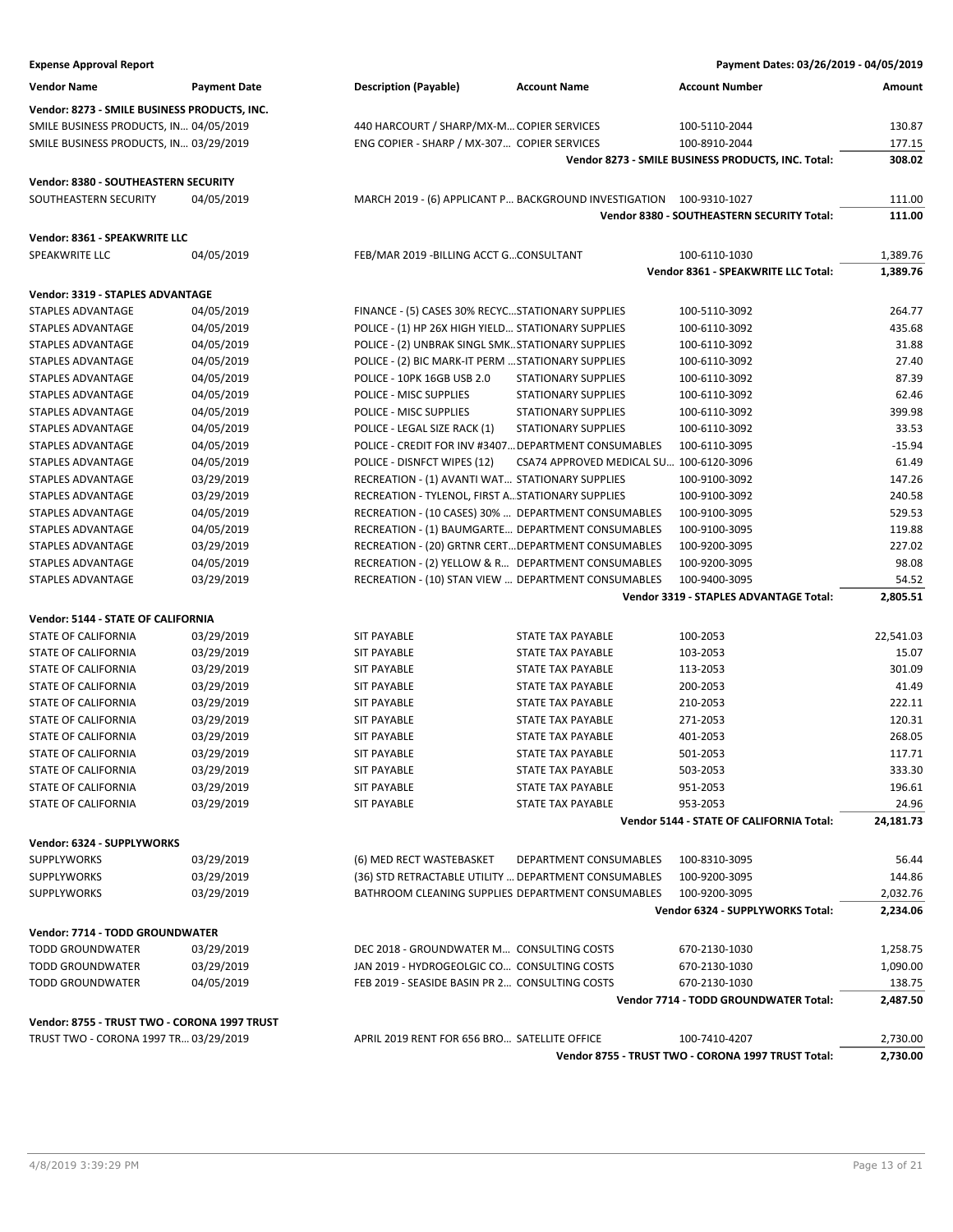| <b>Expense Approval Report</b>             |                          |                                                | Payment Dates: 03/26/2019 - 04/05/2019             |                                                  |                  |
|--------------------------------------------|--------------------------|------------------------------------------------|----------------------------------------------------|--------------------------------------------------|------------------|
| <b>Vendor Name</b>                         | <b>Payment Date</b>      | <b>Description (Payable)</b>                   | <b>Account Name</b>                                | <b>Account Number</b>                            | Amount           |
| Vendor: 3694 - TURF STAR INCORPORATED      |                          |                                                |                                                    |                                                  |                  |
| TURF STAR INCORPORATED                     | 04/05/2019               | (1) SWITCH-ROCKER / CUST #20 VEHICLE PARTS     |                                                    | 501-8520-6144                                    | 171.07           |
|                                            |                          |                                                |                                                    | Vendor 3694 - TURF STAR INCORPORATED Total:      | 171.07           |
| Vendor: 6197 - U.S. BANK EQUIPMENT FINANCE |                          |                                                |                                                    |                                                  |                  |
| U.S. BANK EQUIPMENT FINANCE 03/29/2019     |                          | P.D. COPIERS                                   | PRINCIPAL- LEASE                                   | 100-6110-9602                                    | 481.66           |
| U.S. BANK EQUIPMENT FINANCE 03/29/2019     |                          | P.D. COPIERS                                   | INTEREST-COPIER LEASE                              | 100-6110-9605                                    | 36.34            |
| U.S. BANK EQUIPMENT FINANCE 03/29/2019     |                          | <b>ENGINEERING COPIER</b>                      | PRINCIPAL-COPIER LEASE                             | 100-8910-9602                                    | 137.80           |
| U.S. BANK EQUIPMENT FINANCE 03/29/2019     |                          | <b>ENGINEERING COPIER</b>                      | <b>INTEREST-COPIER LEASE</b>                       | 100-8910-9605                                    | 14.03            |
| U.S. BANK EQUIPMENT FINANCE 03/29/2019     |                          | 986 HILBY AVE COPIER                           | <b>COPIER SERVICES</b>                             | 100-9200-2044                                    | 314.87           |
|                                            |                          |                                                |                                                    | Vendor 6197 - U.S. BANK EQUIPMENT FINANCE Total: | 984.70           |
| Vendor: 8526 - U.S. BANK ST. PAUL          |                          |                                                |                                                    |                                                  |                  |
| U.S. BANK ST. PAUL                         | 04/05/2019               | ACCT #267664000 / DEBT SVC  PRINCIPAL PAYMENTS |                                                    | 357-5110-9602                                    | 30,000.00        |
| U.S. BANK ST. PAUL                         | 04/05/2019               | ACCT #267664000 / DEBT SVC  INTEREST PAYMENTS  |                                                    | 357-5110-9605                                    | 233,746.26       |
|                                            |                          |                                                |                                                    | Vendor 8526 - U.S. BANK ST. PAUL Total:          | 263,746.26       |
| Vendor: 3574 - U.S. BANK-CALCARD           |                          |                                                |                                                    |                                                  |                  |
|                                            |                          |                                                |                                                    |                                                  |                  |
| U.S. BANK-CALCARD<br>U.S. BANK-CALCARD     | 04/05/2019<br>04/05/2019 | CALCARD 1/22/19                                | <b>COMPUTER SUPPLIES</b><br>DEPARTMENT CONSUMABLES | 100-1010-3102                                    | 86.31            |
| U.S. BANK-CALCARD                          | 04/05/2019               | CALCARD 1/22/19<br>CALCARD 1/22/19             |                                                    | 100-1330-3095                                    | 23.15<br>215.32  |
| U.S. BANK-CALCARD                          |                          |                                                | CONSUMABLES                                        | 100-1370-3095                                    |                  |
| U.S. BANK-CALCARD                          | 04/05/2019<br>04/05/2019 | CALCARD 1/22/19<br>CALCARD 1/22/19             | TRAINING & EDUCATION<br>CONSULTANT                 | 100-2010-1029<br>100-2010-1030                   | 199.00<br>239.67 |
|                                            |                          |                                                | DEPARTMENT EQUIPMENT                               |                                                  |                  |
| U.S. BANK-CALCARD<br>U.S. BANK-CALCARD     | 04/05/2019<br>04/05/2019 | CALCARD 1/22/19                                |                                                    | 100-2010-8187                                    | 2,021.11         |
|                                            | 04/05/2019               | CALCARD 1/22/19                                | <b>OUTSIDE PRINTING SERVICE</b>                    | 100-2021-2053                                    | 49.14            |
| U.S. BANK-CALCARD                          |                          | CALCARD 1/22/19                                | <b>OUTSIDE PRINTING SERVICE</b>                    | 100-2021-2053                                    | 63.73            |
| U.S. BANK-CALCARD                          | 04/05/2019               | CALCARD 1/22/19                                | PERSONNEL RECRUITMENT                              | 100-2031-2064                                    | 72.97            |
| U.S. BANK-CALCARD                          | 04/05/2019               | CALCARD 1/22/19                                | DEPARTMENT CONSUMABLES                             | 100-2031-3095                                    | 256.64           |
| U.S. BANK-CALCARD                          | 04/05/2019               | CALCARD 1/22/19                                | <b>CONSUMABLES</b>                                 | 100-2042-3095                                    | 92.74            |
| U.S. BANK-CALCARD                          | 04/05/2019               | CALCARD 1/22/19                                | <b>DUES &amp; MEMBERSHIP</b>                       | 100-5110-4122                                    | 135.00           |
| U.S. BANK-CALCARD                          | 04/05/2019               | CALCARD 1/22/19                                | TRAINING & EDUCATION                               | 100-6110-1029                                    | 3,733.63         |
| U.S. BANK-CALCARD                          | 04/05/2019               | CALCARD 1/22/19                                | <b>EMPLOYEE RECOGNITION</b>                        | 100-6110-1037                                    | 492.60           |
| U.S. BANK-CALCARD                          | 04/05/2019               | CALCARD 1/22/19                                | <b>EMPLOYEE RECOGNITION</b>                        | 100-6110-1037                                    | 462.19           |
| U.S. BANK-CALCARD                          | 04/05/2019               | CALCARD 1/22/19                                | <b>OUTSIDE PRINTING SERVICE</b>                    | 100-6110-2053                                    | 55.13            |
| U.S. BANK-CALCARD                          | 04/05/2019               | CALCARD 1/22/19                                | DEPARTMENT CONSUMABLES                             | 100-6110-3095                                    | 527.98           |
| U.S. BANK-CALCARD                          | 04/05/2019               | CALCARD 1/22/19                                | COMPUTER SUPPLIES/SOFTWA 100-6110-3102             |                                                  | 178.85           |
| U.S. BANK-CALCARD                          | 04/05/2019               | CALCARD 1/22/19                                | DUES & MEMBERSHIP                                  | 100-6110-4122                                    | 195.00           |
| U.S. BANK-CALCARD                          | 04/05/2019               | CALCARD 1/22/19                                | <b>BOOKS &amp; PERIODICALS</b>                     | 100-6110-4123                                    | 471.96           |
| U.S. BANK-CALCARD                          | 04/05/2019               | CALCARD 1/22/19                                | <b>TRAINING &amp; EDUCATIONS</b>                   | 100-6120-1029                                    | 1,996.62         |
| U.S. BANK-CALCARD                          | 04/05/2019               | CALCARD 1/22/19                                | PRISONER MEALS                                     | 100-6120-2061                                    | 38.54            |
| U.S. BANK-CALCARD                          | 04/05/2019               | CALCARD 1/22/19                                | SAFETY EQUIPMENT                                   | 100-6120-3097                                    | 311.61           |
| U.S. BANK-CALCARD                          | 04/05/2019               | CALCARD 1/22/19                                | <b>INVESTIGATION EXPENSE</b>                       | 100-6130-4125                                    | 10.00            |
| U.S. BANK-CALCARD                          | 04/05/2019               | CALCARD 1/22/19                                | TRAINING & EDUCATION                               | 100-6610-1029                                    | 199.00           |
| U.S. BANK-CALCARD                          | 04/05/2019               | CALCARD 1/22/19                                | <b>ACCREDITATION</b>                               | 100-6610-2045                                    | 116.56           |
| U.S. BANK-CALCARD                          | 04/05/2019               | CALCARD 1/22/19                                | DEPARTMENT CONSUMABLES                             | 100-6610-3095                                    | 141.32           |
| U.S. BANK-CALCARD                          | 04/05/2019               | CALCARD 1/22/19                                | TRAINING & EDUCATION                               | 100-6630-1029                                    | 1,256.51         |
| U.S. BANK-CALCARD                          | 04/05/2019               | CALCARD 1/22/19                                | DEPARTMENT CONSUMABLES                             | 100-6640-3095                                    | 166.60           |
| U.S. BANK-CALCARD                          | 04/05/2019               | CALCARD 1/22/19                                | DEPARTMENT CONSUMABLES                             | 100-6680-3095                                    | 79.00            |
| U.S. BANK-CALCARD                          | 04/05/2019               | CALCARD 1/22/19                                | DEPARTMENT EQUIPMENT                               | 100-7110-8187                                    | 226.45           |
| U.S. BANK-CALCARD                          | 04/05/2019               | CALCARD 1/22/19                                | DEPARTMENT CONSUMABLES                             | 100-7210-3095                                    | 689.40           |
| U.S. BANK-CALCARD                          | 04/05/2019               | CALCARD 1/22/19                                | DEPARTMENT CONSUMBABLES                            | 100-7220-3095                                    | 253.80           |
| U.S. BANK-CALCARD                          | 04/05/2019               | CALCARD 1/22/19                                | <b>MEETINGS &amp; TRAVEL</b>                       | 100-7310-4121                                    | 799.15           |
| U.S. BANK-CALCARD                          | 04/05/2019               | CALCARD 1/22/19                                | <b>COMPUTER SUPPLIES</b>                           | 100-7410-3102                                    | 21.84            |
| U.S. BANK-CALCARD                          | 04/05/2019               | CALCARD 1/22/19                                | MEETINGS AND TRAVEL                                | 100-7410-4121                                    | 14.28            |
| U.S. BANK-CALCARD                          | 04/05/2019               | CALCARD 1/22/19                                | DEPARTMENT CONSUMABLES                             | 100-8310-3095                                    | 1,058.01         |
| U.S. BANK-CALCARD                          | 04/05/2019               | CALCARD 1/22/19                                | CHEMICALS                                          | 100-8310-3099                                    | 367.62           |
| U.S. BANK-CALCARD                          | 04/05/2019               | CALCARD 1/22/19                                | DEPARTMENT CONSUMABLES                             | 100-8410-3095                                    | 140.30           |
| U.S. BANK-CALCARD                          | 04/05/2019               | CALCARD 1/22/19                                | DEPARTMENT CONSUMABLES                             | 100-8420-3095                                    | 34.51            |
| U.S. BANK-CALCARD                          | 04/05/2019               | CALCARD 1/22/19                                | DEPARTMENT EQUIPMENT                               | 100-8420-8187                                    | 98.48            |
| U.S. BANK-CALCARD                          | 04/05/2019               | CALCARD 1/22/19                                | DEPARTMENT CONSUMABLES                             | 100-8430-3095                                    | 220.94           |
| U.S. BANK-CALCARD                          | 04/05/2019               | CALCARD 1/22/19                                | TRAINING & EDUCATION                               | 100-8910-1029                                    | 75.00            |

U.S. BANK-CALCARD 04/05/2019 CALCARD 1/22/19 DEPARTMENT CONSUMABLES 100-8910-3095 46.78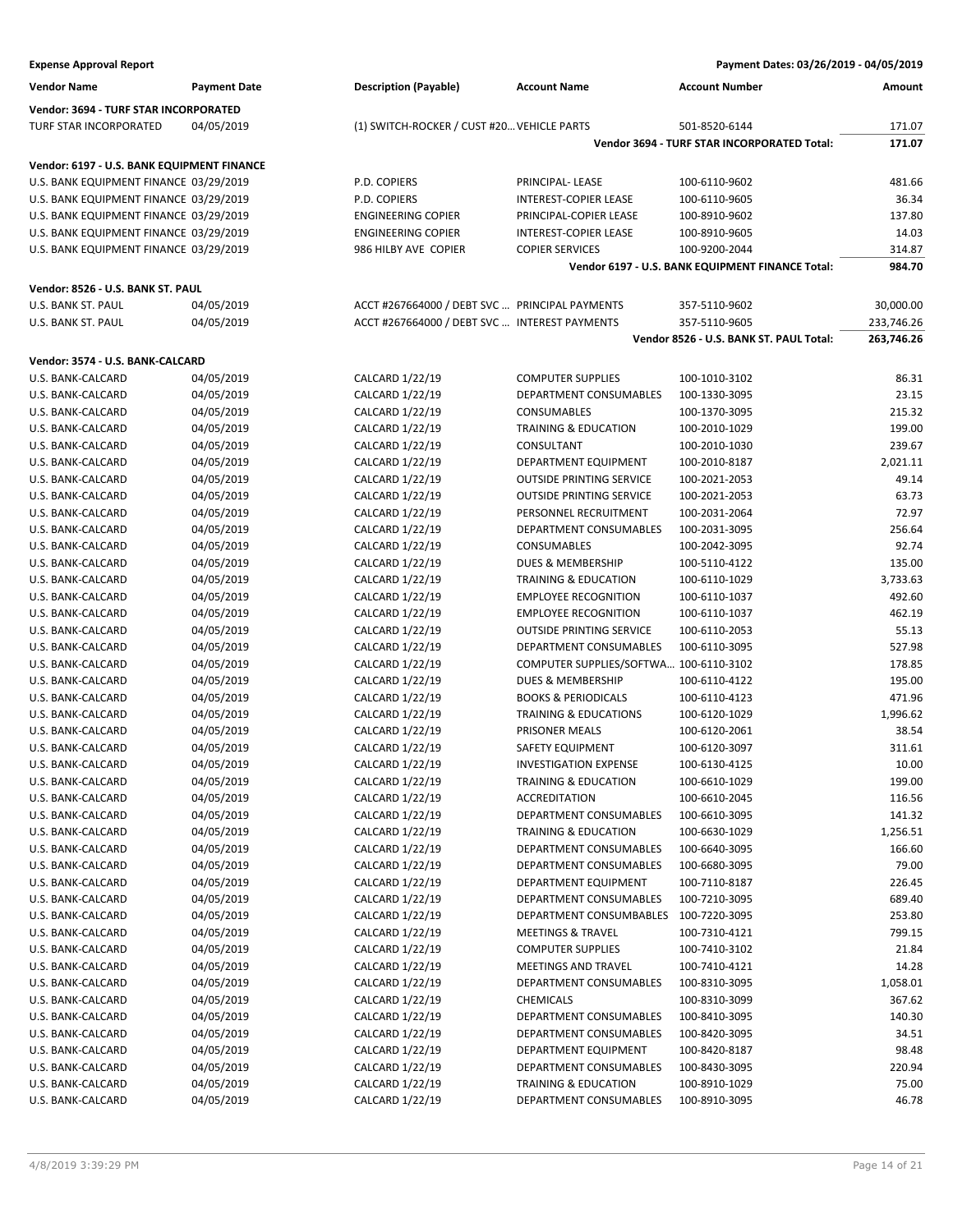### **Expense Approval Report Payment Dates: 03/26/2019 - 04/05/2019**

| <b>Vendor Name</b>                        | <b>Payment Date</b> | <b>Description (Payable)</b>                         | <b>Account Name</b>                                                      | <b>Account Number</b>                               | Amount         |
|-------------------------------------------|---------------------|------------------------------------------------------|--------------------------------------------------------------------------|-----------------------------------------------------|----------------|
| U.S. BANK-CALCARD                         | 04/05/2019          | CALCARD 1/22/19                                      | <b>DUES &amp; MEMBERSHIP</b>                                             | 100-8910-4122                                       | 82.00          |
| U.S. BANK-CALCARD                         | 04/05/2019          | CALCARD 1/22/19                                      | DEPARTMENT CONSUMABLES                                                   | 100-9100-3095                                       | 184.32         |
| U.S. BANK-CALCARD                         | 04/05/2019          | CALCARD 1/22/19                                      | DEPARTMENT CONSUMABLES                                                   | 100-9100-3095                                       | 3.06           |
| U.S. BANK-CALCARD                         | 04/05/2019          | CALCARD 1/22/19                                      | <b>COMPUTER SUPPLIES</b>                                                 | 100-9100-3102                                       | 307.11         |
| U.S. BANK-CALCARD                         | 04/05/2019          | CALCARD 1/22/19                                      | DUES & MEMBERSHIP                                                        | 100-9100-4122                                       | 145.00         |
| U.S. BANK-CALCARD                         | 04/05/2019          | CALCARD 1/22/19                                      | <b>OUTSIDE PRINTING SERVICE</b>                                          | 100-9200-2053                                       | 140.84         |
| U.S. BANK-CALCARD                         | 04/05/2019          | CALCARD 1/22/19                                      | <b>STATIONARY SUPPLIES</b>                                               | 100-9200-3092                                       | 33.64          |
| U.S. BANK-CALCARD                         | 04/05/2019          | CALCARD 1/22/19                                      | DEPARTMENT CONSUMABLES                                                   | 100-9200-3095                                       | 128.14         |
| U.S. BANK-CALCARD                         | 04/05/2019          | CALCARD 1/22/19                                      | DEPARTMENT CONSUMABLES                                                   | 100-9310-3095                                       | 531.72         |
| U.S. BANK-CALCARD                         | 04/05/2019          | CALCARD 1/22/19                                      | COMPUTER SUPPLIES/SOFTWA 100-9310-3102                                   |                                                     | 207.53         |
| U.S. BANK-CALCARD                         | 04/05/2019          | CALCARD 1/22/19                                      | DEPARTMENT CONSUMABLES                                                   | 100-9330-3095                                       | 734.50         |
|                                           | 04/05/2019          |                                                      | DEPARTMENT CONSUMABLES                                                   | 100-9350-3095                                       | 467.38         |
| U.S. BANK-CALCARD                         |                     | CALCARD 1/22/19                                      |                                                                          |                                                     |                |
| U.S. BANK-CALCARD                         | 04/05/2019          | CALCARD 1/22/19                                      | <b>TRAINING &amp; EDUCATION</b>                                          | 100-9400-1029                                       | 347.00         |
| U.S. BANK-CALCARD                         | 04/05/2019          | CALCARD 1/22/19                                      | DEPARTMENT CONSUMABLES                                                   | 100-9400-3095                                       | 418.27         |
| U.S. BANK-CALCARD                         | 04/05/2019          | CALCARD 1/22/19                                      | DEPARTMENT CONSUMABLES                                                   | 113-8730-3095                                       | 163.58         |
| U.S. BANK-CALCARD                         | 04/05/2019          | CALCARD 1/22/19                                      | DEPARTMENT CONSUMABLES                                                   | 113-8730-3095                                       | 250.67         |
| U.S. BANK-CALCARD                         | 04/05/2019          | CALCARD 1/22/19                                      | TOOLS & EQUIP - NOT BILLED                                               | 113-8730-3107                                       | 149.10         |
| U.S. BANK-CALCARD                         | 04/05/2019          | CALCARD 1/22/19                                      | SUBCONTRACTED WORK (MEA 210-8110-2093                                    |                                                     | 983.25         |
| U.S. BANK-CALCARD                         | 04/05/2019          | CALCARD 1/22/19                                      | DEPARTMENT CONSUMABLES                                                   | 210-8110-3095                                       | 1,171.69       |
| U.S. BANK-CALCARD                         | 04/05/2019          | CALCARD 1/22/19                                      | <b>SENIOR ACTIVITIES</b>                                                 | 251-9500-7125                                       | 455.68         |
| U.S. BANK-CALCARD                         | 04/05/2019          | CALCARD 1/22/19                                      | SAFETY EQUIPMENT                                                         | 401-8610-3097                                       | 255.00         |
| U.S. BANK-CALCARD                         | 04/05/2019          | CALCARD 1/22/19                                      | DEPARTMENT CONSUMABLES                                                   | 401-8620-3095                                       | 265.95         |
| U.S. BANK-CALCARD                         | 04/05/2019          | CALCARD 1/22/19                                      | DEPARTMENT CONSUMABLES                                                   | 501-8520-3095                                       | 139.31         |
| U.S. BANK-CALCARD                         | 04/05/2019          | CALCARD 1/22/19                                      | <b>VEHICLE PARTS</b>                                                     | 501-8520-6144                                       | 1,258.41       |
| U.S. BANK-CALCARD                         | 04/05/2019          | CALCARD 1/22/19                                      | TRAINING AND EDUCATION                                                   | 502-5120-1029                                       | 109.96         |
| U.S. BANK-CALCARD                         | 04/05/2019          | CALCARD 1/22/19                                      | COMPUTER SUPPLIES/SOFTWA 503-4010-3102                                   |                                                     | 150.00         |
| U.S. BANK-CALCARD                         | 04/05/2019          | CALCARD 1/22/19                                      | COMPUTER SUPPLIES/SOFTWA 503-4010-3102                                   |                                                     | 39.80          |
| U.S. BANK-CALCARD                         | 04/05/2019          | CALCARD 1/22/19                                      | MEETINGS AND TRAVEL                                                      | 951-8810-4121                                       | 870.00         |
| U.S. BANK-CALCARD                         | 04/05/2019          | CALCARD 1/22/19                                      | DUES AND MEMBERSHIPS                                                     | 951-8820-4122                                       | 92.00          |
|                                           |                     |                                                      |                                                                          |                                                     |                |
|                                           |                     |                                                      |                                                                          | Vendor 3574 - U.S. BANK-CALCARD Total:              | 28,019.35      |
|                                           |                     |                                                      |                                                                          |                                                     |                |
| Vendor: 5873 - UNITED SITE SERVICES, INC. |                     |                                                      |                                                                          |                                                     |                |
| UNITED SITE SERVICES, INC.                | 04/05/2019          | 2/22/19 - 3/21/19 - WEEKLY SVCDEPARTMENT CONSUMABLES |                                                                          | 100-8420-3095                                       | 223.40         |
| UNITED SITE SERVICES, INC.                | 04/05/2019          |                                                      | 7/12/18 - 8/8/18 FENCE RENTAL RENTAL PROPERTY EXP & MAINT 961-9610-9599  |                                                     | 2,609.76       |
| UNITED SITE SERVICES, INC.                | 04/05/2019          |                                                      | 9/6/18 - 10/3/18 FENCE - GIGLI RENTAL PROPERTY EXP & MAINT 961-9610-9599 |                                                     | 2,609.76       |
| UNITED SITE SERVICES, INC.                | 04/05/2019          |                                                      | 10/4/18 - 10/31/18 FENCE - GIGRENTAL PROPERTY EXP & MAINT 961-9610-9599  |                                                     | 2,609.76       |
| UNITED SITE SERVICES, INC.                | 04/05/2019          |                                                      | 11/1/18 - 11/28/18 FENCE GIGL RENTAL PROPERTY EXP & MAINT 961-9610-9599  |                                                     | 2,609.76       |
| UNITED SITE SERVICES, INC.                | 04/05/2019          |                                                      | 11/29/18 - 12/26/18 FENCE GIGRENTAL PROPERTY EXP & MAINT 961-9610-9599   |                                                     | 2,609.76       |
| UNITED SITE SERVICES, INC.                | 04/05/2019          |                                                      | 1/24/19 - 2/20/19 FENCE GIGLI RENTAL PROPERTY EXP & MAINT 961-9610-9599  |                                                     | 2,609.76       |
| UNITED SITE SERVICES, INC.                | 04/05/2019          |                                                      | 2/21/19 - 3/20/19 FENCE GIGLI RENTAL PROPERTY EXP & MAINT 961-9610-9599  |                                                     | 2,609.76       |
|                                           |                     |                                                      |                                                                          | Vendor 5873 - UNITED SITE SERVICES, INC. Total:     | 18,491.72      |
| <b>Vendor: 4271 - URETSKY SECURITY</b>    |                     |                                                      |                                                                          |                                                     |                |
| URETSKY SECURITY                          | 04/05/2019          |                                                      | MARCH 2019 - FINGERPRINTINGBACKGROUND INVESTIGATION 100-9310-1027        |                                                     | 100.00         |
|                                           |                     |                                                      |                                                                          | Vendor 4271 - URETSKY SECURITY Total:               | 100.00         |
|                                           |                     |                                                      |                                                                          |                                                     |                |
| Vendor: 3535 - USA BLUEBOOK               |                     |                                                      |                                                                          |                                                     |                |
| USA BLUEBOOK                              | 04/05/2019          | (1) OUTLT SPRY HD ASSMBY, (1) DEPARTMENT CONSUMABLES |                                                                          | 401-8620-3095                                       | 263.13         |
|                                           |                     |                                                      |                                                                          | Vendor 3535 - USA BLUEBOOK Total:                   | 263.13         |
| Vendor: 6671 - VERIZON WIRELESS           |                     |                                                      |                                                                          |                                                     |                |
| <b>VERIZON WIRELESS</b>                   | 04/05/2019          | ACCT #772515511-00003; 02/2 MOBILE COMMUNICATION     |                                                                          | 100-6120-5135                                       | 778.52         |
| <b>VERIZON WIRELESS</b>                   | 04/05/2019          | ACCT #742264136-00001; 03/0 MOBILE COMMUNICATIONS    |                                                                          | 503-4010-5135                                       | 130.24         |
| <b>VERIZON WIRELESS</b>                   | 04/05/2019          | ACCT #772515511-00005; 02/2 MOBILE COMMUNICATIONS    |                                                                          | 503-4010-5135                                       | 60.21          |
| <b>VERIZON WIRELESS</b>                   | 04/05/2019          | ACCT #772515511-00006; 02/2 MOBILE COMMUNICATIONS    |                                                                          | 503-4010-5135                                       | 513.27         |
| <b>VERIZON WIRELESS</b>                   | 04/05/2019          | ACCT #772515511-00007; 02/2 MOBILE COMMUNICATIONS    |                                                                          | 503-4010-5135                                       | 56.33          |
| <b>VERIZON WIRELESS</b>                   | 04/05/2019          | ACCT #772515511-00008; 02/2 MOBILE COMMUNICATIONS    |                                                                          | 503-4010-5135                                       | 111.43         |
|                                           |                     |                                                      |                                                                          | Vendor 6671 - VERIZON WIRELESS Total:               | 1,650.00       |
|                                           |                     |                                                      |                                                                          |                                                     |                |
| Vendor: 2328 - WALLACE GROUP              |                     |                                                      |                                                                          |                                                     |                |
| <b>WALLACE GROUP</b>                      | 04/05/2019          | JAN 2019 - W. END SEWER ANA CONSULTANT               |                                                                          | 951-8810-1030<br>Vendor 2328 - WALLACE GROUP Total: | 20.00<br>20.00 |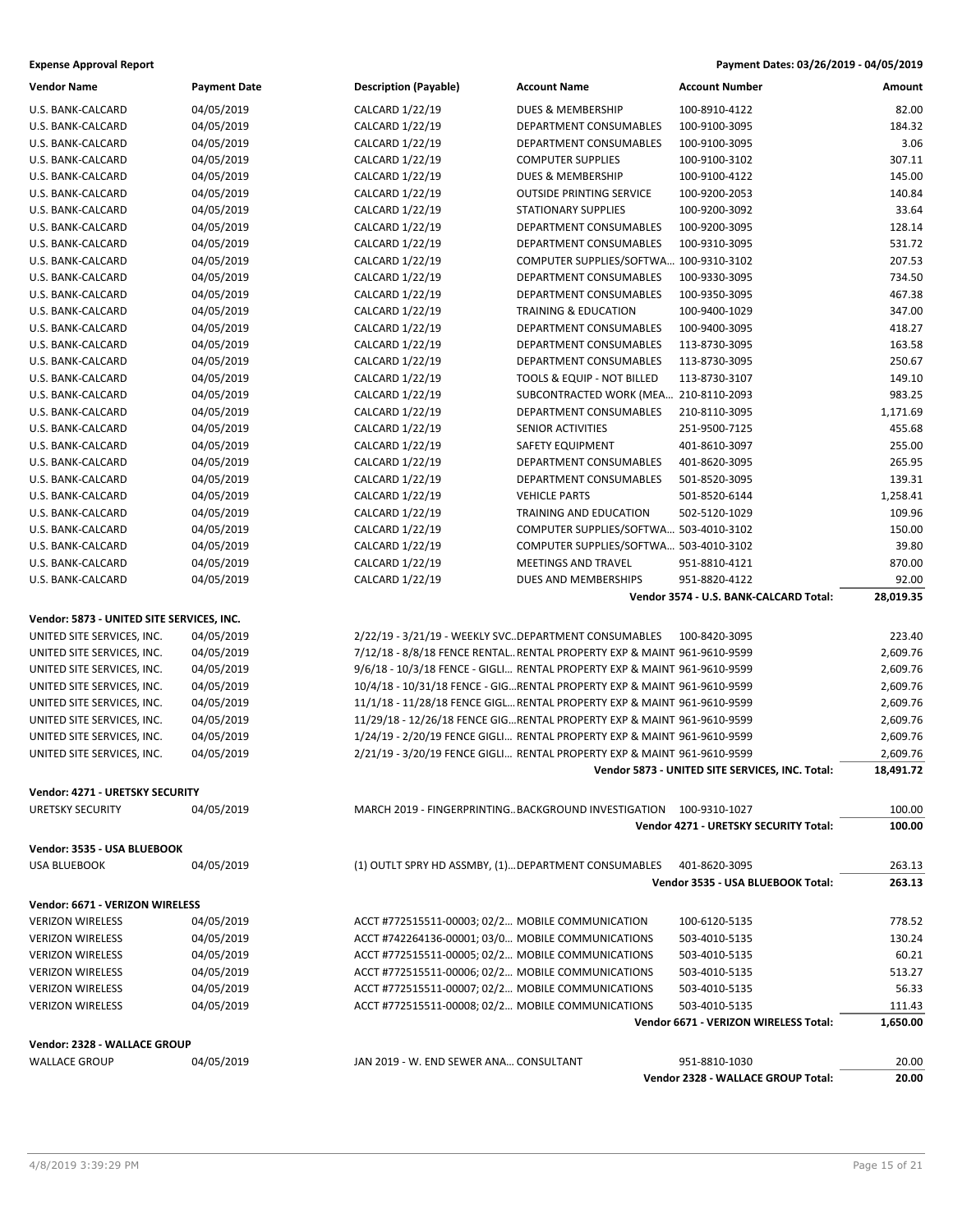| Payment Dates: 03/26/2019 - 04/05/2019<br><b>Expense Approval Report</b> |                     |                                                     |                        |                                         |              |
|--------------------------------------------------------------------------|---------------------|-----------------------------------------------------|------------------------|-----------------------------------------|--------------|
| <b>Vendor Name</b>                                                       | <b>Payment Date</b> | <b>Description (Payable)</b>                        | <b>Account Name</b>    | <b>Account Number</b>                   | Amount       |
| Vendor: 3661 - WAYSIDE GARAGE                                            |                     |                                                     |                        |                                         |              |
| <b>WAYSIDE GARAGE</b>                                                    | 04/05/2019          | <b>LIQUID PROPANE GAS FUEL</b>                      | DEPARTMENT CONSUMABLES | 210-8110-3095                           | 42.61        |
|                                                                          |                     |                                                     |                        | Vendor 3661 - WAYSIDE GARAGE Total:     | 42.61        |
| Vendor: 7628 - WILLIAM A. SPENCER                                        |                     |                                                     |                        |                                         |              |
| <b>WILLIAM A. SPENCER</b>                                                | 03/29/2019          | PERFORM FOR SR. CANDLELIGH SENIOR ACTIVITIES        |                        | 251-9500-7125                           | 75.00        |
|                                                                          |                     |                                                     |                        | Vendor 7628 - WILLIAM A. SPENCER Total: | 75.00        |
| Vendor: 9150 - YOUNG, ANNE                                               |                     |                                                     |                        |                                         |              |
| YOUNG, ANNE                                                              | 04/05/2019          | WATER ACCT REFUND FOR 1346. CURRENT REFUNDS PAYABLE |                        | 401-2102                                | 46.15        |
|                                                                          |                     |                                                     |                        | Vendor 9150 - YOUNG, ANNE Total:        | 46.15        |
|                                                                          |                     |                                                     |                        | <b>Grand Total:</b>                     | 1,256,056.53 |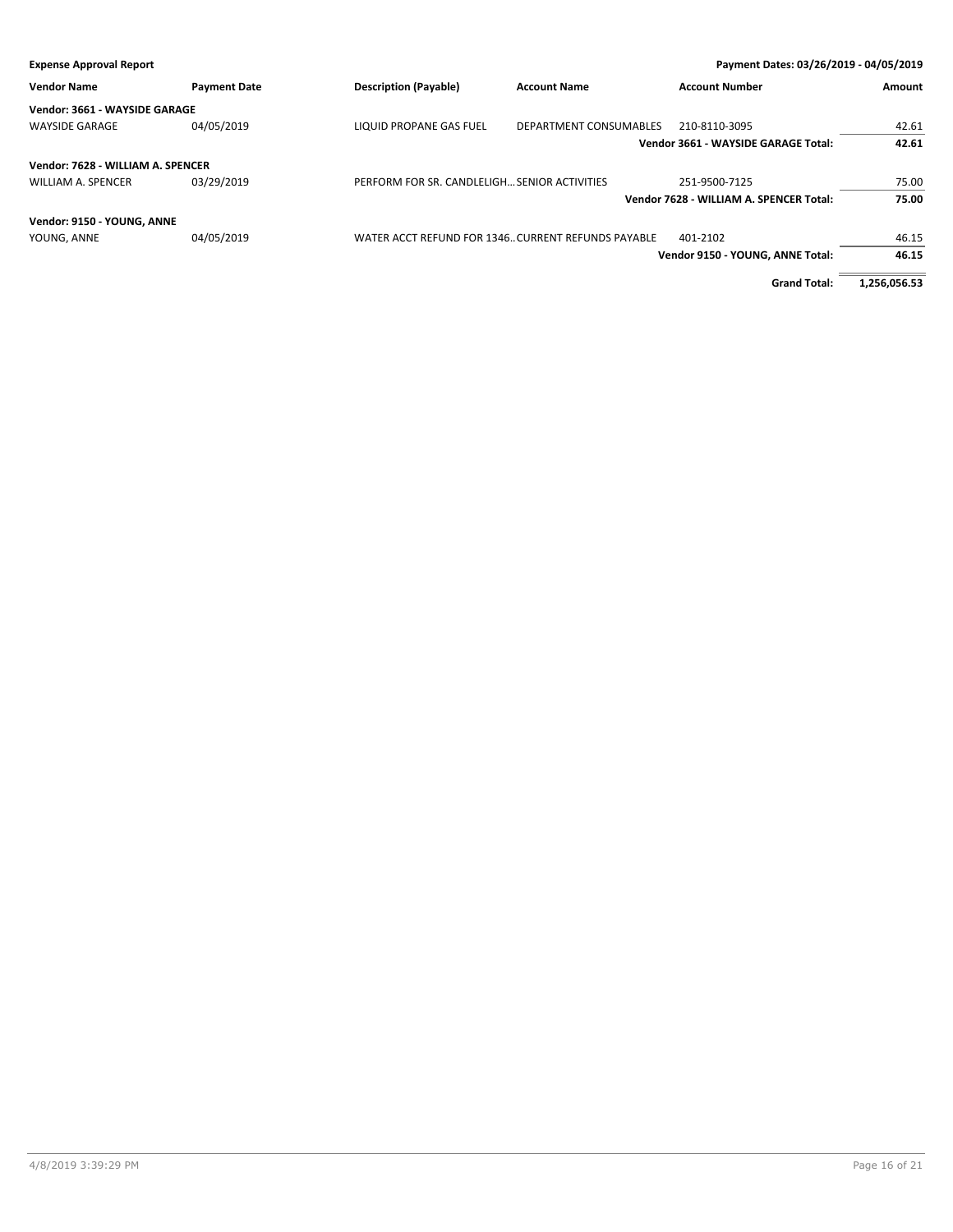## **Report Summary**

### **Fund Summary**

| Fund                            |                     | <b>Payment Amount</b> |
|---------------------------------|---------------------|-----------------------|
| 100 - GENERAL FUND              |                     | 287,550.60            |
| 103 - LAGUNA GRANDE PKG FUND    |                     | 4,217.56              |
| 113 - POMA & DMDC FUND          |                     | 16,668.09             |
| 200 - CDBG FUND                 |                     | 1,265.79              |
| <b>210 - STREETS FUND</b>       |                     | 30,589.84             |
| 243 - PRVNT                     |                     | 400.00                |
| 251 - SENIOR PROGRAMS           |                     | 896.41                |
| 271 - STORMWATER FUND           |                     | 875.79                |
| 348 - CUTINO PARK IMPRVMTS      |                     | 506,389.30            |
| 357 - Measure X Bond Fund       |                     | 263,746.26            |
| 401 - WATER FUND                |                     | 7,684.56              |
| 501 - EQUIPMT MAINT FUND        |                     | 27,598.76             |
| 502 - PROP/CASUALTY INS FUND    |                     | 109.96                |
| 503 - MIS FUND                  |                     | 20,392.26             |
| 601 - EXPEND TRUST FUND         |                     | 9,500.00              |
| 670 - WATERMASTER FUND          |                     | 40,957.20             |
| 951 - SAN, DISTRICT GEN, FUND   |                     | 16,307.41             |
| 953 - SAN, DISTRICT CAP, IMPROV |                     | 2,562.27              |
| 961 - SA FORT ORD CAPITAL PROJ  |                     | 18,268.32             |
| 971 - SA MERGED CAPITAL PROJ    |                     | 16.03                 |
| 973 - SA MERGED - LMIHF         |                     | 60.12                 |
|                                 | <b>Grand Total:</b> | 1,256,056.53          |

### **Account Summary**

| Account Number | <b>Account Name</b>             | <b>Payment Amount</b> |
|----------------|---------------------------------|-----------------------|
| 100-1010-3102  | <b>COMPUTER SUPPLIES</b>        | 86.31                 |
| 100-1010-7165  | <b>COMMUNITY EVENT SUP</b>      | 266.00                |
| 100-1320-3095  | DEPARTMENT CONSUMA              | 113.68                |
| 100-1330-3095  | DEPARTMENT CONSUMA              | 23.15                 |
| 100-1370-3095  | <b>CONSUMABLES</b>              | 215.32                |
| 100-2010       | <b>TID ASSESSMENT</b>           | 17,203.23             |
| 100-2010-1029  | <b>TRAINING &amp; EDUCATION</b> | 327.55                |
| 100-2010-1030  | CONSULTANT                      | 239.67                |
| 100-2010-3095  | DEPARTMENT CONSUMA              | 60.00                 |
| 100-2010-8187  | DEPARTMENT EQUIPMENT            | 2,021.11              |
| 100-2021-2053  | <b>OUTSIDE PRINTING SERVI</b>   | 112.87                |
| 100-2022-2043  | <b>TEMPORARY CONTRACT S</b>     | 44,199.82             |
| 100-2031-2064  | PERSONNEL RECRUITMENT           | 103.52                |
| 100-2031-3095  | DEPARTMENT CONSUMA              | 256.64                |
| 100-2042-3095  | <b>CONSUMABLES</b>              | 92.74                 |
| 100-2042-7201  | <b>COMM PARTNERSHIP FOR</b>     | 1,438.14              |
| 100-2052       | <b>FEDERAL TAX PAYABLE</b>      | 58,842.34             |
| 100-2053       | STATE TAX PAYABLE               | 22,541.03             |
| 100-2057       | EE HEALTHCARE PAYABLE           | 15,660.88             |
| 100-2059       | <b>GARNISHMENT PAYABLE</b>      | 1,697.63              |
| 100-3672       | <b>CENTER RENTAL</b>            | 150.00                |
| 100-3676       | <b>SWIMMING POOL REVEN</b>      | 165.50                |
| 100-5110-1030  | CONSULTANT                      | 1,787.11              |
| 100-5110-2044  | <b>COPIER SERVICES</b>          | 130.87                |
| 100-5110-3092  | <b>STATIONARY SUPPLIES</b>      | 264.77                |
| 100-5110-4122  | <b>DUES &amp; MEMBERSHIP</b>    | 135.00                |
| 100-6110-1027  | <b>BACKGROUND INVESTIGA</b>     | 885.00                |
| 100-6110-1029  | <b>TRAINING &amp; EDUCATION</b> | 3,733.63              |
| 100-6110-1030  | CONSULTANT                      | 1,389.76              |
| 100-6110-1037  | <b>EMPLOYEE RECOGNITION</b>     | 954.79                |
| 100-6110-2053  | <b>OUTSIDE PRINTING SERVI</b>   | 55.13                 |
| 100-6110-2057  | <b>PEST CONTROL</b>             | 140.00                |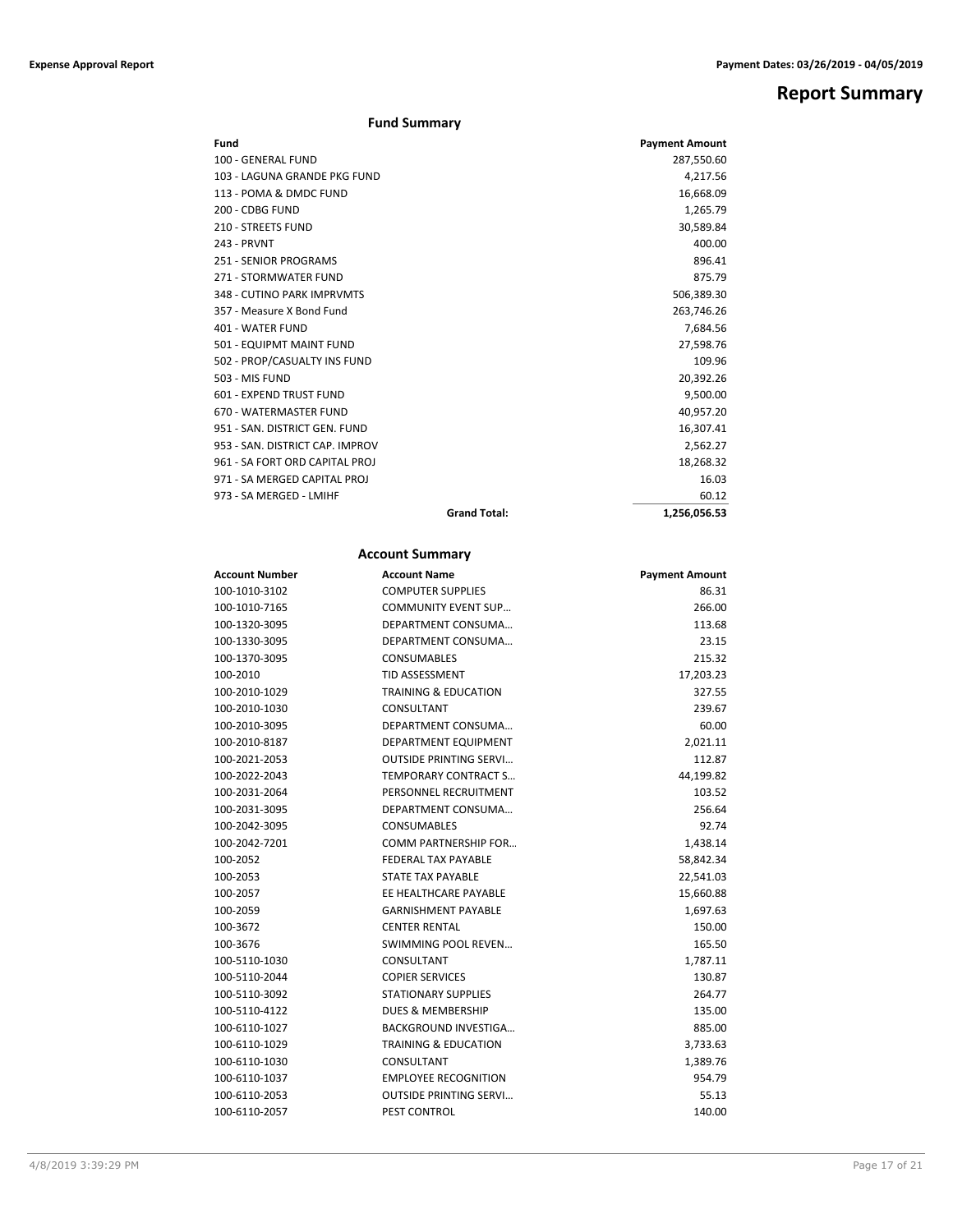|                       | <b>Account Summary</b>           |                       |
|-----------------------|----------------------------------|-----------------------|
| <b>Account Number</b> | <b>Account Name</b>              | <b>Payment Amount</b> |
| 100-6110-2078         | <b>OTHER EXPENSE</b>             | 403.46                |
| 100-6110-3092         | <b>STATIONARY SUPPLIES</b>       | 1,078.32              |
| 100-6110-3095         | DEPARTMENT CONSUMA               | 577.58                |
| 100-6110-3102         | COMPUTER SUPPLIES/SO             | 178.85                |
| 100-6110-4122         | <b>DUES &amp; MEMBERSHIP</b>     | 195.00                |
| 100-6110-4123         | <b>BOOKS &amp; PERIODICALS</b>   | 471.96                |
| 100-6110-4124         | <b>MAIL SERVICES</b>             | 53.59                 |
| 100-6110-5132         | <b>TELEPHONE</b>                 | 559.30                |
| 100-6110-9602         | PRINCIPAL-LEASE                  | 481.66                |
| 100-6110-9605         | <b>INTEREST-COPIER LEASE</b>     | 36.34                 |
| 100-6120-1029         | <b>TRAINING &amp; EDUCATIONS</b> | 2,280.62              |
| 100-6120-2061         | PRISONER MEALS                   | 38.54                 |
| 100-6120-3096         | CSA74 APPROVED MEDIC             | 305.32                |
| 100-6120-3097         | SAFETY EQUIPMENT                 | 311.61                |
| 100-6120-5135         | <b>MOBILE COMMUNICATION</b>      | 778.52                |
| 100-6130-4125         | <b>INVESTIGATION EXPENSE</b>     | 10.00                 |
| 100-6610-0099         | TUITION REIMBURSEMENT            | 900.00                |
| 100-6610-1029         | <b>TRAINING &amp; EDUCATION</b>  | 199.00                |
| 100-6610-2043         | TEMPORARY CONTRACT S             | 256.86                |
| 100-6610-2045         | <b>ACCREDITATION</b>             | 116.56                |
| 100-6610-3095         | DEPARTMENT CONSUMA               | 141.32                |
| 100-6620-4123         | <b>BOOKS &amp; PERIODICALS</b>   | 175.00                |
| 100-6630-1029         | <b>TRAINING &amp; EDUCATION</b>  | 1,256.51              |
| 100-6640-1026         | <b>MEDICAL EXAMS</b>             | 3,892.00              |
| 100-6640-2043         | TEMPORARY CONTRACT S             | 1,118.13              |
| 100-6640-2049         | UNIFORM SERVICE/LAUN             | 164.42                |
| 100-6640-3095         | DEPARTMENT CONSUMA               | 229.51                |
| 100-6680-3095         | DEPARTMENT CONSUMA               | 79.00                 |
| 100-7110-8187         | DEPARTMENT EQUIPMENT             | 226.45                |
| 100-7210-2073         | SUBCONTRACTED WORK               | 2,205.00              |
| 100-7210-3095         | DEPARTMENT CONSUMA               | 689.40                |
| 100-7220-3095         | DEPARTMENT CONSUMB               | 253.80                |
| 100-7310-2063         | PUBLISHING & LEGAL AD            | 458.34                |
| 100-7310-4121         | <b>MEETINGS &amp; TRAVEL</b>     | 799.15                |
| 100-7410-1030         | CONSULTANT                       | 5,947.50              |
| 100-7410-3102         | <b>COMPUTER SUPPLIES</b>         | 21.84                 |
| 100-7410-4121         | <b>MEETINGS AND TRAVEL</b>       | 14.28                 |
| 100-7410-4207         | SATELLITE OFFICE                 | 2,730.00              |
| 100-8310-2044         | <b>COPIER SERVICES</b>           | 209.10                |
| 100-8310-2049         | UNIFORM SERVICE / LAU            | 200.56                |
| 100-8310-2057         | PEST CONTROL                     | 218.00                |
| 100-8310-2070         | <b>ALARM SERVICE</b>             | 458.31                |
| 100-8310-2073         | SUBCONTRACTED WORK               | 6,146.76              |
| 100-8310-3095         | DEPARTMENT CONSUMA               | 1,739.64              |
| 100-8310-3099         | <b>CHEMICALS</b>                 | 575.45                |
| 100-8310-5131         | <b>GAS &amp; ELECTRIC</b>        | 32,109.94             |
| 100-8310-5133         | <b>WATER</b>                     | 3,322.69              |
| 100-8410-2049         | UNIFORM SERVICE/LAUN             | 64.21                 |
| 100-8410-3095         | DEPARTMENT CONSUMA               | 140.30                |
| 100-8420-2049         | UNIFORM SERVICE/LAUN             | 200.56                |
| 100-8420-2073         | SUBCONTRACTED WORK               | 12,465.81             |
| 100-8420-3095         | DEPARTMENT CONSUMA               | 1,832.80              |
| 100-8420-5131         | <b>GAS &amp; ELECTRIC</b>        | 513.17                |
| 100-8420-8187         | DEPARTMENT EQUIPMENT             | 4,178.22              |
| 100-8430-3095         | DEPARTMENT CONSUMA               | 220.94                |
| 100-8440-2049         | UNIFORM SERVICE / LAU            | 120.27                |
| 100-8440-5133         | <b>WATER</b>                     | 2,832.21              |
| 100-8450-2049         | UNIFORM SERVICE / LAU            | 64.21                 |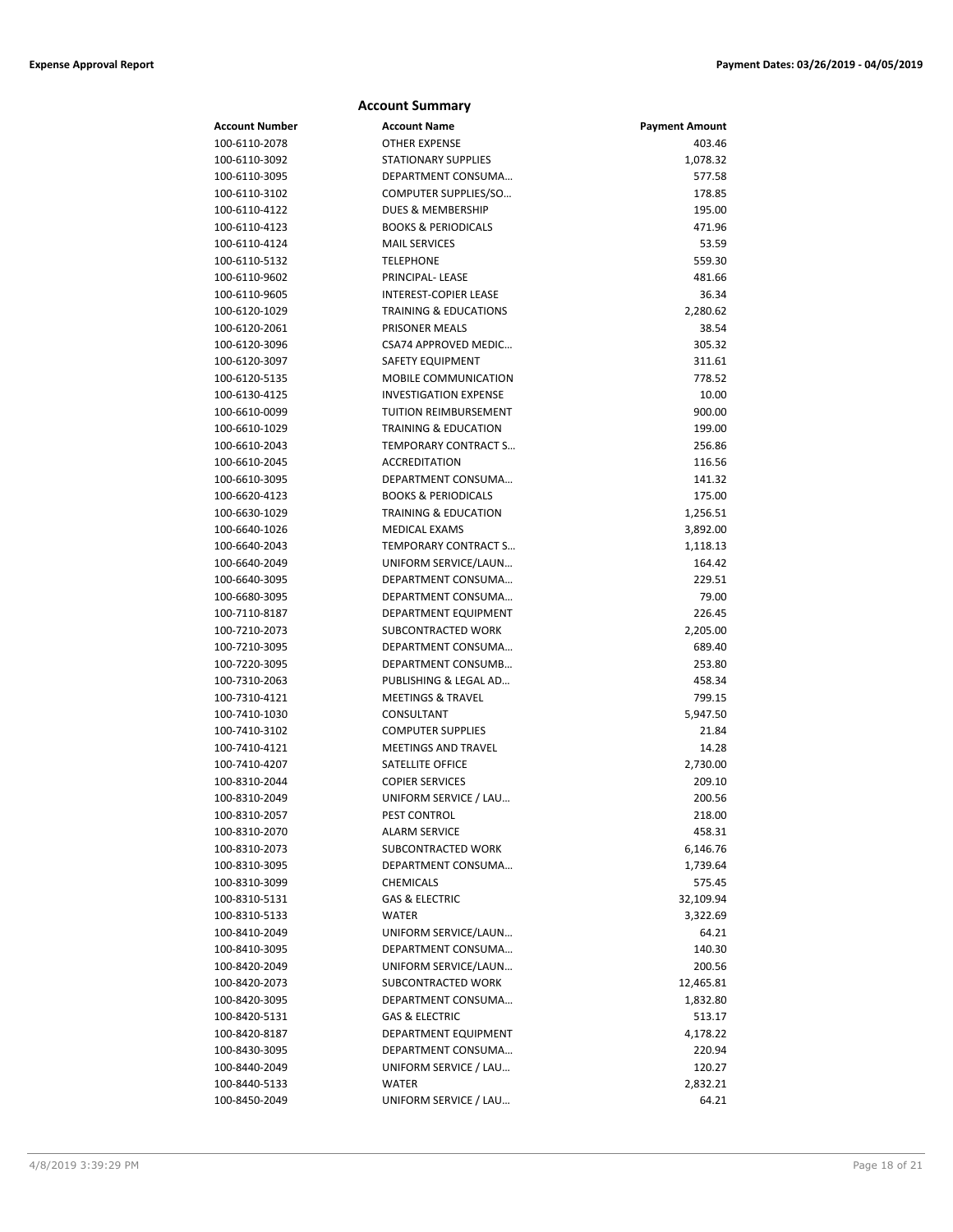|                                | <b>Account Summary</b>                     |                       |
|--------------------------------|--------------------------------------------|-----------------------|
| <b>Account Number</b>          | <b>Account Name</b>                        | <b>Payment Amount</b> |
| 100-8910-1029                  | <b>TRAINING &amp; EDUCATION</b>            | 75.00                 |
| 100-8910-1030                  | CONSULTANT                                 | 77.50                 |
| 100-8910-2044                  | <b>COPIER SERVICES</b>                     | 177.15                |
| 100-8910-3095                  | DEPARTMENT CONSUMA                         | 46.78                 |
| 100-8910-4122                  | DUES & MEMBERSHIP                          | 82.00                 |
| 100-8910-9602                  | PRINCIPAL-COPIER LEASE                     | 137.80                |
| 100-8910-9605                  | <b>INTEREST-COPIER LEASE</b>               | 14.03                 |
| 100-9100-2073                  | SUBCONTRACTED WORK                         | 100.00                |
| 100-9100-3092                  | <b>STATIONARY SUPPLIES</b>                 | 387.84                |
| 100-9100-3095                  | DEPARTMENT CONSUMA                         | 866.79                |
| 100-9100-3102                  | <b>COMPUTER SUPPLIES</b>                   | 307.11                |
| 100-9100-4122                  | DUES & MEMBERSHIP                          | 145.00                |
| 100-9105-2049                  | UNIFORM SERVICE/LAUN                       | 227.20                |
| 100-9200-2044                  | <b>COPIER SERVICES</b>                     | 314.87                |
| 100-9200-2053                  | <b>OUTSIDE PRINTING SERVI</b>              | 140.84                |
| 100-9200-2063                  | PUBLISHING & LEGAL AD                      | 768.00                |
| 100-9200-3092                  | <b>STATIONARY SUPPLIES</b>                 | 33.64                 |
| 100-9200-3095                  | DEPARTMENT CONSUMA                         | 2,630.86              |
| 100-9310-1027                  | BACKGROUND INVESTIGA                       | 1,011.00              |
| 100-9310-3095                  | DEPARTMENT CONSUMA                         | 531.72                |
| 100-9310-3102                  | COMPUTER SUPPLIES/SO                       | 207.53                |
| 100-9330-3095                  | DEPARTMENT CONSUMA                         | 928.55                |
| 100-9350-3095                  | DEPARTMENT CONSUMA                         | 467.38                |
| 100-9400-1029                  | <b>TRAINING &amp; EDUCATION</b>            | 347.00                |
| 100-9400-3095                  | DEPARTMENT CONSUMA                         | 472.79                |
| 100-9500-7132<br>100-9603-2075 | <b>EXCURSIONS</b><br>RECREATION CONTRACT S | 3,494.88              |
| 103-2052                       | <b>FEDERAL TAX PAYABLE</b>                 | 1,016.26<br>43.89     |
| 103-2053                       | <b>STATE TAX PAYABLE</b>                   | 15.07                 |
| 103-2057                       | EE HEALTHCARE PAYABLE                      | 13.68                 |
| 103-8710-2049                  | UNIFORM SERVICE/LAUN                       | 40.13                 |
| 103-8710-2073                  | SUBCONTRACTED WORK                         | 1,009.10              |
| 103-8710-5131                  | <b>GAS &amp; ELECTRIC</b>                  | 2,881.61              |
| 103-8710-5133                  | <b>WATER</b>                               | 214.08                |
| 113-2052                       | <b>FEDERAL TAX PAYABLE</b>                 | 905.17                |
| 113-2053                       | STATE TAX PAYABLE                          | 301.09                |
| 113-2057                       | EE HEALTHCARE PAYABLE                      | 346.62                |
| 113-8730-2049                  | UNIFORM SERVICE / LAU                      | 370.76                |
| 113-8730-3095                  | DEPARTMENT CONSUMA                         | 14,595.35             |
| 113-8730-3107                  | TOOLS & EQUIP - NOT BIL                    | 149.10                |
| 200-2052                       | FEDERAL TAX PAYABLE                        | 137.52                |
| 200-2053                       | STATE TAX PAYABLE                          | 41.49                 |
| 200-2057                       | EE HEALTHCARE PAYABLE                      | 48.70                 |
| 200-5410-2063                  | PUBLISHING & LEGAL AD                      | 1,038.08              |
| 210-2052                       | FEDERAL TAX PAYABLE                        | 635.13                |
| 210-2053                       | <b>STATE TAX PAYABLE</b>                   | 222.11                |
| 210-2057                       | EE HEALTHCARE PAYABLE                      | 222.04                |
| 210-2059                       | <b>GARNISHMENT PAYABLE</b>                 | 65.65                 |
| 210-8110-2049                  | UNIFORM SERVICE/LAUN                       | 160.39                |
| 210-8110-2073                  | SUBCONTRACTED WORK                         | 230.78                |
| 210-8110-2093                  | SUBCONTRACTED WORK                         | 983.25                |
| 210-8110-3095                  | DEPARTMENT CONSUMA                         | 3,641.78              |
| 210-8110-5131                  | GAS & ELECTRIC                             | 26.91                 |
| 210-8210-2059                  | <b>STREET LIGHTINGS</b>                    | 20,712.21             |
| 210-8420-2049                  | UNIFORM SERVICE/LAUN                       | 40.17                 |
| 210-8420-2093                  | SUBCONTRACTED WORK                         | 1,042.00              |
| 210-8420-5131                  | <b>GAS &amp; ELECTRIC</b>                  | 266.74                |
| 210-8420-5133                  | <b>WATER</b>                               | 2,340.68              |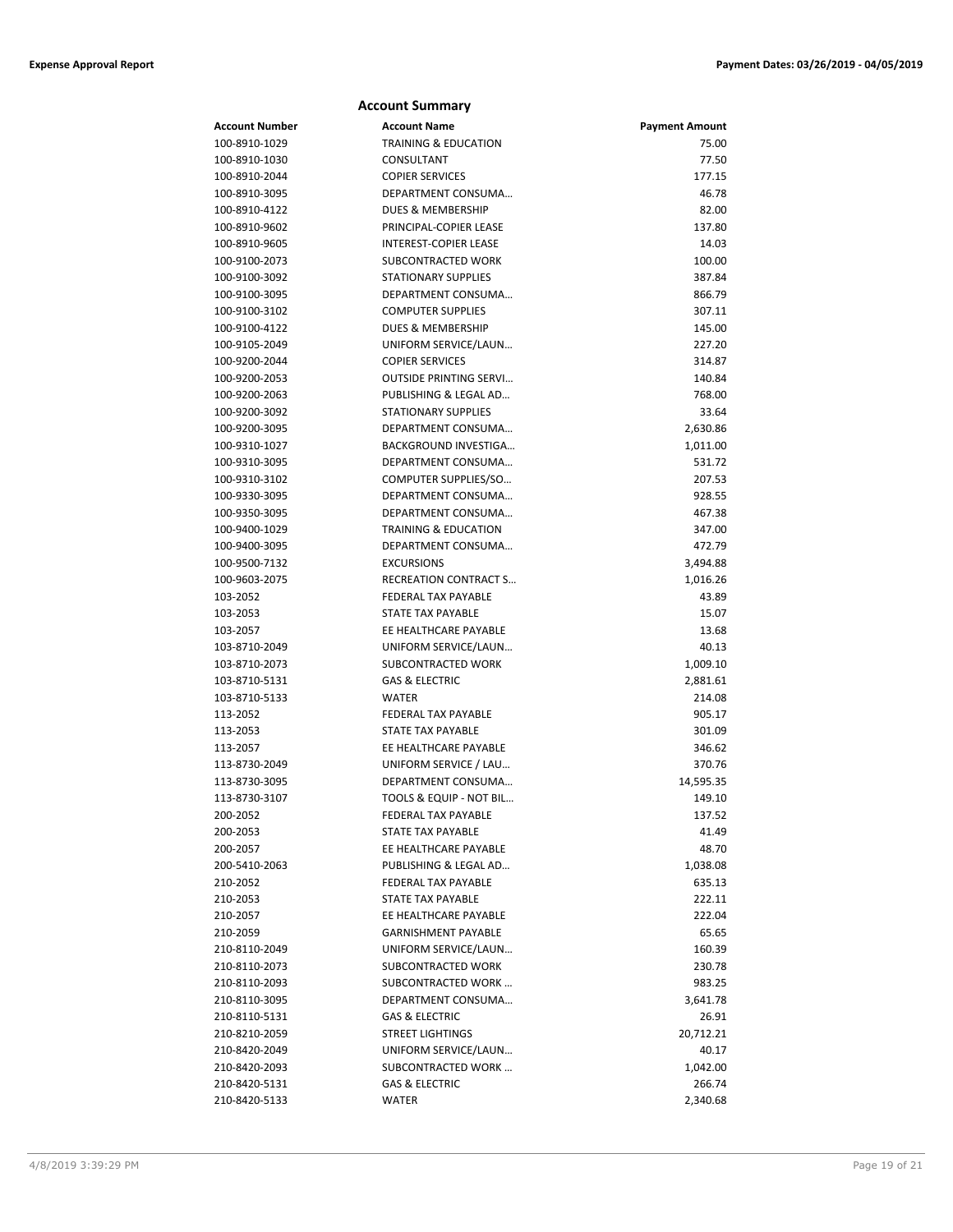|                                | <b>Account Summary</b>                 |                       |
|--------------------------------|----------------------------------------|-----------------------|
| <b>Account Number</b>          | <b>Account Name</b>                    | <b>Payment Amount</b> |
| 243-6110-4125                  | <b>INVESTIGATION EXPENDI</b>           | 400.00                |
| 251-9500-7125                  | <b>SENIOR ACTIVITIES</b>               | 896.41                |
| 271-2052                       | <b>FEDERAL TAX PAYABLE</b>             | 404.13                |
| 271-2053                       | <b>STATE TAX PAYABLE</b>               | 120.31                |
| 271-2057                       | EE HEALTHCARE PAYABLE                  | 172.20                |
| 271-8110-2049                  | UNIFORM SERVICE/LAUN                   | 160.39                |
| 271-8110-3095                  | <b>CONSUMABLES</b>                     | 18.76                 |
| 348-8910-9570                  | <b>PARKS IMPROVEMENTS</b>              | 506,389.30            |
| 357-5110-9602                  | PRINCIPAL PAYMENTS                     | 30,000.00             |
| 357-5110-9605                  | <b>INTEREST PAYMENTS</b>               | 233,746.26            |
| 401-2002                       | A/P MPWMD SURCHARGE                    | 3,398.86              |
| 401-2052                       | <b>FEDERAL TAX PAYABLE</b>             | 634.66                |
| 401-2053                       | <b>STATE TAX PAYABLE</b>               | 268.05                |
| 401-2057                       | EE HEALTHCARE PAYABLE                  | 248.20                |
| 401-2102                       | <b>CURRENT REFUNDS PAYA</b>            | 92.11                 |
| 401-8610-3097                  | SAFETY EQUIPMENT                       | 255.00                |
| 401-8620-2049                  | UNIFORM SERVICE/LAUN                   | 160.39                |
| 401-8620-2072                  | <b>WATER SAMPLING</b>                  | 26.00                 |
| 401-8620-3095                  | DEPARTMENT CONSUMA                     | 675.10                |
| 401-8620-5131                  | <b>GAS &amp; ELECTRIC</b>              | $-306.92$             |
| 401-8620-8187                  | DEPARTMENT EQUIPMENT                   | 2,233.11              |
| 501-2052                       | <b>FEDERAL TAX PAYABLE</b>             | 426.96                |
| 501-2053                       | <b>STATE TAX PAYABLE</b>               | 117.71                |
| 501-2057                       | EE HEALTHCARE PAYABLE                  | 168.40                |
| 501-8510-5131                  | <b>GAS &amp; ELECTRIC</b>              | 498.45                |
| 501-8520-2049                  | UNIFORM SERVICE/LAUN                   | 160.39                |
| 501-8520-3095                  | DEPARTMENT CONSUMA                     | 282.92                |
| 501-8520-6144                  | <b>VEHICLE PARTS</b>                   | 6,709.35              |
| 501-8520-6145                  | <b>VEHICLE FUEL</b>                    | 7,542.46              |
| 501-8520-6147<br>501-8520-6148 | <b>TIRES</b><br><b>OUTSIDE REPAIRS</b> | 4,878.82              |
| 502-5120-1029                  | TRAINING AND EDUCATI                   | 6,813.30<br>109.96    |
| 503-2052                       | <b>FEDERAL TAX PAYABLE</b>             | 1,348.25              |
| 503-2053                       | STATE TAX PAYABLE                      | 333.30                |
| 503-2057                       | EE HEALTHCARE PAYABLE                  | 219.50                |
| 503-4010-3102                  | COMPUTER SUPPLIES/SO                   | 8,397.80              |
| 503-4010-5132                  | <b>TELEPHONE</b>                       | 2,828.16              |
| 503-4010-5135                  | MOBILE COMMUNICATIO                    | 2,768.35              |
| 503-4010-5138                  | DATA COMMUNICATION                     | 4,496.90              |
| 601-2106                       | MAYOR'S YOUTH PROGR                    | 8,500.00              |
| 601-2225                       | <b>ENCROACHMENT BONDS</b>              | 1,000.00              |
| 670-2120-1030                  | CONSULTANT                             | 3,467.20              |
| 670-2130-1030                  | CONSULTING COSTS                       | 37,490.00             |
| 951-2052                       | <b>FEDERAL TAX PAYABLE</b>             | 574.29                |
| 951-2053                       | STATE TAX PAYABLE                      | 196.61                |
| 951-2057                       | EE HEALTHCARE PAYABLE                  | 194.46                |
| 951-8810-1030                  | CONSULTANT                             | 20.00                 |
| 951-8810-4121                  | MEETINGS AND TRAVEL                    | 870.00                |
| 951-8820-2049                  | UNIFORM SERVICE / LAU                  | 160.39                |
| 951-8820-2068                  | REFUSE DISPOSAL                        | 473.14                |
| 951-8820-2073                  | SUBCONTRACTED WORK                     | 13,651.82             |
| 951-8820-3095                  | DEPARTMENT CONSUMA                     | 74.70                 |
| 951-8820-4122                  | DUES AND MEMBERSHIPS                   | 92.00                 |
| 953-2052                       | FEDERAL TAX PAYABLE                    | 34.47                 |
| 953-2053                       | STATE TAX PAYABLE                      | 24.96                 |
| 953-2057                       | EE HEALTHCARE PAYABLE                  | 12.84                 |
| 953-8820-9201                  | DEL MONTE LIFT STATION                 | 2,490.00              |
| 961-9610-9599                  | RENTAL PROPERTY EXP &                  | 18,268.32             |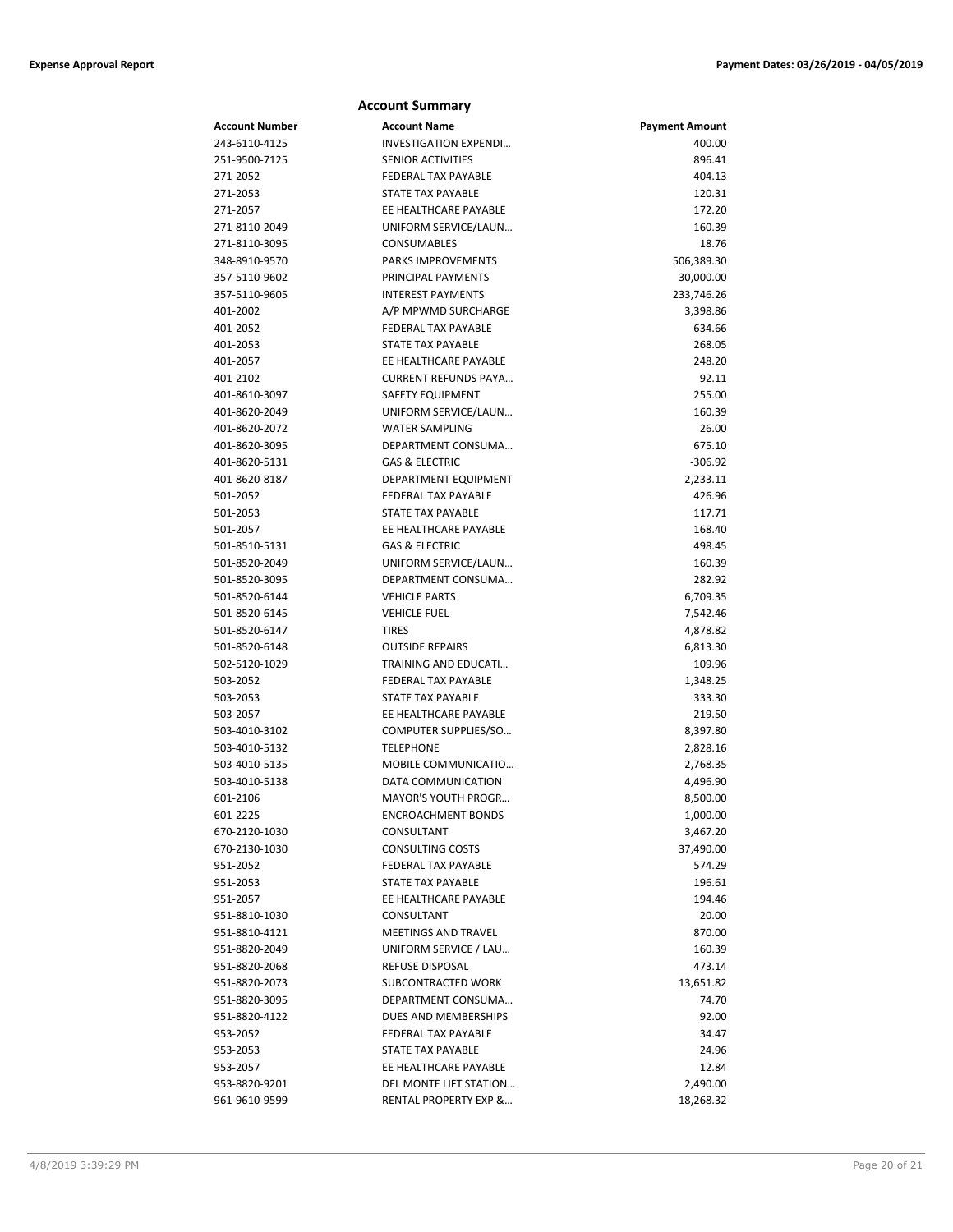**Grand Total: 1,256,056.53**

## **Account Summary Account Number Account Name Account Name Payment Amount** 971-9710-9599 RENTAL PROPERTY EXP &… 16.03 AFFORDABLE HOUSING 60.12 **Grand Total: 1,256,056.53 Project Account Summary Project Account Key Payment Amount** \*\*None\*\* 1,238,451.32 5005010 AA 1,102.85 5005011 AA 250.67 5005014 AA 47.24

5005060 AA 13,714.45 953VENDORS **200.000 STATE STATE**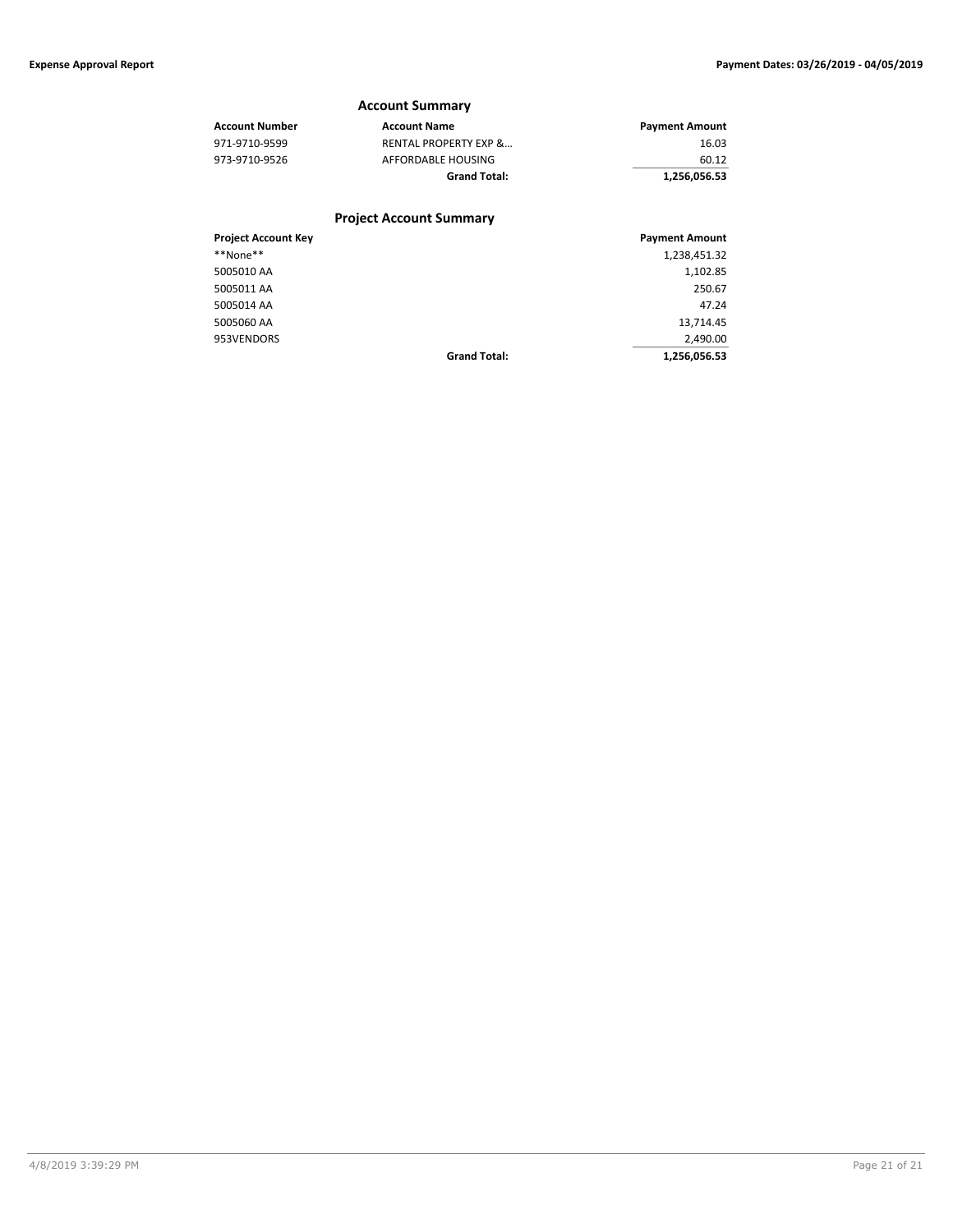## **Distribution Report**

Seaside, CA Payroll Set: 01 Expense Range - Payment Range 03/26/2019-04/05/2019

**Amount**

| Fund: 100 - GENERAL FUND |                                  |            |
|--------------------------|----------------------------------|------------|
| 100-1010-0001            | SALARIES                         | 861.62     |
| 100-1010-7177            | CHILDCARE was TUTORING PROGRAM   | 39.62      |
| 100-2010-0001            | SALARIES                         | 9,746.90   |
| 100-2010-0018            | <b>AUTO ALLOWANCE</b>            | 200.00     |
| 100-2021-0001            | SALARIES                         | 7,976.37   |
| 100-2031-0001            | SALARIES                         | 11,928.87  |
| 100-2031-0002            | <b>OVERTIME</b>                  | 164.09     |
| 100-2042-0020            | PART-TIME HOURLY WAGES           | 1,932.42   |
| 100-3010-0001            | SALARIES                         | 7,384.62   |
| 100-5110-0001            | SALARIES                         | 21,675.21  |
| 100-5110-0002            | <b>OVERTIME</b>                  | 127.62     |
| 100-5110-0041            | MEDICAL INSURANCE                | 46.15      |
| 100-6110-0001            | SALARIES                         | 27,069.97  |
| 100-6110-0002            | <b>OVERTIME</b>                  | 1,403.51   |
| 100-6110-0004            | UNIFORM ALLOWANCE                | 666.00     |
| 100-6110-0020            | PART-TIME HOURLY WAGES           | 1,390.89   |
| 100-6110-1029            | <b>TRAINING &amp; EDUCATION</b>  | 387.00     |
| 100-6120-0001            | SALARIES                         | 121,115.37 |
| 100-6120-0002            | <b>OVERTIME</b>                  | 15,973.10  |
| 100-6120-0004            | UNIFORM ALLOWANCE                | 1,710.00   |
| 100-6120-1029            | <b>TRAINING &amp; EDUCATIONS</b> | 1,896.00   |
| 100-6120-1033            | <b>FITNESS PROGRAM</b>           | 990.00     |
| 100-6130-0001            | <b>SALARIES</b>                  | 31,095.04  |
| 100-6130-0002            | <b>OVERTIME</b>                  | 2,105.93   |
| 100-6130-0004            | UNIFORM ALLOWANCE                | 486.00     |
| 100-6130-1029            | <b>TRAINING &amp; EDUCAITON</b>  | 284.00     |
| 100-6150-0001            | SALARIES                         | 3,404.56   |
| 100-6150-0004            | UNIFORM ALLOWANCE                | 78.00      |
| 100-6160-0001            | SALARIES                         | 2,600.22   |
| 100-6160-0004            | UNIFORM ALLOWANCE                | 78.00      |
| 100-6160-0041            | <b>MEDICAL INSURANCE</b>         | 46.15      |
| 100-6170-0020            | PART-TIME HOURLY WAGES           | 1,368.54   |
| 100-6610-0001            | SALARIES                         | 8,155.92   |
| 100-6610-0004            | UNIFORM ALLOWANCE                | 75.00      |
| 100-6620-1029            | TRAINING & EDUCATION             | 438.48     |
| 100-6640-0001            | SALARIES                         | 112,987.45 |
| 100-6640-0002            | <b>OVERTIME</b>                  | 20,493.80  |
| 100-6640-0004            | UNIFORM ALLOWANCE                | 2,225.00   |
| 100-6640-0008            | OPER COMP DIV CHIEFS ST TIME     | 5,777.31   |
| 100-6640-1033            | <b>FITNESS PROGRAM</b>           | 135.00     |
| 100-6660-0020            | PART-TIME HOURLY WAGES           | 393.66     |
| 100-7110-0001            | SALARIES                         | 4,848.93   |
| 100-7110-0020            | PART-TIME HOURLY WAGES           | 1,474.09   |
| 100-7210-0001            | SALARIES                         | 4,903.84   |
| 100-7220-0001            | SALARIES                         | 3,041.12   |
| 100-7220-0002            | <b>OVERTIME</b>                  | 114.04     |
| 100-7310-0001            | SALARIES                         | 11,318.00  |
| 100-7410-0001            | SALARIES                         | 11,604.82  |
| 100-7410-0020            | PART-TIME HOURLY                 | 754.80     |
| 100-7410-0041            | <b>MEDICAL INSURANCE</b>         | 46.15      |
| 100-8310-0001            | SALARIES                         | 3,570.74   |
| 100-8310-0002            | <b>OVERTIME</b>                  | 1,732.58   |
| 100-8310-0097            | UNALLOCATED PAGER                | 1,763.27   |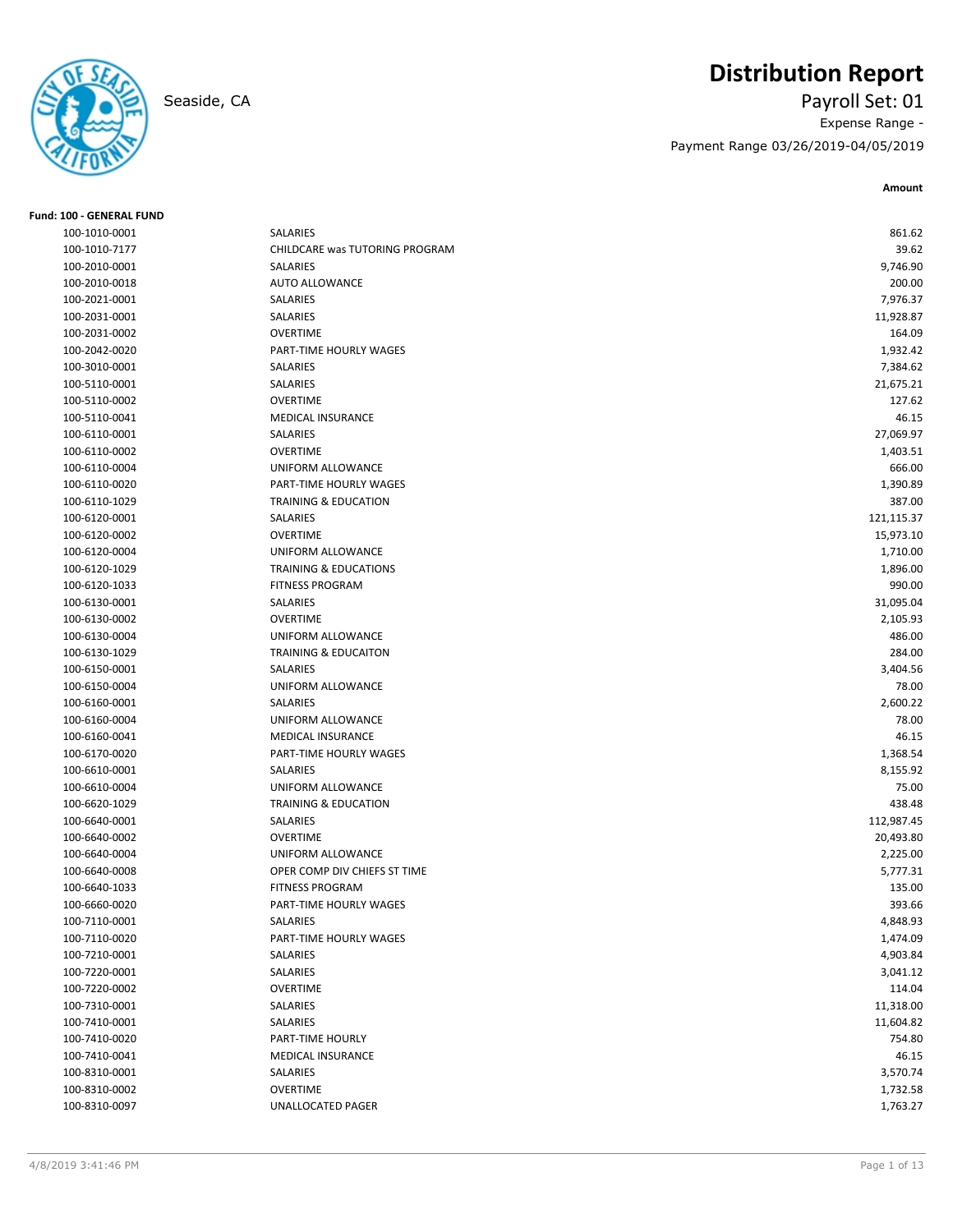| 100-8310-1033 |
|---------------|
| 100-8410-0001 |
| 100-8410-1033 |
| 100-8420-0001 |
| 100-8420-0002 |
| 100-8430-0001 |
| 100-8430-0002 |
| 100-8430-1033 |
| 100-8440-0001 |
| 100-8450-0001 |
| 100-8450-0002 |
| 100-8910-0001 |
| 100-8910-0020 |
| 100-9100-0001 |
| 100-9100-0002 |
| 100-9100-0020 |
| 100-9105-0001 |
| 100-9105-0002 |
| 100-9105-0020 |
| 100-9200-0002 |
| 100-9200-0020 |
| 100-9310-0001 |
| 100-9310-0020 |
| 100-9320-0002 |
| 100-9320-0020 |
| 100-9330-0002 |
| 100-9330-0020 |
| 100-9340-0002 |
| 100-9340-0020 |
| 100-9350-0020 |
| 100-9400-0001 |
| 100-9400-0020 |
| 100-9500-0002 |
|               |

| 100-8310-1033 | <b>FITNESS PROGRAM</b>        | 1.68      |
|---------------|-------------------------------|-----------|
| 100-8410-0001 | <b>SALARIES</b>               | 1,752.44  |
| 100-8410-1033 | <b>FITNESS PROGRAM</b>        | 3.35      |
| 100-8420-0001 | SALARIES                      | 10,102.28 |
| 100-8420-0002 | <b>OVERTIME</b>               | 384.27    |
| 100-8430-0001 | SALARIES                      | 865.13    |
| 100-8430-0002 | <b>OVERTIME</b>               | 689.49    |
| 100-8430-1033 | <b>FITNESS PROGRAM</b>        | 0.84      |
| 100-8440-0001 | <b>SALARIES</b>               | 3,248.87  |
| 100-8450-0001 | <b>SALARIES</b>               | 988.81    |
| 100-8450-0002 | <b>OVERTIME</b>               | 65.26     |
| 100-8910-0001 | <b>SALARIES</b>               | 20,556.12 |
| 100-8910-0020 | <b>PART-TIME HOURLY WAGES</b> | 360.00    |
| 100-9100-0001 | SALARIES                      | 9,572.01  |
| 100-9100-0002 | <b>OVERTIME</b>               | 48.54     |
| 100-9100-0020 | PART-TIME HOURLY WAGES        | 3,875.30  |
| 100-9105-0001 | <b>SALARIES</b>               | 2,136.88  |
| 100-9105-0002 | <b>OVERTIME</b>               | 140.23    |
| 100-9105-0020 | PART-TIME HOURLY WAGES        | 5,443.24  |
| 100-9200-0002 | <b>OVERTIME</b>               | 122.85    |
| 100-9200-0020 | <b>PART-TIME HOURLY WAGES</b> | 4,613.06  |
| 100-9310-0001 | SALARIES                      | 5,244.56  |
| 100-9310-0020 | PART-TIME HOURLY WAGES        | 5,652.35  |
| 100-9320-0002 | <b>OVERTIME</b>               | 70.35     |
| 100-9320-0020 | PART-TIME HOURLY WAGES        | 2,020.48  |
| 100-9330-0002 | <b>OVERTIME</b>               | 145.92    |
| 100-9330-0020 | PART-TIME HOURLY WAGES        | 5,885.01  |
| 100-9340-0002 | <b>OVERTIME</b>               | 115.02    |
| 100-9340-0020 | PART-TIME HOURLY WAGES        | 1,255.84  |
| 100-9350-0020 | PART-TIME HOURLY WAGES        | 15,440.29 |
| 100-9400-0001 | <b>SALARIES</b>               | 2,280.64  |
| 100-9400-0020 | <b>PART-TIME HOURLY WAGES</b> | 10,582.36 |
| 100-9500-0002 | <b>OVERTIME</b>               | 81.80     |
| 100-9500-0020 | <b>PART-TIME HOURLY WAGES</b> | 2,412.61  |

**Fund 100 - GENERAL FUND Total: 14,703.06 588,243.65**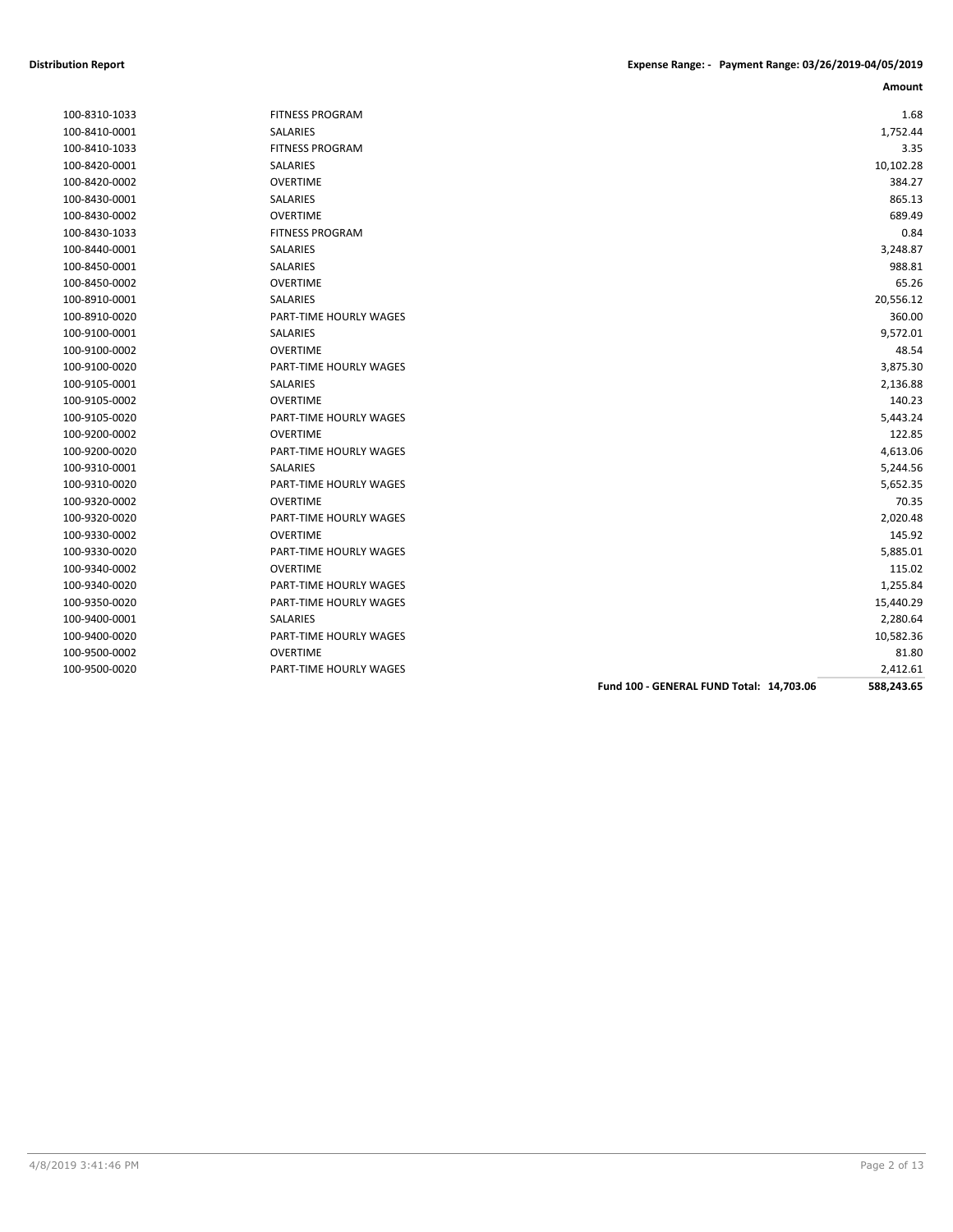**Fund: 103 - LAGUNA GRANDE PKG FUND**

103-8710-0001 SALARIES 556.86

**Fund 103 - LAGUNA GRANDE PKG FUND Total: 14.50 556.86**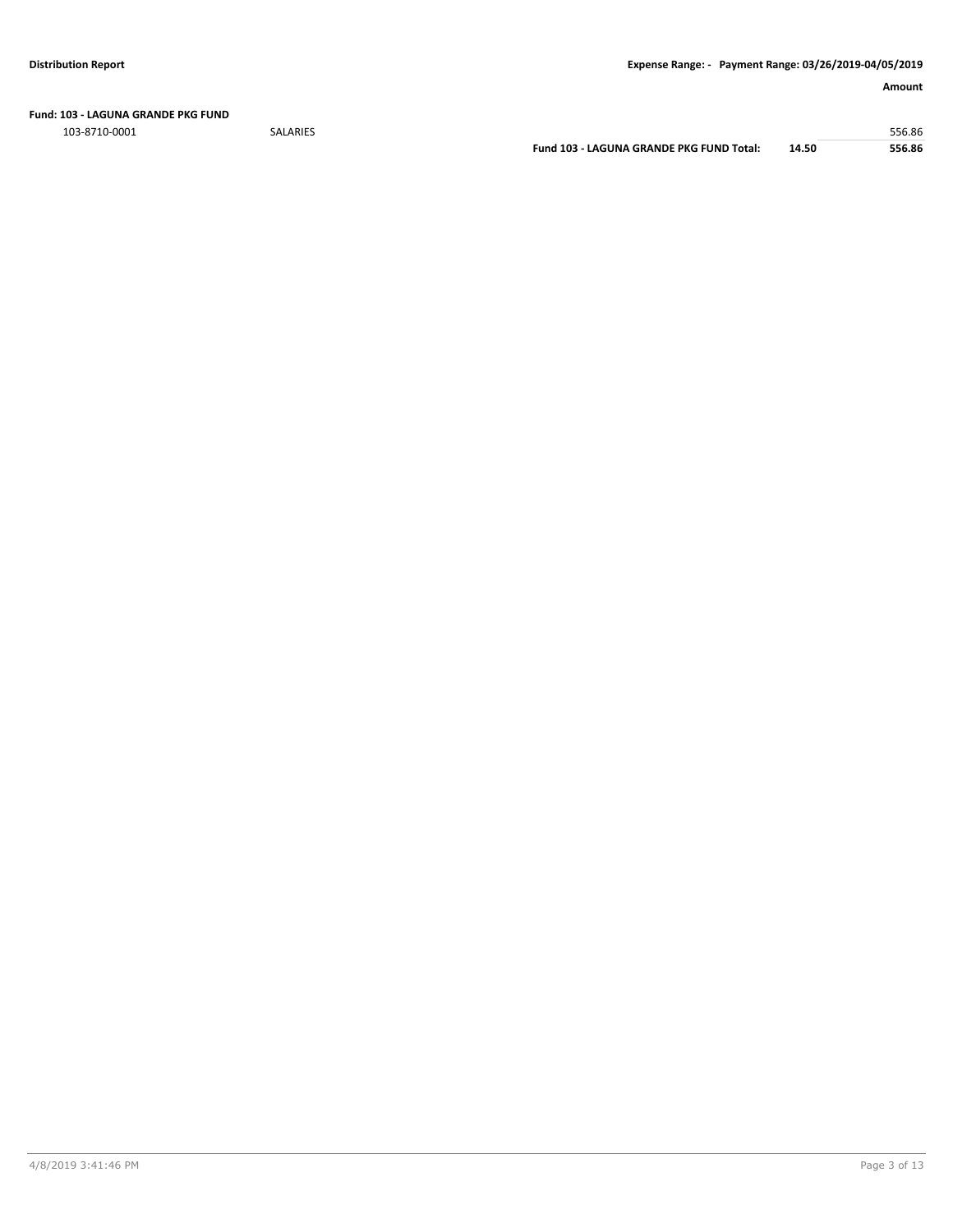| Fund: 113 - POMA & DMDC FUND |                          |                                    |        |           |
|------------------------------|--------------------------|------------------------------------|--------|-----------|
| 113-8730-0001                | <b>SALARIES</b>          |                                    |        | 11,318.88 |
| 113-8730-0002                | OVERTIME                 |                                    |        | 900.43    |
| 113-8730-0041                | <b>MEDICAL INSURANCE</b> |                                    |        | 92.30     |
| 113-8730-1033                | <b>FITNESS PROGRAM</b>   |                                    |        | 1.68      |
|                              |                          | Fund 113 - POMA & DMDC FUND Total: | 337.23 | 12.313.29 |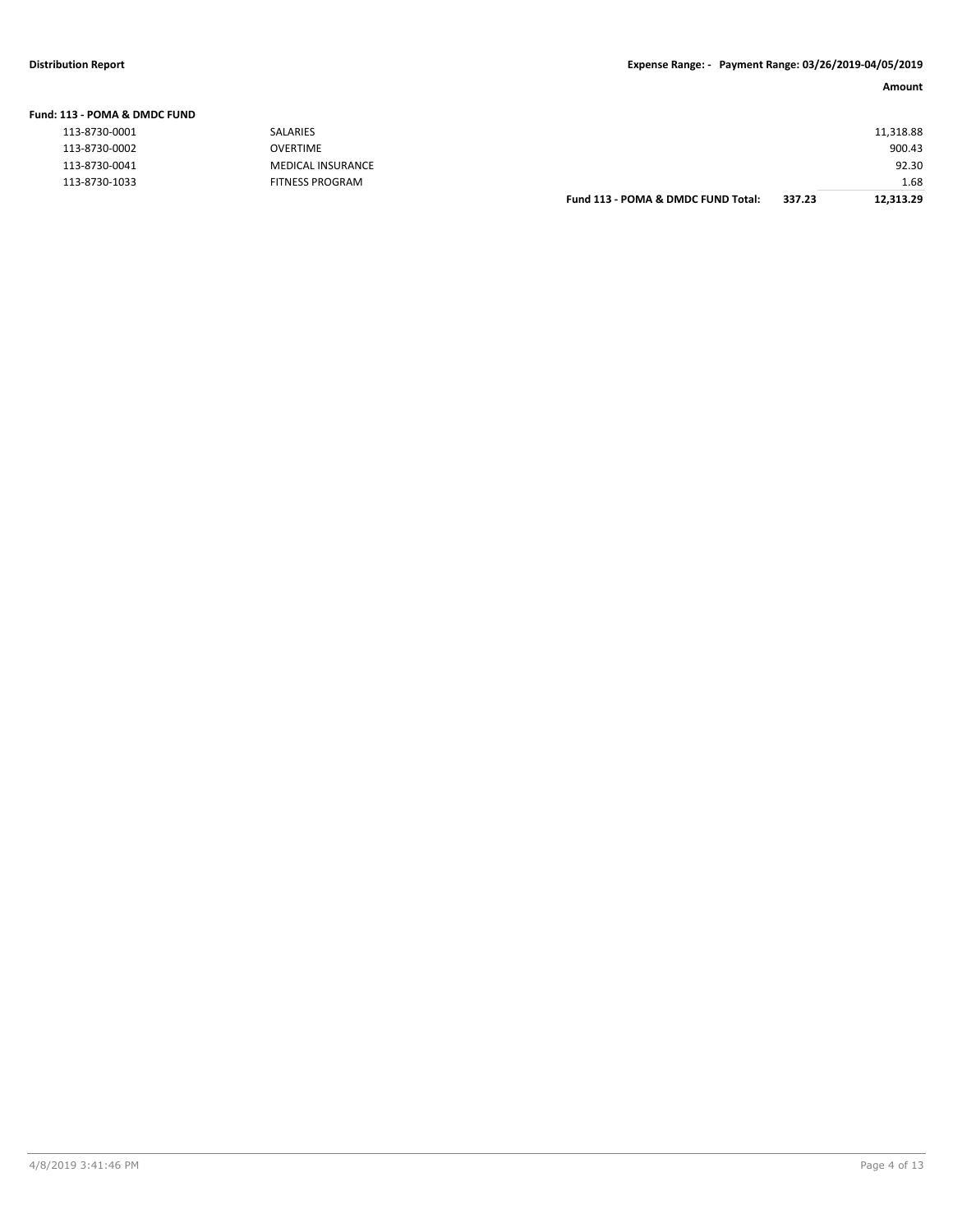**Fund: 200 - CDBG FUND** 200-5410-0001 SALARIES 1,779.27

**Fund 200 - CDBG FUND Total: 39.80 1,779.27**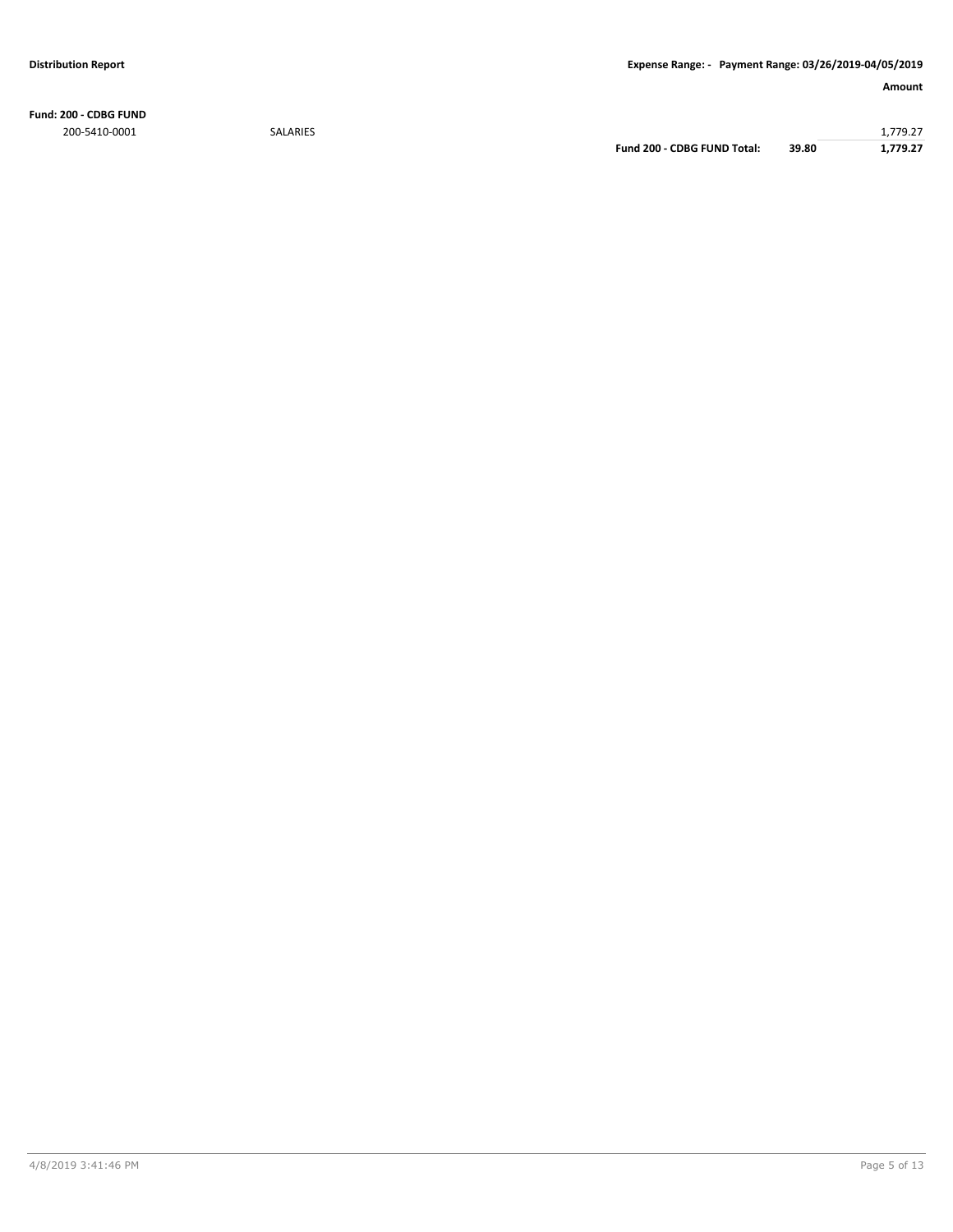### **Distribution Report Expense Range: - Payment Range: 03/26/2019-04/05/2019**

### **Amount**

| <b>210 - STREETS FUND</b> |                        |                                       |        |          |
|---------------------------|------------------------|---------------------------------------|--------|----------|
| 210-8110-0001             | SALARIES               |                                       |        | 6,376.90 |
| 210-8110-0002             | <b>OVERTIME</b>        |                                       |        | 384.27   |
| 210-8110-1033             | <b>FITNESS PROGRAM</b> |                                       |        | 3.35     |
| 210-8420-0001             | SALARIES               |                                       |        | 1,460.82 |
|                           |                        | <b>Fund 210 - STREETS FUND Total:</b> | 254.50 | 8.225.34 |

|  |  | <b>Fund: 210 - STREETS FUND</b> |  |
|--|--|---------------------------------|--|
|--|--|---------------------------------|--|

| 210-8110-0001 |
|---------------|
| 210-8110-0002 |
| 210-8110-1033 |
| 210-8420-0001 |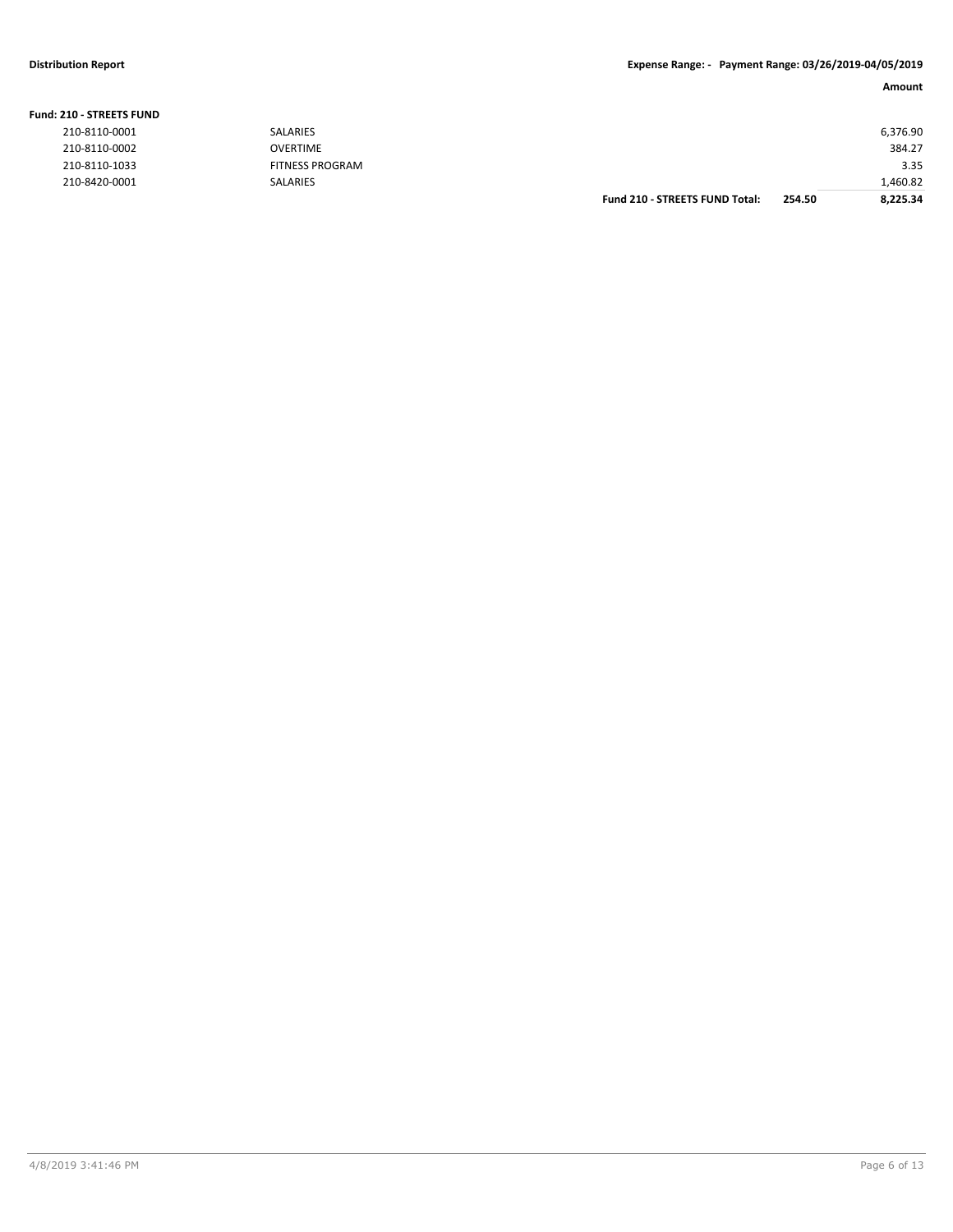|                        |                        | <b>Fund 271 - STORMWATER FUND Total:</b> | 185.65 | 6,620.16 |
|------------------------|------------------------|------------------------------------------|--------|----------|
| 271-8110-1033          | <b>FITNESS PROGRAM</b> |                                          |        | 1.68     |
| 271-8110-0002          | OVERTIME               |                                          |        | 28.44    |
| 271-8110-0001          | <b>SALARIES</b>        |                                          |        | 6,590.04 |
| 71 - SIURIVIWAIER FUND |                        |                                          |        |          |

#### **Fund: 271 - STORMWATER FUND**

| 271-8110-0001 |  |
|---------------|--|
| 271-8110-0002 |  |
| 271-8110-1033 |  |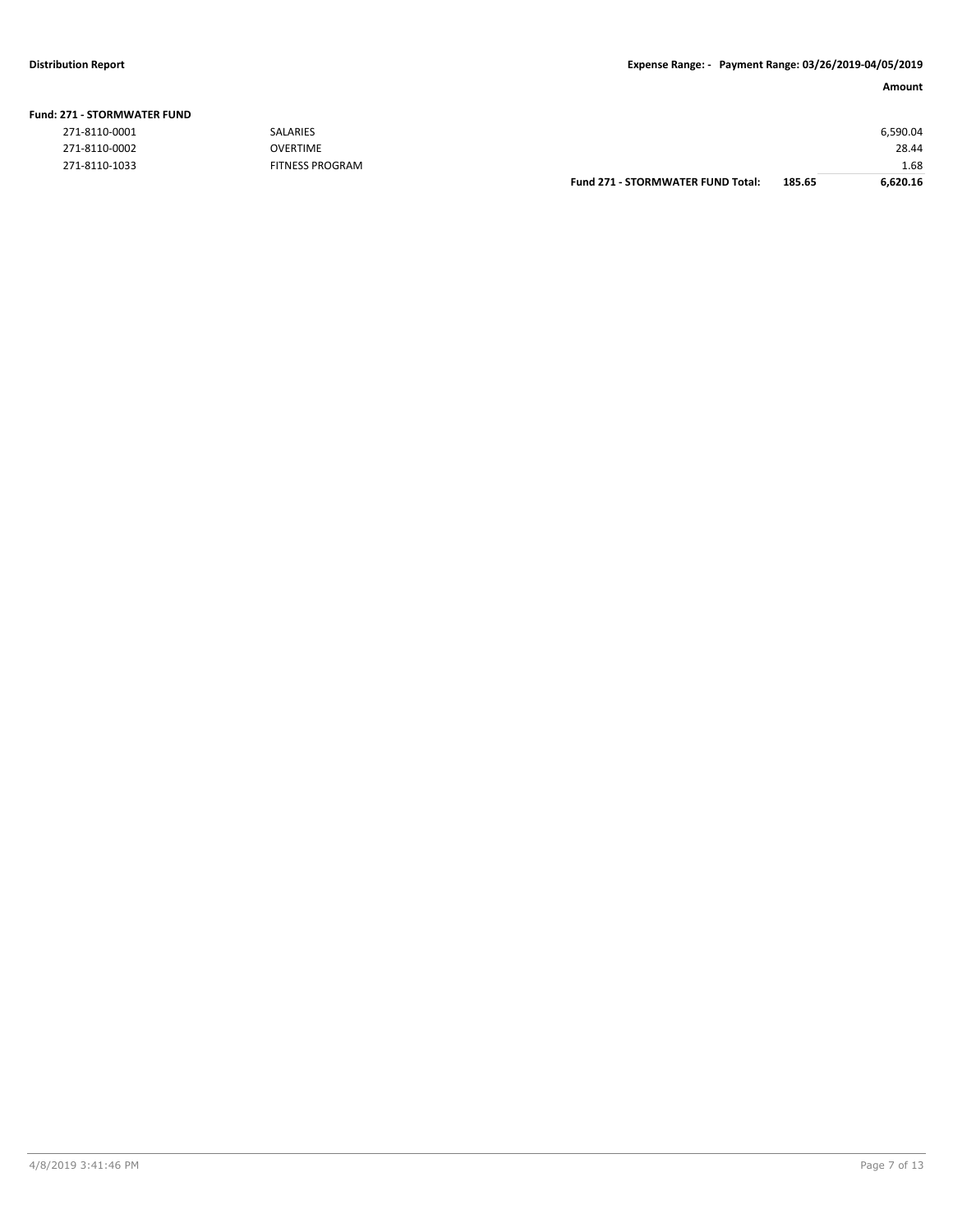### **Distribution Report Expense Range: - Payment Range: 03/26/2019-04/05/2019**

### **Amount**

| IO1 - WATER FUND |                        |                              |        |          |
|------------------|------------------------|------------------------------|--------|----------|
| 401-8610-0001    | SALARIES               |                              |        | 239.74   |
| 401-8610-1033    | <b>FITNESS PROGRAM</b> |                              |        | 0.84     |
| 401-8620-0001    | <b>SALARIES</b>        |                              |        | 8,843.73 |
| 401-8620-0002    | <b>OVERTIME</b>        |                              |        | 137.88   |
|                  |                        | Fund 401 - WATER FUND Total: | 241.51 | 9,222.19 |

#### **Fund: 401 - WATER FUND**

| 401-8610-0001 |
|---------------|
| 401-8610-1033 |
| 401-8620-0001 |
| 401-8620-0002 |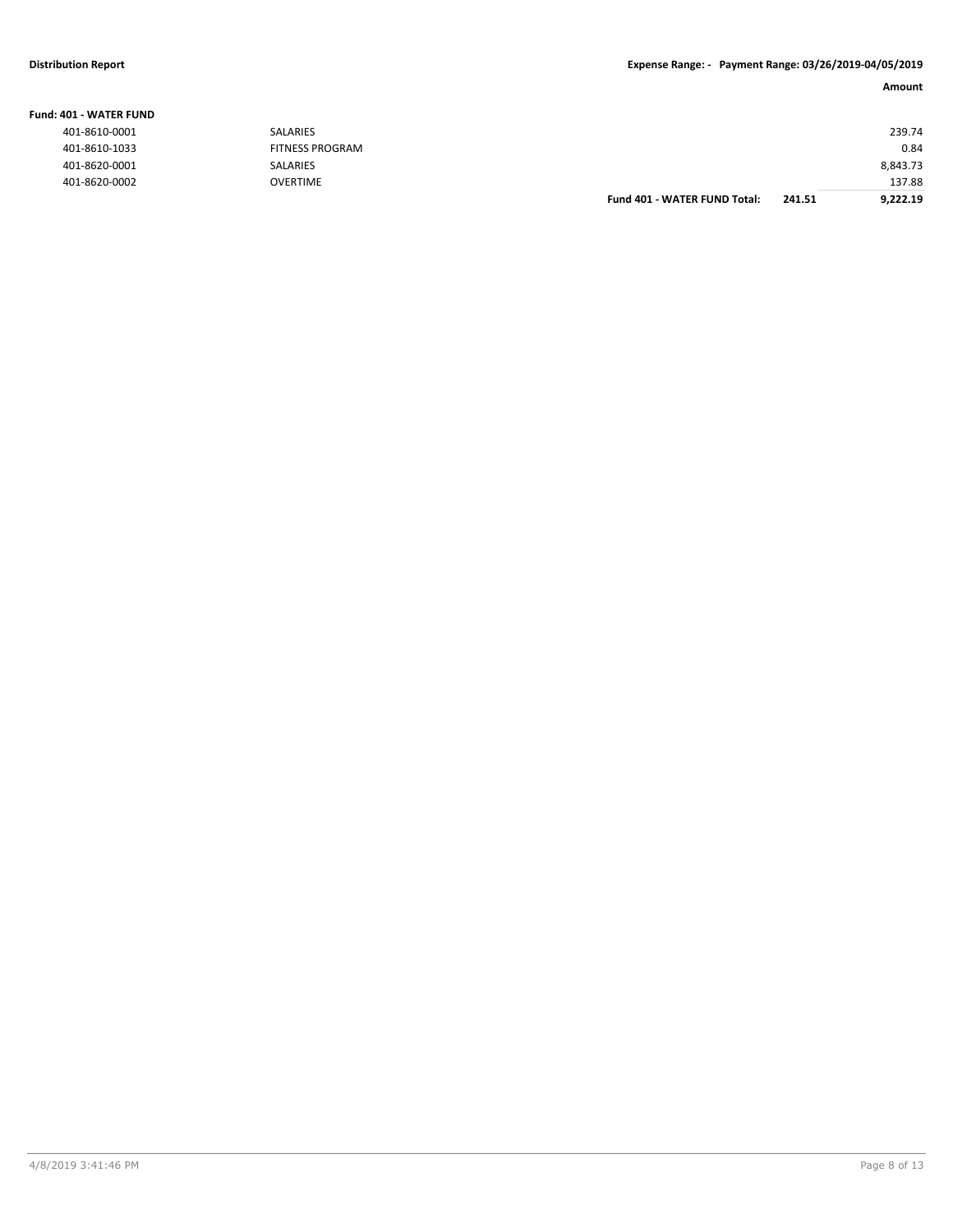|  |  |  | Fund: 501 - EQUIPMT MAINT FUND |  |
|--|--|--|--------------------------------|--|
|--|--|--|--------------------------------|--|

| 501-8510-0001  |
|----------------|
| 501-8510-1029  |
| 501-8510-1033  |
| E01. 0E30.0001 |

| JUI - EQUIPINI I MAINT FUND |                        |                                      |        |          |
|-----------------------------|------------------------|--------------------------------------|--------|----------|
| 501-8510-0001               | SALARIES               |                                      |        | 479.47   |
| 501-8510-1029               | TRAINING & EDUCATION   |                                      |        | 870.60   |
| 501-8510-1033               | <b>FITNESS PROGRAM</b> |                                      |        | 1.68     |
| 501-8520-0001               | SALARIES               |                                      |        | 5,852.76 |
|                             |                        | Fund 501 - EQUIPMT MAINT FUND Total: | 168.00 | 7,204.51 |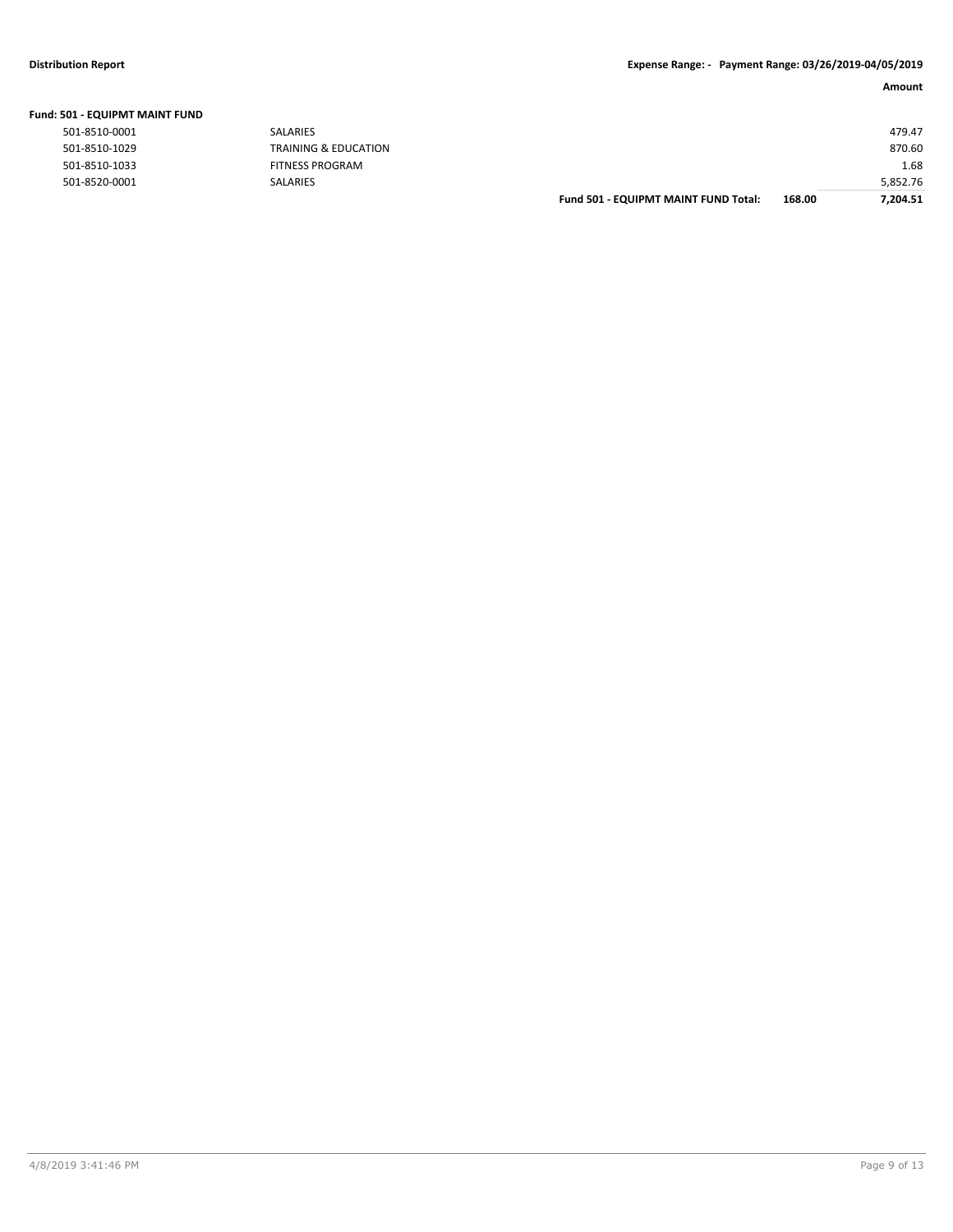|                |                        | Fund 503 - MIS FUND Total: | 160.00 | 7,846.93 |
|----------------|------------------------|----------------------------|--------|----------|
| 503-4010-1033  | <b>FITNESS PROGRAM</b> |                            |        | 293.93   |
| 503-4010-0020  | PART-TIME HOURLY WAGES |                            |        | 2,450.16 |
| 503-4010-0001  | SALARIES               |                            |        | 5,102.84 |
| 603 - MIS FUND |                        |                            |        |          |

### **Fund: 503 - MIS FUND**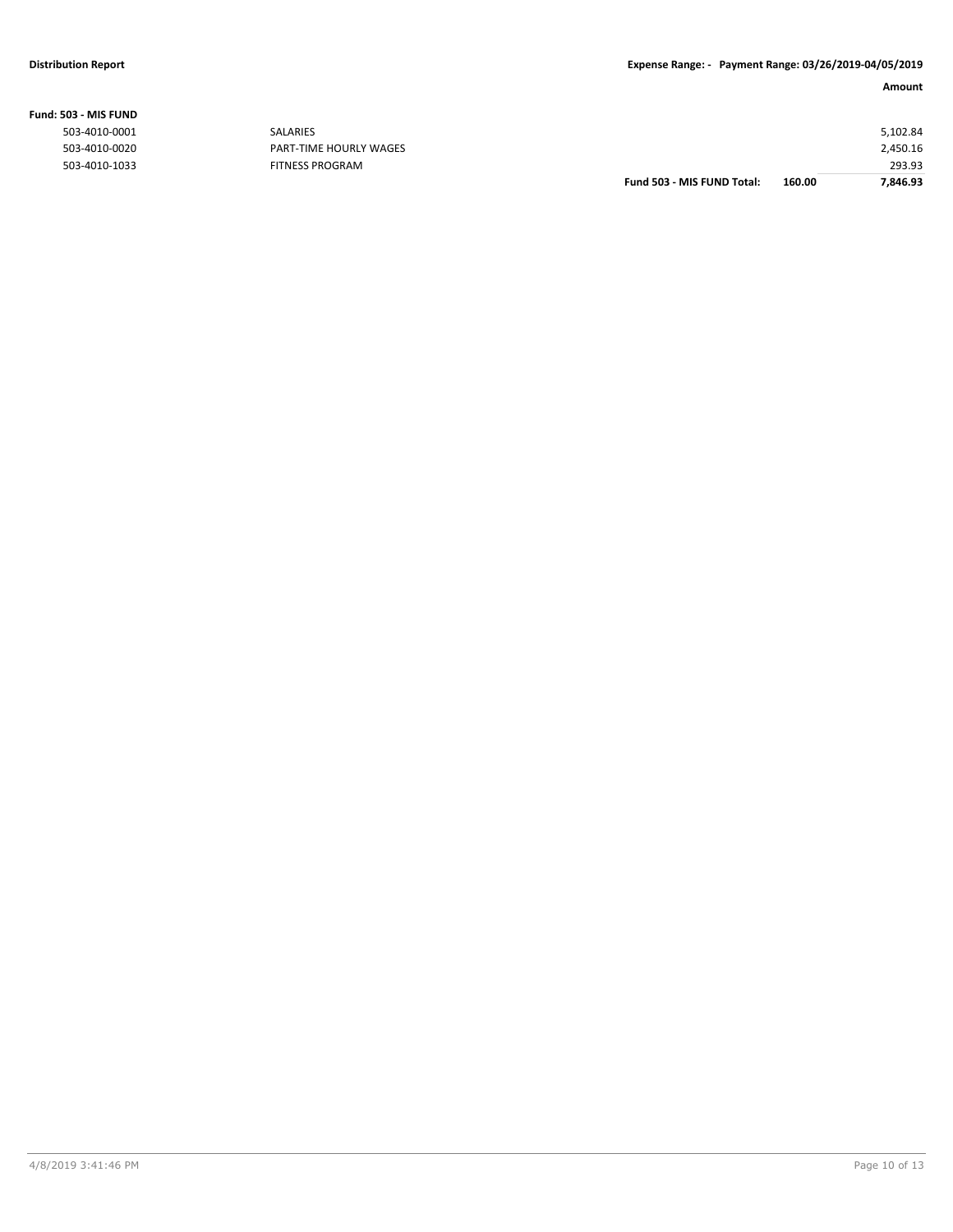| Fund: 951 - SAN. DISTRICT GEN. FUND |  |  |  |
|-------------------------------------|--|--|--|
|                                     |  |  |  |

| 951-8810-0001 | SALARIES               |                                           |        | 792.75   |
|---------------|------------------------|-------------------------------------------|--------|----------|
| 951-8810-1033 | <b>FITNESS PROGRAM</b> |                                           |        | 1.67     |
| 951-8820-0001 | SALARIES               |                                           |        | 6,719.03 |
|               |                        | Fund 951 - SAN. DISTRICT GEN. FUND Total: | 201.00 | 7,513.45 |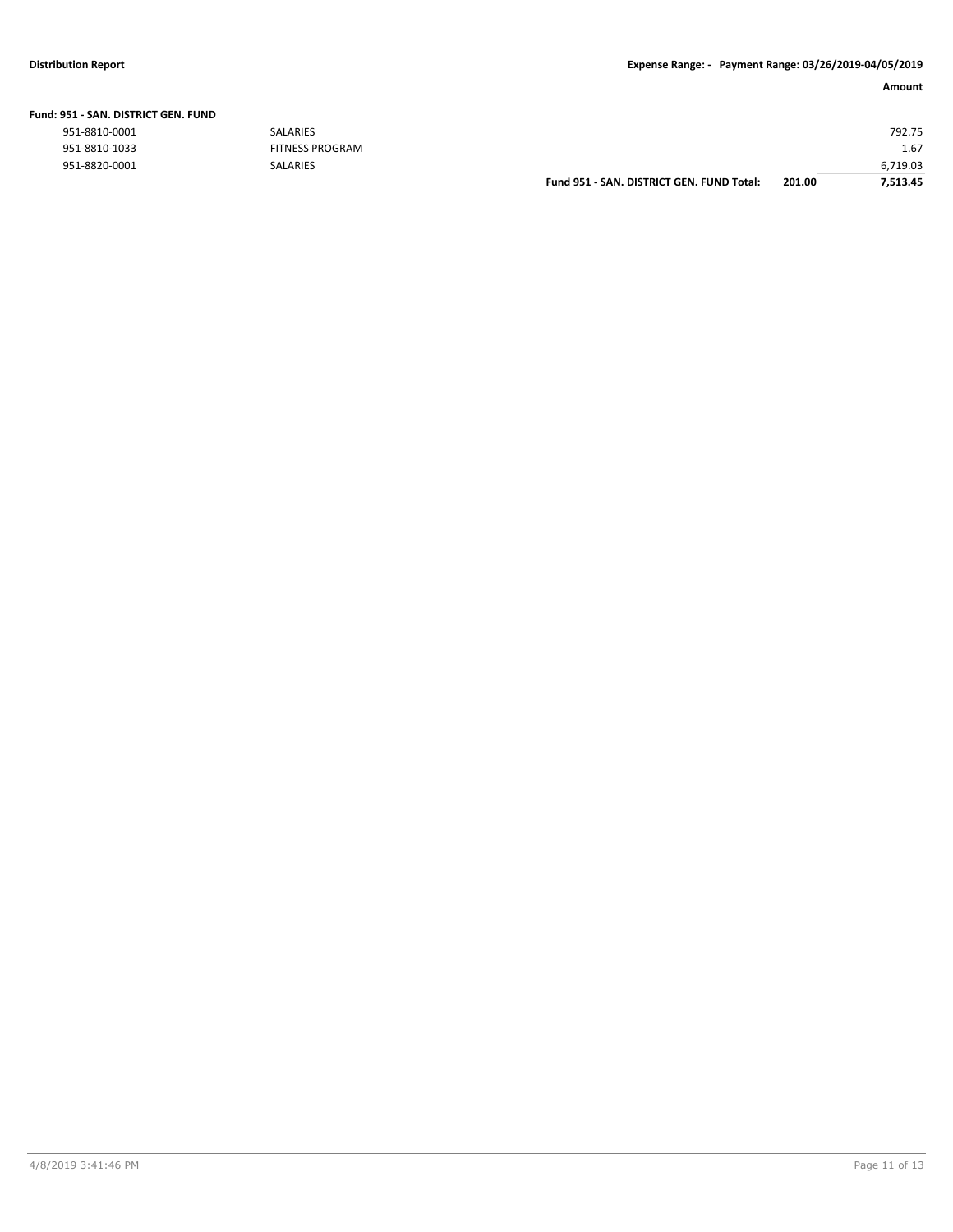# **Fund: 953 - SAN. DISTRICT CAP. IMPROV**

953-8820-9201 DEL MONTE LIFT STATION UPGRADE 26.73

| 953-8820-9205 | CANYON DEL REY SEWER LINE REPLACEMENT |                                             |      | 427.68 |
|---------------|---------------------------------------|---------------------------------------------|------|--------|
|               |                                       | Fund 953 - SAN, DISTRICT CAP, IMPROV Total: | 8.50 | 454.41 |